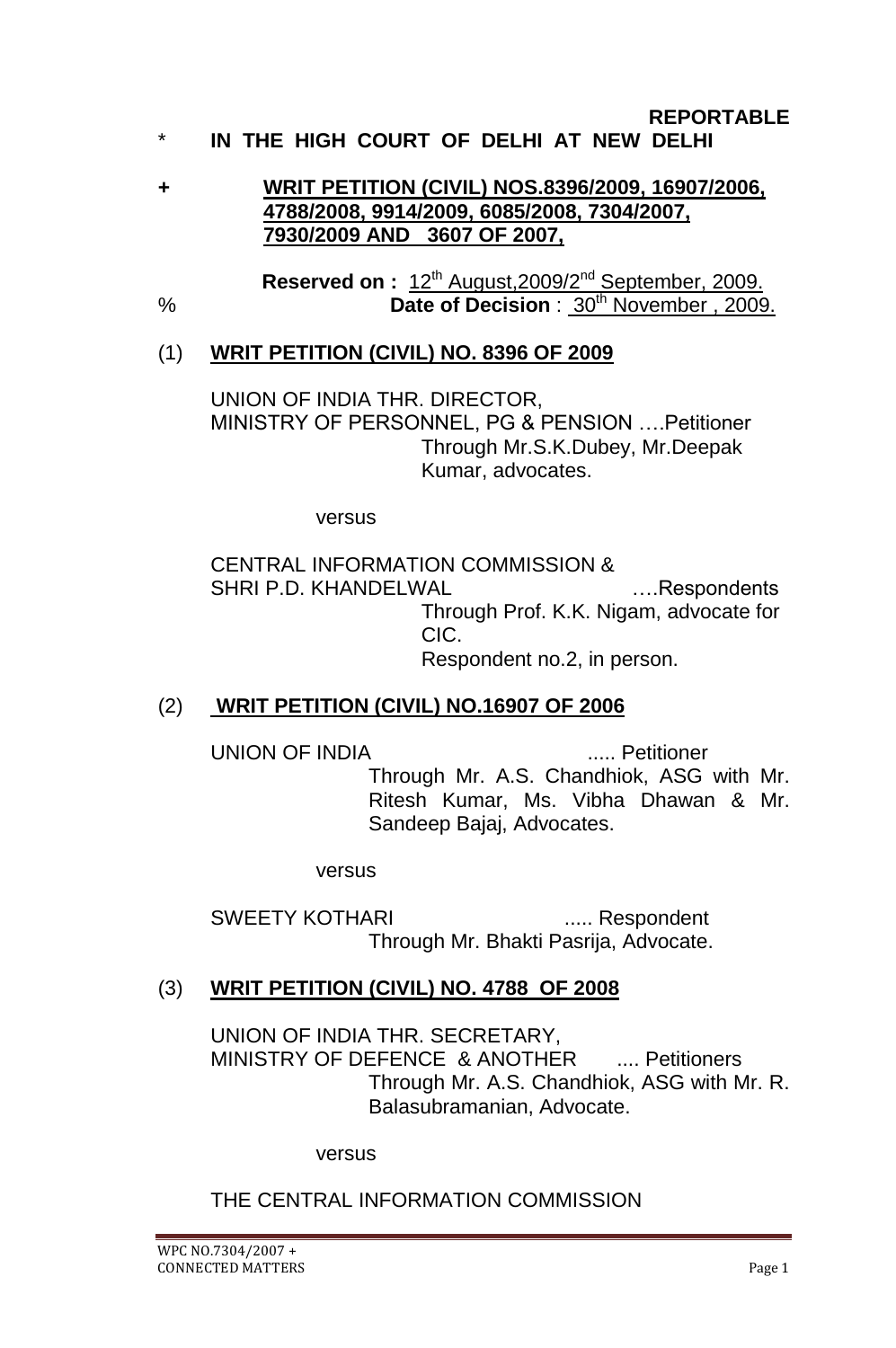THR. ITS REGISTRAR & ANOTHER ..... Respondents Through Prof. K.K. Nigam, Advocate for respondent No. 1.

## (4) **WRIT PETITION (CIVIL) NO. 9914 OF 2009**

UNION OF INDIA THR. SECRETARY, MINISTRY OF DEFENCE & ANOTHER .... Petitioners Through Mr. A.S. Chandhiok, ASG with Mr. R. Balasubramanian, Advocate.

versus

THE CENTRAL INFORMATION COMMISSION THR. ITS REGISTRAR & MAJ.RAJ PAL (RETD.) ..... Respondents Through Prof. K.K. Nigam, Advocate for respondent No. 1. Maj. Raj Pal, in person.

# (5) **WRIT PETITION (CIVIL) NO. 6085 OF 2008**

UNION OFINDIA & ANOTHER ..... Petitioners Through Mr. A.S. Chandhiok, ASG with Mr. R. Balasubramanian, Advocate.

versus

CENTRAL INFORMATION COMMISSION & ANOTHER ..... Respondents Through Prof. K.K. Nigam, Advocate for respondent No. 1.

# (6) **WRIT PETITION (CIVIL) NO. 7304 OF 2007**

UNION OF INDIA ..... Petitioner Through Mr. A.S. Chandhiok, ASG with Mr. Ritesh Kumar, Ms. Vibha Dhawan & Mr. Sandeep Bajaj, Advocates.

Versus

BHABARANJAN RAY & ANOTHER ..... Respondents **Through**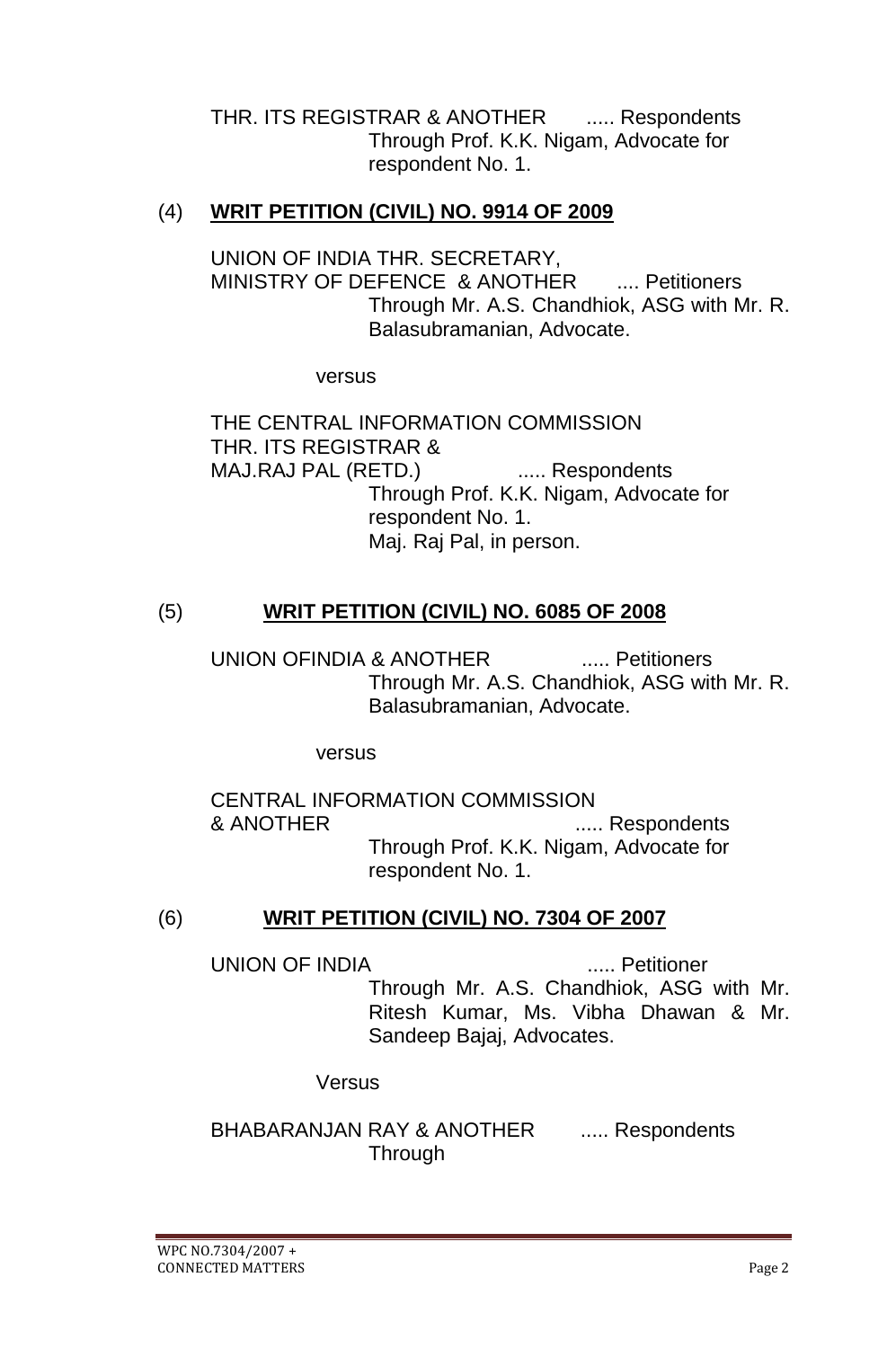# (7) **WRIT PETITIION (CIVIL) NO. 7930 OF 2009**

ADDL.COMMISSIONER OF POLICE (CRIME) ..... Petitioner

Through Mr. A.S. Chandhiok, ASG with Ms. Mukta Gupta , Ms. Anagha, Mr. Ritesh Kumar, Ms. Vibha Dhawan & Mr. Sandeep Bajaj & Mr. Bhagat Singh, Advocates.

versus

CENTRAL INFORMATIONAL COMMISSION

& ANOTHER. ..... Respondents Through Prof. K.K. Nigam, Advocate for respondent No. 1. Mr. Prashant Bhushan, Advocate for respondent No. 2 .

## (8) **WRIT PETITION (CIVIL) NO. 3607 OF 2007**

THE INSTITUTE OF CHARTERED ACCOUNTANTS OF INDIA ..... Petitioner Through Mr. Parag P. Tripathi, Sr. Advocate with Mr. Rakesh Agarwal & Mr. Anuj Bhandari, Advocates.

Versus

CENTRAL INFORMATION COMMISSION ..... Respondent Through Prof. K.K. Nigam, Advocate.

# **CORAM : HON'BLE MR. JUSTICE SANJIV KHANNA**

1. Whether Reporters of local papers may be allowed to see the judgment? 2. To be referred to the Reporter or not? YES 3. Whether the judgment should be reported in the Digest? YES

# **SANJIV KHANNA, J.:**

1. The petitioners herein have challenged orders passed by the

Central Information Commission (hereinafter also referred to as CIC,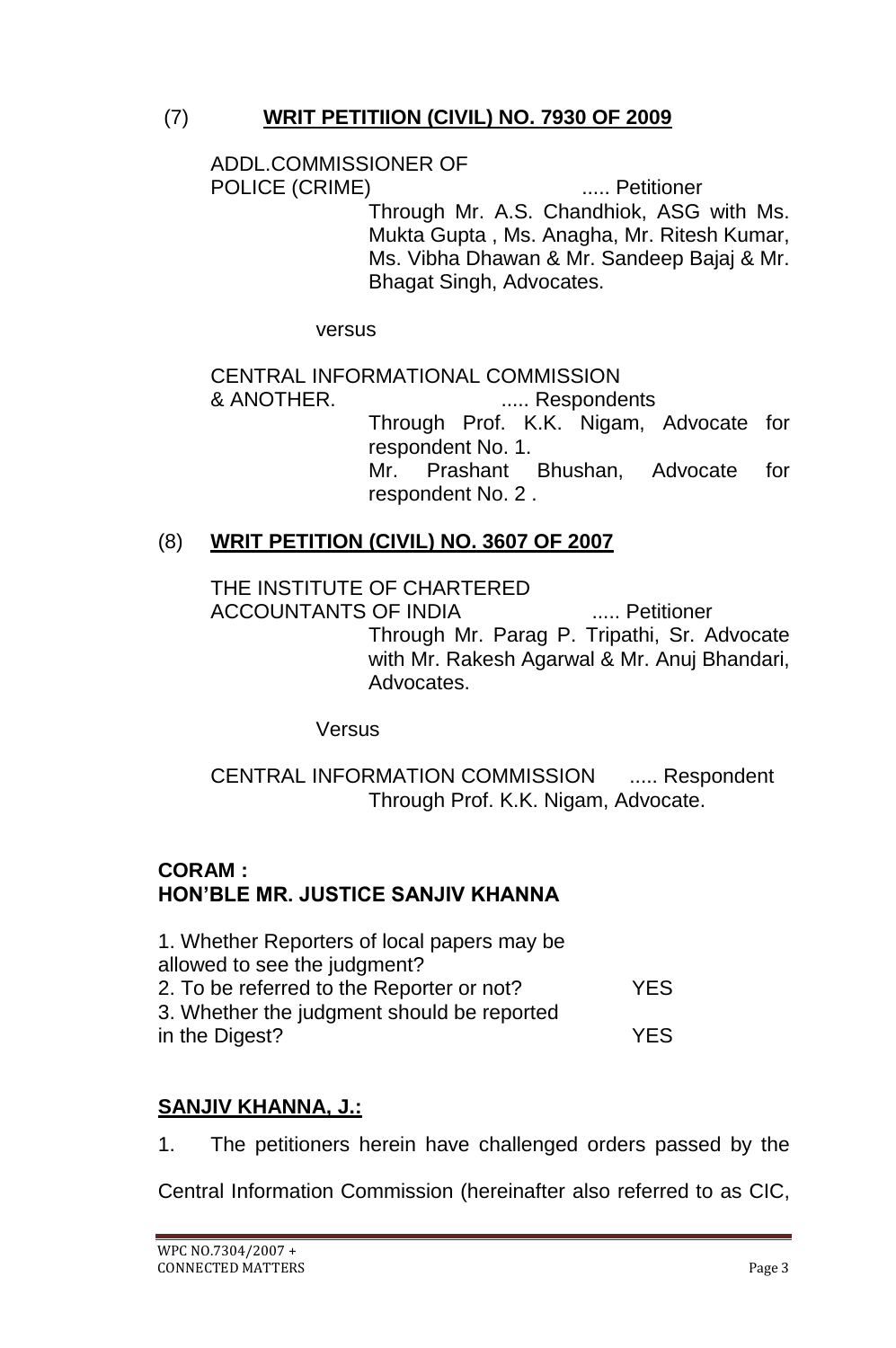for short) under the Right to Information Act, 2005 (hereinafter referred to as the RTI Act, for short).

2. The challenge to the impugned orders involves interpretation of

Sections 8(1), 18 and 19 of the RTI Act, which read as under:-

―**Section 8. Exemption from disclosure of information.-** (1) Notwithstanding anything contained in this Act, there shall be no obligation to give any citizen,-

- (a) Information, disclosure of which would prejudicially affect the sovereignty and integrity of India, the security, strategic, scientific or economic interests of the State, relation with foreign State or lead to incitement of an offence;
- (b) Information which has been expressly forbidden to be published by any court of law or tribunal or the disclosure of which may constitute contempt of court;
- (c) Information, the disclosure of which would cause a breach of privilege of Parliament or the State Legislature;
- (d) Information including commercial confidence, trade secretes or intellectual property, the disclosure of which would harm the competitive position of a third party, unless the competent authority is satisfied that larger public interest warrants the disclosure of such information;
- (e) Information available to a person in his fiduciary relationship, unless the competent authority is satisfied that the larger public interest warrants the disclosure of such information.
- (f) Information received in confidence from foreign government;
- (g) Information, the disclosure of which would endanger the life or physical safety of any person or identify the source of information or assistance given in confidence for law enforcement or security purposes;
- (h) Information which would impede the process of investigation or apprehension or prosecution of offenders;
- (i) cabinet papers including records of deliberations of the Council of Ministers, Secretaries and other officers;

Provided that the decisions of Council of Ministers, the reasons thereof, and the material on the basis of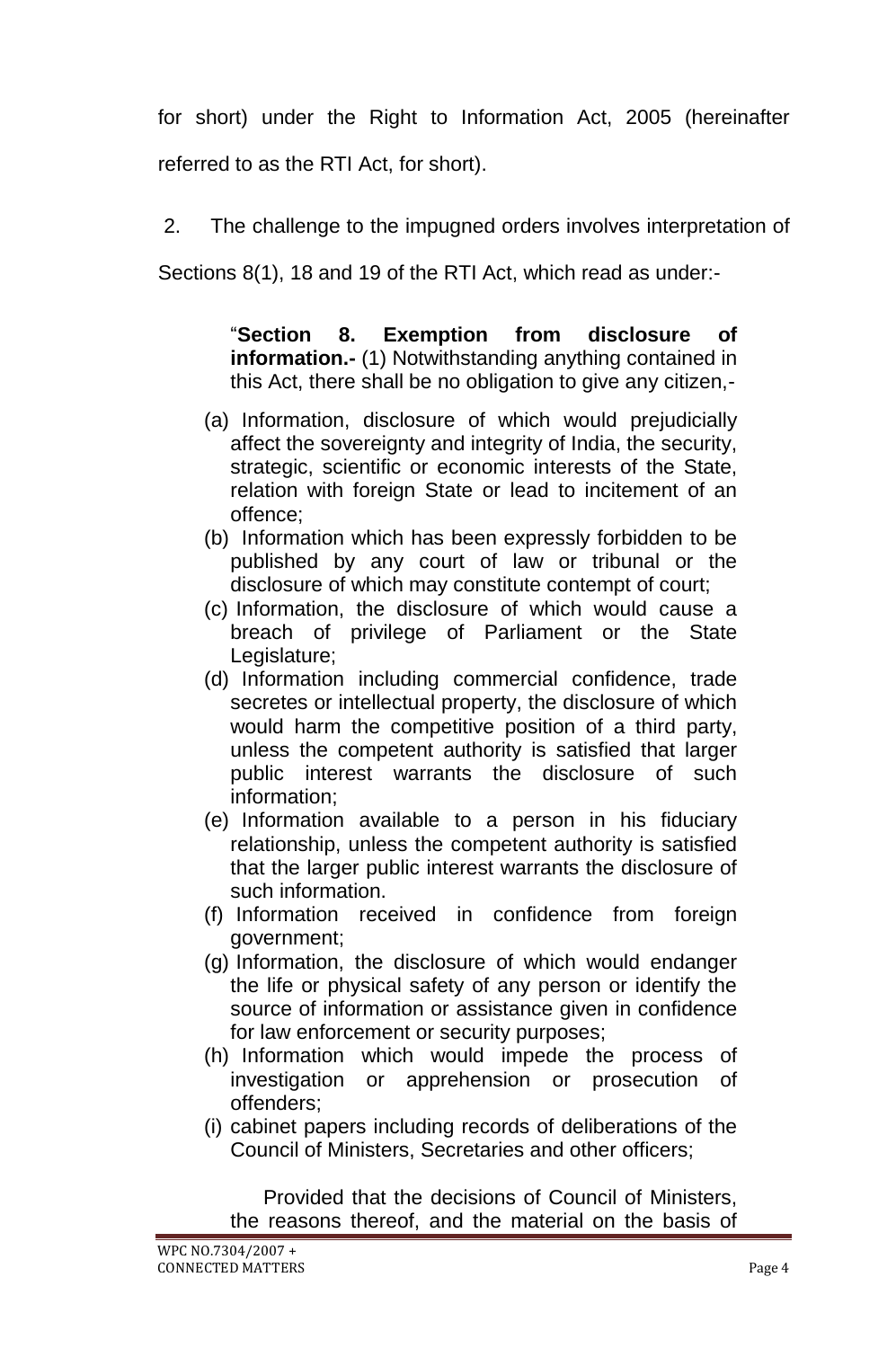which the decisions were taken shall be made public after the decision has been taken, and the matter is complete, or over;

Provided further that those matters which come under the exemptions specified in this section shall not be disclosed;

(j) information which relates to personal information the disclosure of which has no relationship to any public authority or interest, or which would cause unwarranted invasion of the privacy of the individual unless the Central Public Information Officer or the State Public Information Officer or the appellate authority, as the case may be, is satisfied that the larger public interest justifies the disclosure of such information:

Provided that the information, which cannot be denied to the Parliament or a State Legislature shall not be denied to any person.

(2) Notwithstanding anything in the Official Secrets Act, 1923 (19 of 1923) nor any of the exemptions permissible in accordance with sub-section (1), a public authority may allow access to information, if public interest in disclosure outweighs the harm to the protected interests.

(3) Subject to the provisions of clauses (a), (c) and (i) of sub-section (1), any information relating to any occurrence, event or matter which has taken place, occurred or happened twenty years before the date on which any request is made under section 6 shall be provided to any person making a request under that section:

Provided that where any question arises as to the date from which the said period of twenty years has to be computed, the decision of the Central Government shall be final, subject to the usual appeals provided for in this Act."

**"Section 18- Powers and functions of Information Commissions**- 1) Subject to the provisions of this Act, it shall be the duty of the Central Information Commission or State Information Commission, as the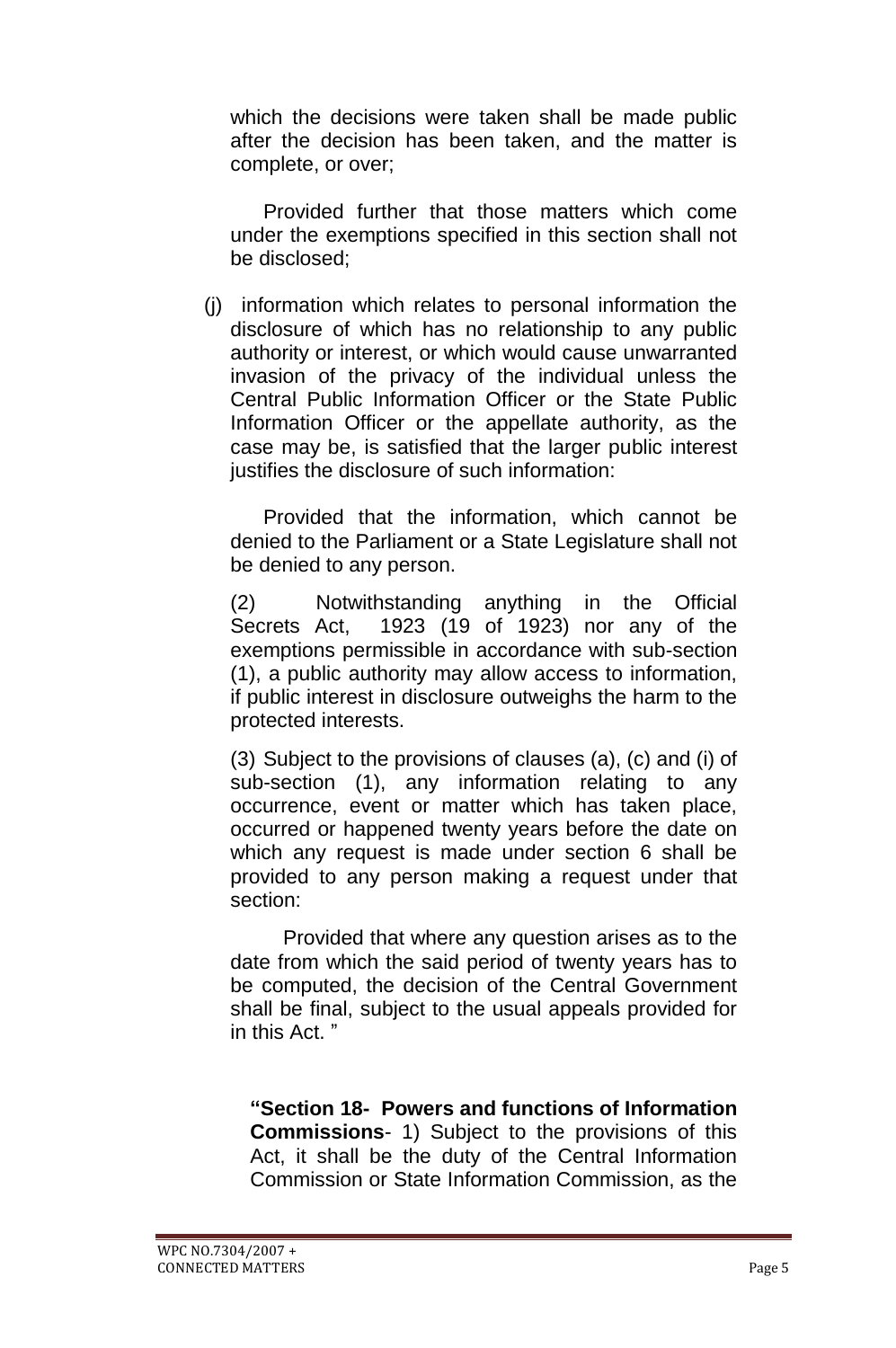case may be, to receive and inquire into a complaint from any person,—

(*a*) who has been unable to submit a request to a Central Public Information Officer or State Public Information Officer, as the case may be, either by reason that no such officer has been appointed under this Act, or because the Central Assistant Public Information Officer or State Assistant Public Information Officer, as the case may be, has refused to accept his or her application for information or appeal under this Act for forwarding the same to the Central Public Information Officer or State Public Information Officer or senior officer specified in subsection (1) of Section 19 or the Central Information Commission or the State Information Commission, as the case may be;

(*b*) who has been refused access to any information requested under this Act;

(*c*) who has not been given a response to a request for information or access to information within the time-limit specified under this Act;

(*d*) who has been required to pay an amount of fee which he or she considers unreasonable;

(*e*) who believes that he or she has been given incomplete, misleading or false information under this Act; and

(*f*) in respect of any other matter relating to requesting or obtaining access to records under this Act.

(2) Where the Central Information Commission or State Information Commission, as the case may be, is satisfied that there are reasonable grounds to inquire into the matter, it may initiate an inquiry in respect thereof.

(3) The Central Information Commission or State Information Commission, as the case may be, shall, while inquiring into any matter under this section, have the same powers as are vested in a civil court while trying a suit under the Code of Civil Procedure, 1908 (5 of 1908), in respect of the following matters, namely:—

(*a*) summoning and enforcing the attendance of persons and compel them to give oral or written evidence on oath and to produce the documents or things;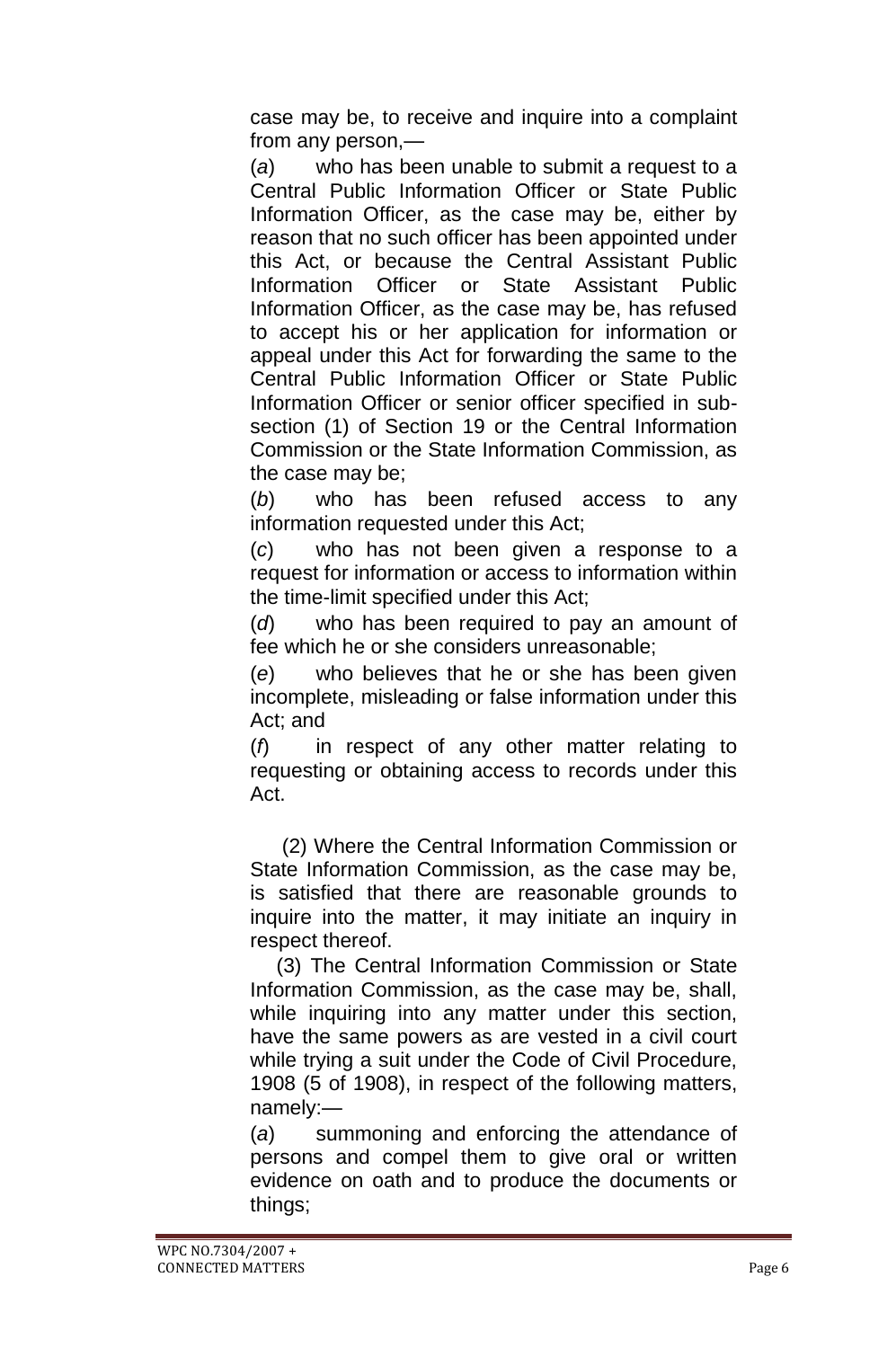(*b*) requiring the discovery and inspection of documents;

(*c*) receiving evidence on affidavit;

(*d*) requisitioning any public record or copies thereof from any court or office;

(*e*) issuing summons for examination of witnesses or documents; and

(*f*) any other matter which may be prescribed.

(4) Notwithstanding anything inconsistent contained in any other Act of Parliament or State Legislature, as the case may be, the Central Information Commission or the State Information Commission, as the case may be, may, during the inquiry of any complaint under this Act, examine any record to which this Act applies which is under the control of the public authority, and no such record may be withheld from it on any grounds.

**Section 19 Appeal**.—(1) Any person who, does not receive a decision within the time specified in subsection (1) or clause (*a*) of sub-section (3) of Section 7, or is aggrieved by a decision of the Central Public Information Officer or State Public Information Officer, as the case may be, may within thirty days from the expiry of such period or from the receipt of such a decision prefer an appeal to such officer who is senior in rank to the Central Public Information Officer or State Public Information Officer as the case may be, in each public authority:

Provided that such officer may admit the appeal after the expiry of the period of thirty days if he or she is satisfied that the appellant was prevented by sufficient cause from filing the appeal in time.

(2) Where an appeal is preferred against an order made by a Central Public Information Officer or a State Public Information Officer, as the case may be, under Section 11 to disclose third-party information, the appeal by the concerned third party shall be made within thirty days from the date of the order.

(3) A second appeal against the decision under sub-section (1) shall lie within ninety days from the date on which the decision should have been made or was actually received, with the Central Information Commission or the State Information Commission: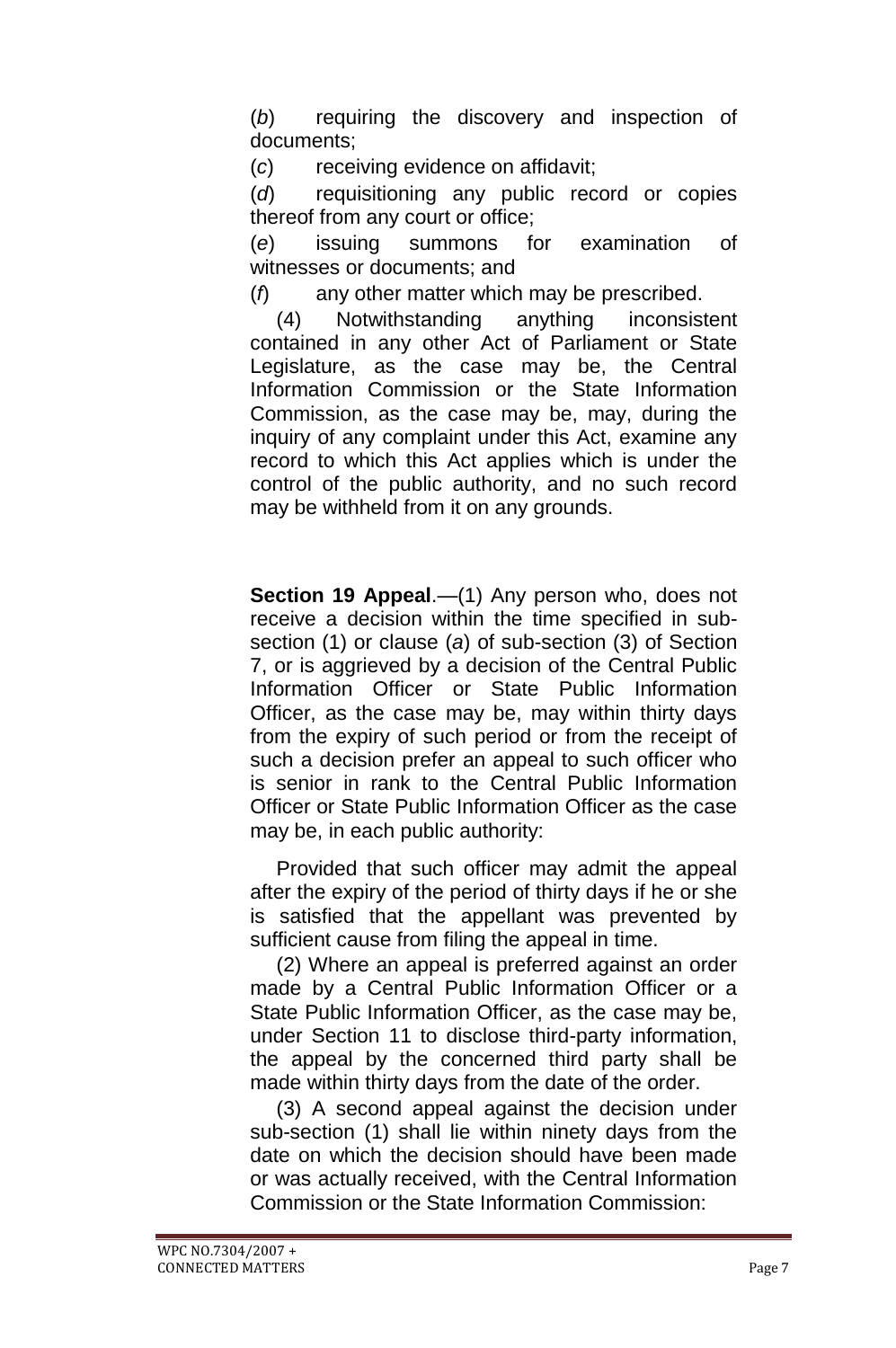Provided that the Central Information Commission or the State Information Commission, as the case may be, may admit the appeal after the expiry of the period of ninety days if it is satisfied that the appellant was prevented by sufficient cause from filing the appeal in time.

(4) If the decision of the Central Public Information Officer or State Public Information Officer, as the case may be, against which an appeal is preferred relates to information of a third party, the Central Information Commission or State Information Commission, as the case may be, shall give a reasonable opportunity of being heard to that third party.

(5) In any appeal proceedings, the onus to prove that a denial of a request was justified shall be on the Central Public Information Officer or State Public Information Officer, as the case may be, who denied the request.

(6) An appeal under sub-section (1) or subsection (2) shall be disposed of within thirty days of the receipt of the appeal or within such extended period not exceeding a total of forty-five days from the date of filing thereof, as the case may be, for reasons to be recorded in writing.

(7) The decision of the Central Information Commission or State Information Commission, as the case may be, shall be binding.

(8) In its decision, Central Information Commission or State Information Commission, as the case may be, has the power to—

(*a*) require the public authority to take any such steps as may be necessary to secure compliance with the provisions of this Act, including—

(*i*) by providing access to information, if so requested, in a particular form;

(*ii*) by appointing a Central Public Information Officer or State Public Information Officer, as the case may be;

(*iii*) by publishing certain information or categories of information;

(*iv*) by making necessary changes to its practices in relation to the maintenance, management and destruction of records;

(*v*) by enhancing the provision of training on the right to information for its officials;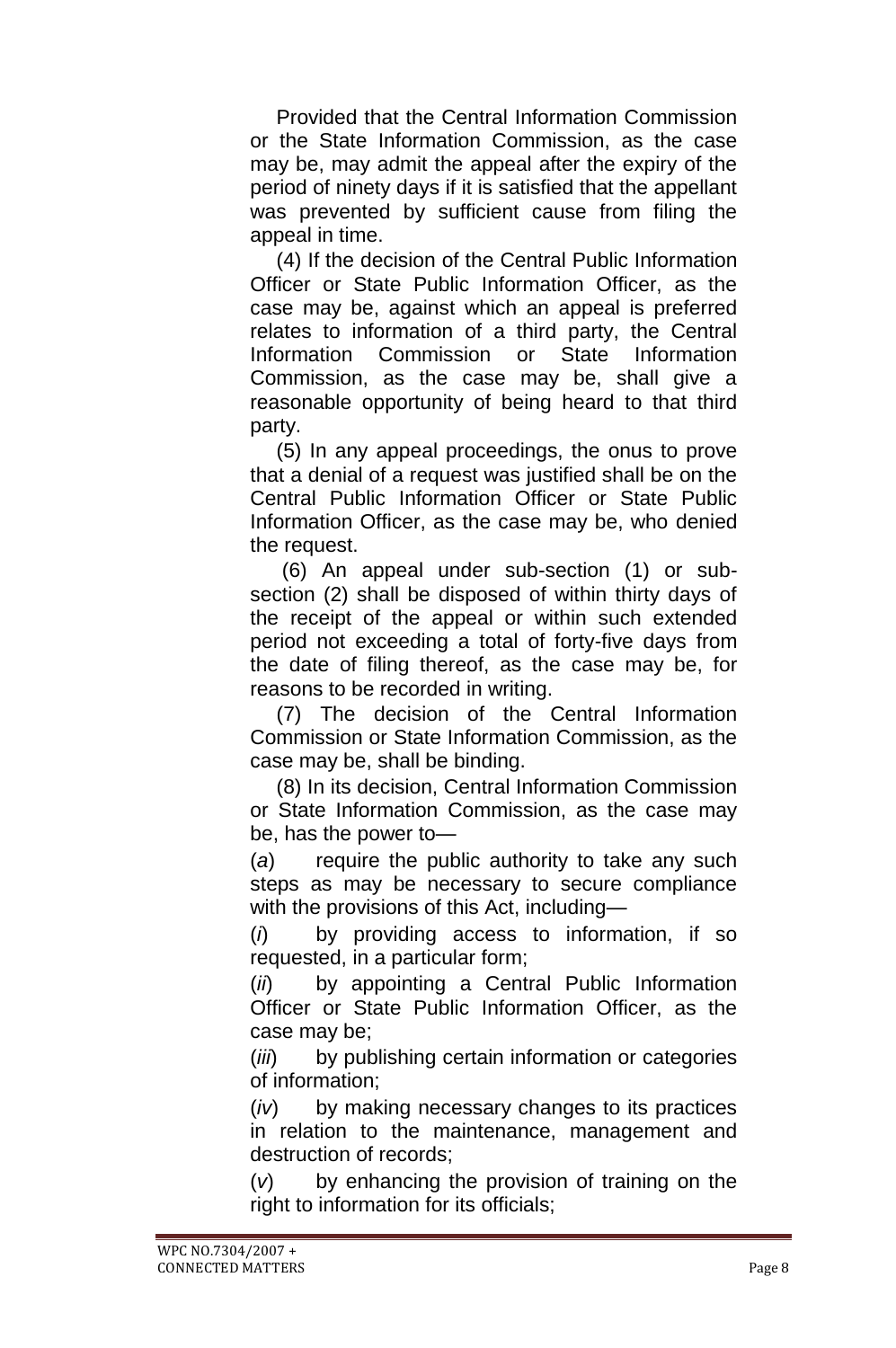(*vi*) by providing it with an annual report in compliance with clause (*b*) of sub-section (1) of Section 4;

(*b*) require the public authority to compensate the complainant for any loss or other detriment suffered;

(*c*) impose any of the penalties provided under this Act;

(*d*) reject the application.

(9) The Central Information Commission or State Information Commission, as the case may be, shall give notice of its decision, including any right of appeal, to the complainant and the public authority.

(10) The Central Information Commission or State Information Commission, as the case may be, shall decide the appeal in accordance with such procedure as may be prescribed.

# **SECTION 8 OF THE RTI ACT**

3. Section 8 (1) of the RTI Act begins with a non-obstante clause and stipulates that notwithstanding any other provision under the RTI Act, information need not be furnished when any of the clauses (a) to (j) apply. Right to information is subject to exceptions or exclusions stated in section 8(1) (a) to (j) of the RTI Act. Sub-clauses (a) to (j) are in the nature of alternative or independent sub clauses. In the present cases, we are primarily concerned with Clauses (e), (h), (i) and (j) of the RTI Act. Each sub-clause has been interpreted separately. Section 8(1)(h) of the RTI Act has been interpreted while examining WP(C) No. 7930/2009, Addl. Commissioner of Police (Crime) Vs. Central Information Commission & Another.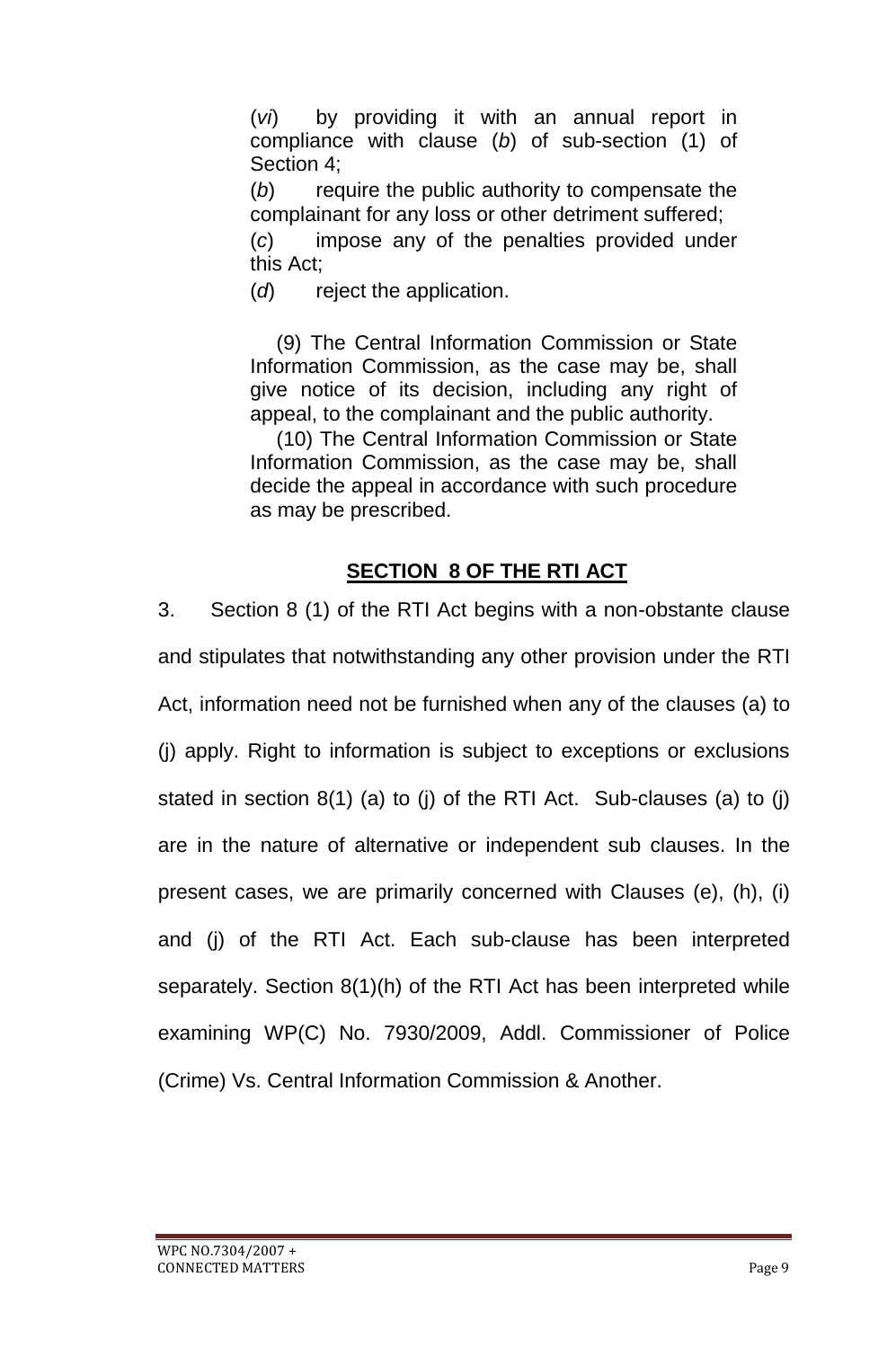# **SECTION 8 (1) (e) OF THE RTI ACT**

4. Section 8(1)(e) protects information available to a person in his fiduciary relationship. As per Section 3(42) of the General Clauses Act, 1897 the term "person" includes a juristic person, any company or association or body of individuals, whether incorporated or not. Section 8(1)(e) adumbrates that information should be available to a person in his fiduciary relationship. The "person" in Section  $8(1)(e)$ will include the "public authority". The word "available" used in this Clause will include information held by or under control of a public authority and also information to which the public authority has access to under any other statute or law. The term "information" has been defined in Section 2(f) of the RTI Act as under:

> ―(*f*) "information" means any material in any form, including records, documents, memos, emails, opinions, advices, press releases, circulars, orders, logbooks, contracts, reports, papers, samples, models, data material held in any electronic form and information relating to any private body which can be accessed by a public authority under any other law for the time being in force; "

5. The information relating to a private body which can be accessed by a public authority under any other law in force is information which may be made available. Information "available" with a public authority can be furnished.

WPC NO.7304/2007 + CONNECTED MATTERS **Page 10** 6. The term "fiduciary relationship" has not been defined in the RTI Act. Therefore, we have to interpret the term "fiduciary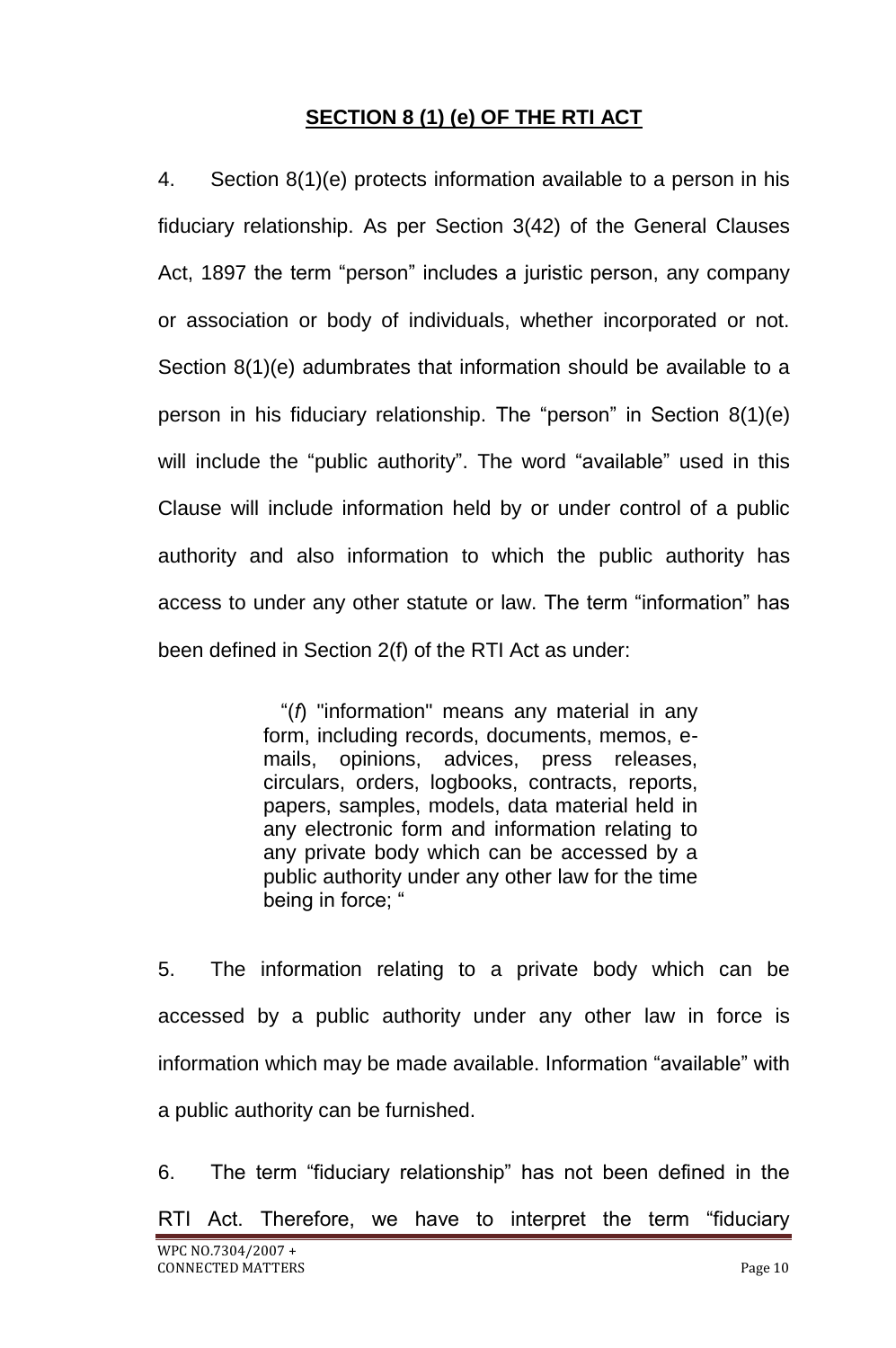relationship" keeping in mind the object and purpose of the RTI Act and the term "fiduciary" as is understood in common parlance. The RTI Act is a progressive and a beneficial legislation enacted to provide a practical regime to secure to the citizen's, right to information; to promote transparency, accountability and efficiency and eradicate corruption. Sub-section 8(1)(e) of the RTI Act permits screening and preservation of confidential and sensitive information made available due to fiduciary relationship. The aforesaid Clause has been interpreted by S. Ravindra Bhat, J. in *CPIO, Supreme Court of India, New Delhi versus Subhash Chandra Agarwal and*  another (Writ Petition No. 288/200) decided on 2<sup>nd</sup> September, 2009 as under:-

―55. It is necessary to first discern what a fiduciary relationship is, since the term has not been defined in the Act. In *Bristol & West Building Society v. Mothew* [1998] Ch 1, the term "fiduciary", was described as under:

*"A fiduciary is someone who has undertaken to act for and on behalf of another in a particular matter in circumstances which give rise to a relationship of trust and confidence." Dale & Carrington Invt. (P) Ltd. v. P.K. Prathapan*,(2005) 1 SCC 212 and *Needle Industries (India) Ltd v. Needle Industries (Newey) India Holding Ltd* : 1981 (3) SCC 333 establish that Directors of a company owe fiduciary duties to its shareholders. In *P.V. Sankara Kurup v. Leelavathy Nambiar,*  (1994) 6 SCC 68, the Supreme Court held that an agent and power of attorney holder can be said to owe a fiduciary relationship to the principal.

56. In a recent decision *(Mr. Krishna Gopal Kakani v. Bank of Baroda* 2008 (13) SCALE 160) the Supreme Court had to decide whether a transaction resulted in a fiduciary relationship. Money was sought to be recovered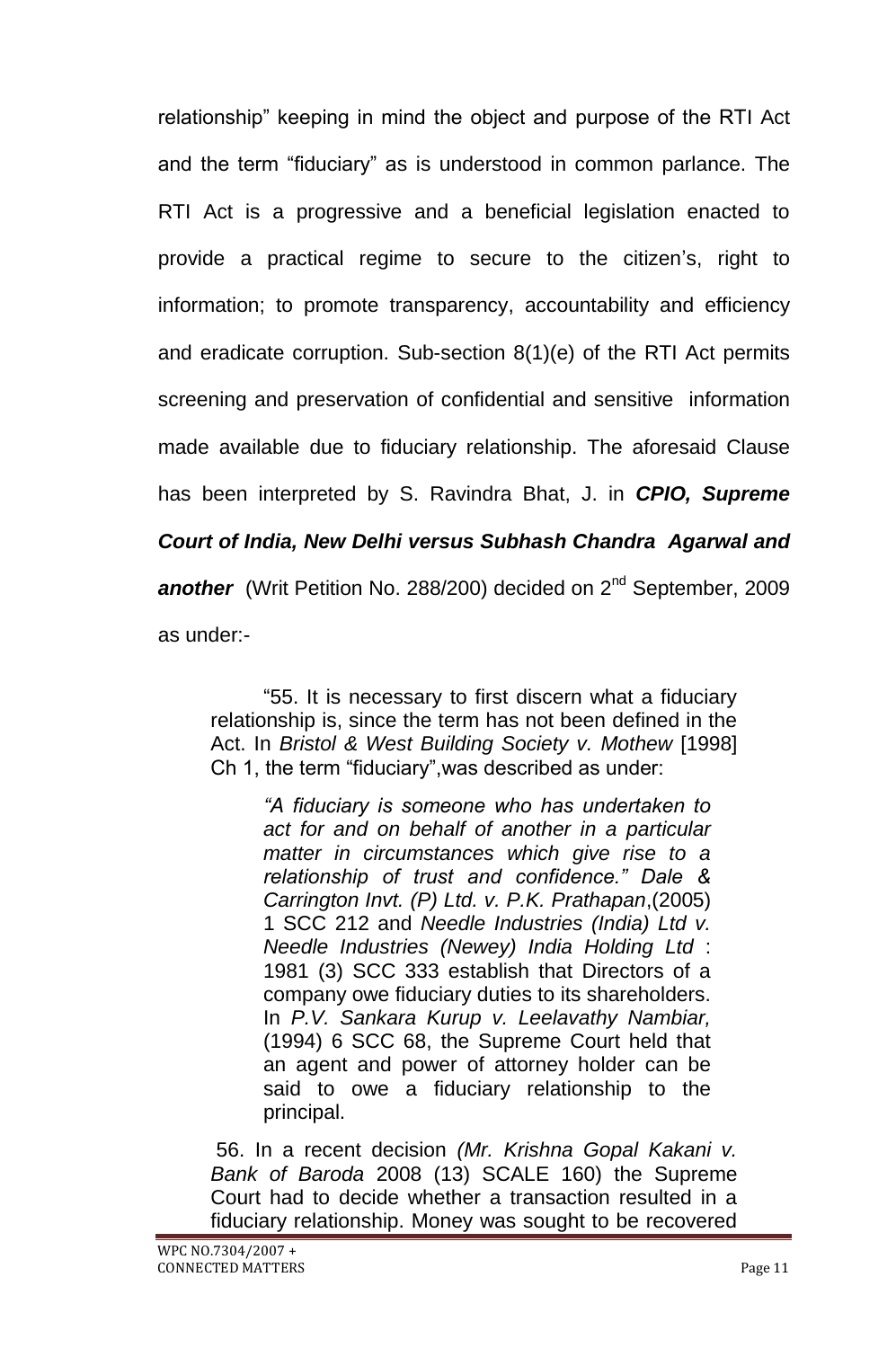by the plaintiff, from a bank, who had moved the court for auction of goods imported, and retained the proceeds,; the trail court overruled the objection to maintainability, stating that the bank held the surplus (of the proceeds)in a fiduciary capacity. The High Court upset the trial court 's findings, ruling that the bank did not act in a fiduciary capacity. The Supreme Court affirmed the High Court 's findings. The court noticed Section 88 of the Trusts Act, which reads as follows:

*"Section 88.Advantage gained by fiduciary.- Where a trustee, executor, partner, agent, director of a company, legal advisor, or other person bound in a fiduciary character to protect the interests of another person, by availing himself of his character, gains for himself any pecuniary advantage, or where any person so bound enters into any dealings under circumstances in which his own interests are, or may be, adverse to those of such other person and thereby gains for himself a pecuniary advantage, he must hold for the benefit of such other person the advantage so gained."*

Affirming the High Court 's findings that the bank did not owe a fiduciary responsibility to the appellant, it was held by the Supreme Court, that:

*"9.An analysis of this Section would show that the Bank, to whom the money had been entrusted, was not in the capacity set out in the provision itself. The question of any fiduciary relationship therefore arising between the two must therefore be ruled out. It bears reiteration that there is no evidence to show that any trust had been created with respect to the suit money.."*

The following kinds of relationships may broadly be categorized as "fiduciary":

Trustee/beneficiary (Section 88, Indian Trusts Act, 1882);

Legal guardians / wards (Section 20, Guardians and Wards Act, 1890);

Lawyer/client;

Executors and administrators / legatees and heirs;

Board of directors / company;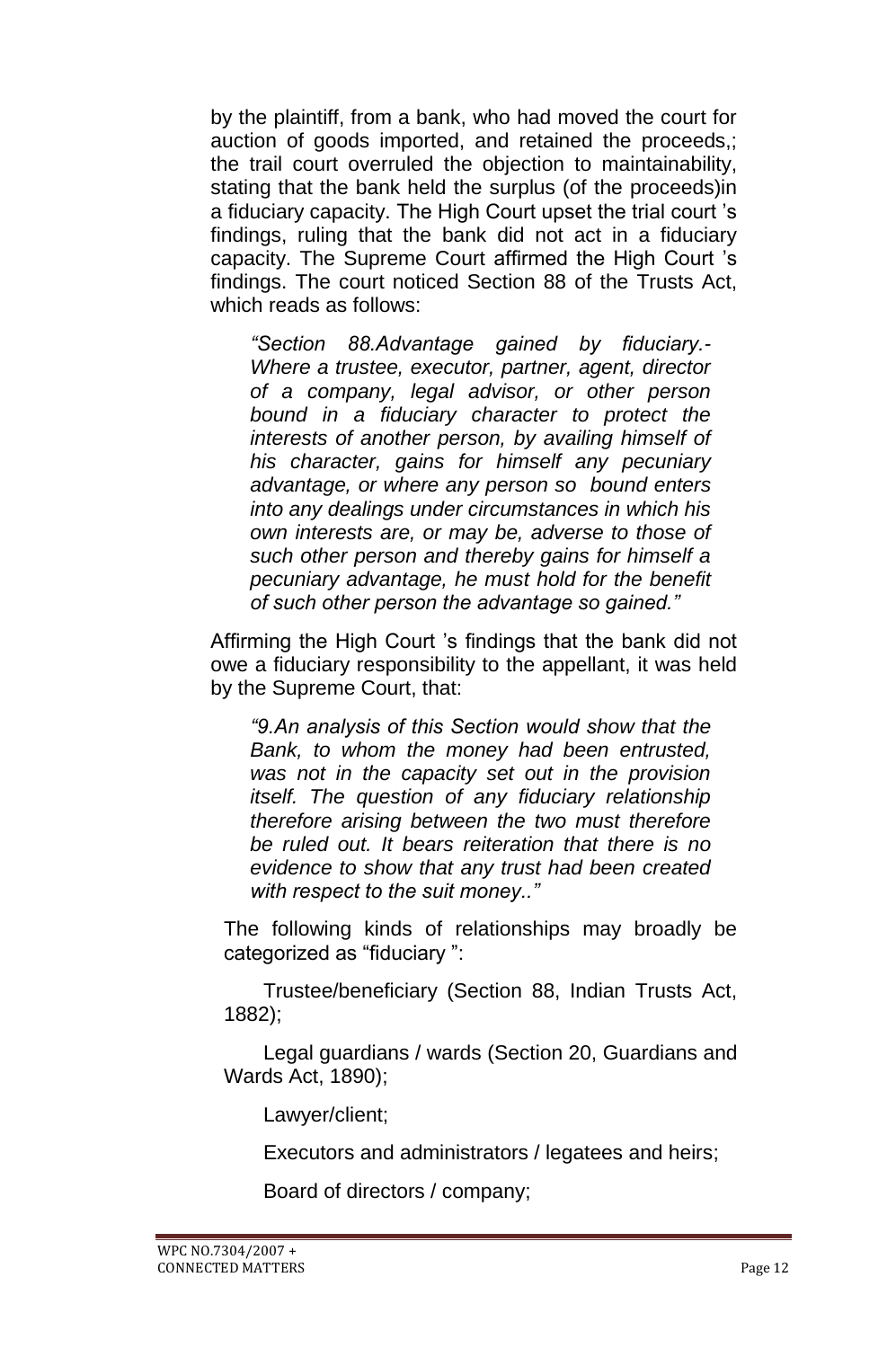Liquidator/company;

Receivers, trustees in bankruptcy and assignees in insolvency / creditors;

Doctor/patient;

Parent/child.

57. *The Advanced Law Lexico*n, 3rd Edition, 2005, defines fiduciary relationship as *"a relationship in which one person is under a duty to act for the benefit of the other on the matters within the scope of the relationship ….Fiduciary relationship usually arise in one of the four situations (1) when one person places trust in the faithful integrity of another, who is a result gains superiority or influence over the first, (2) when one person assumes control and responsibility over another, (3) when one person has a duty to act or give advice to another on matters falling within the scope of the relationship, or (4) when there is specific relationship that has traditionally be recognized as involving fiduciary duties, as with a lawyer and a client, or a stockbroker and a customer "*

58. From the above discussion, it may be seen that a fiduciary relationship is one whereby a person places complete confidence in another in regard to a particular transaction or his general affairs or business. The relationship need not be "formally "or "legally "ordained, or established, like in the case of a written trust; but can be one of moral or personal responsibility, due to the better or superior knowledge or training, or superior status of the fiduciary as compared to the one whose affairs he handles."

7. In Woolf vs Superior Court (2003)107 Cal.App. 4<sup>th</sup> 25, the

California Court of Appeals defined fiduciary relationship as "any relationship existing between the parties to the transaction where one of the parties is duty bound to act with utmost good faith for the benefit of the other party. Such a relationship ordinarily arises where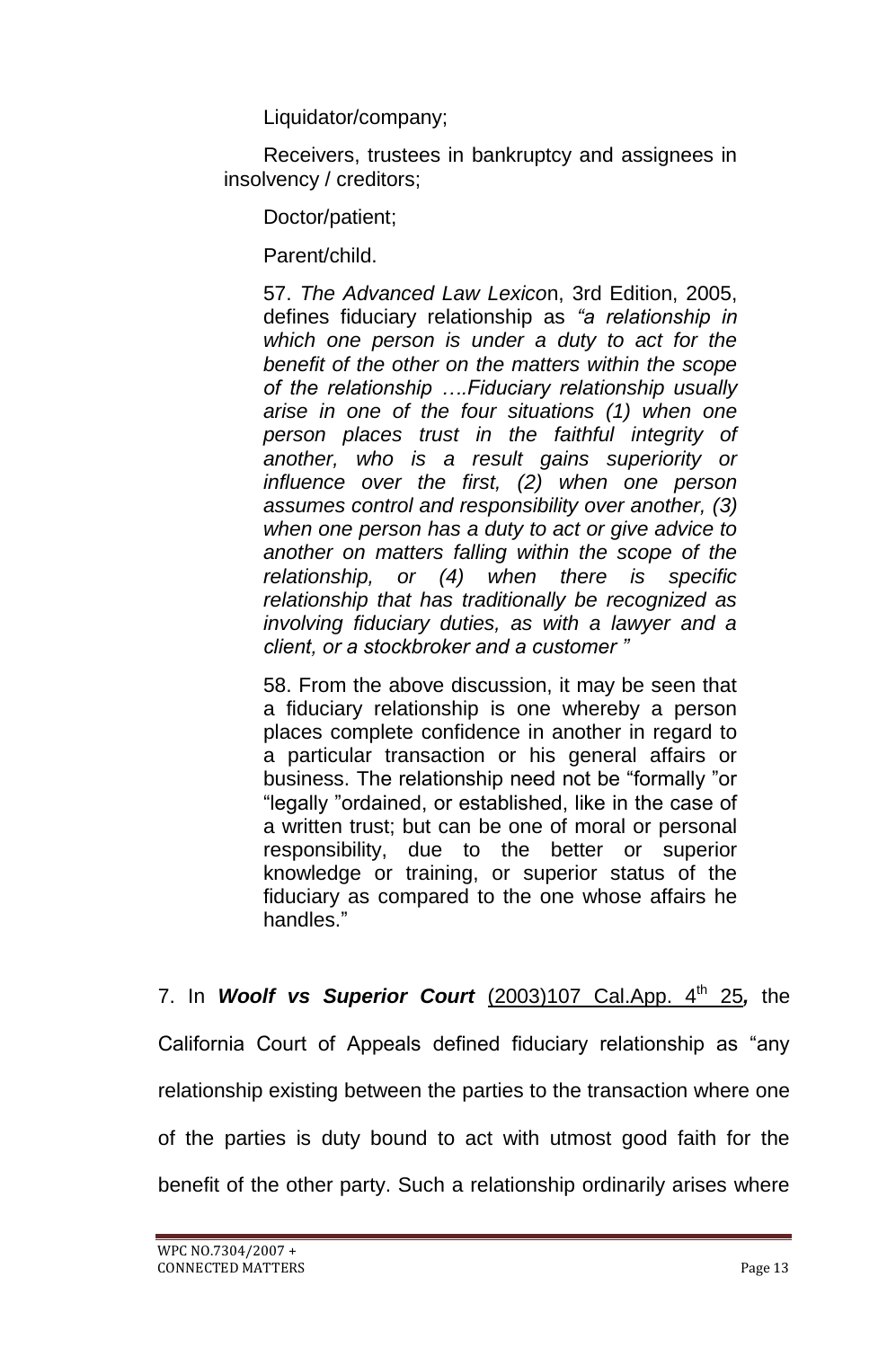confidence is reposed by one person in the integrity of another, and in such a relation the party in whom the confidence is reposed, if he voluntarily accepts or assumes to accept the confidence, can take no advantage from his acts relating to the interests of the other party without the latter's knowledge and consent."

8. Fiduciary can be described as an arrangement expressly agreed to or at least consciously undertaken in which one party trusts, relies and depends upon another's judgment or counsel. Fiduciary relationships may be formal, informal, voluntary or involuntary. It is legal acceptance that there are ethical or moral relationships or duties in relationships which create rights and obligations. The fiduciary obligations may be created by a contract but they differ from contractual relationships for they can exist even without payment of consideration by the beneficiaries and unlike contractual duties and obligations, fiduciary obligations may not be readily tailored and modified to suit the parties. In a fiduciary relationship, the principal emphasis is on trust, and reliance, the fiduciary's superior power and corresponding dependence of the beneficiary on the fiduciary. It requires a dominant position, integrity and responsibility of the fiduciary to act in good faith and for the benefit of and to protect the beneficiary and not oneself.

9. One basic difference between fiduciary and contractual or any other relationship is the quality and the extent of good faith obligation.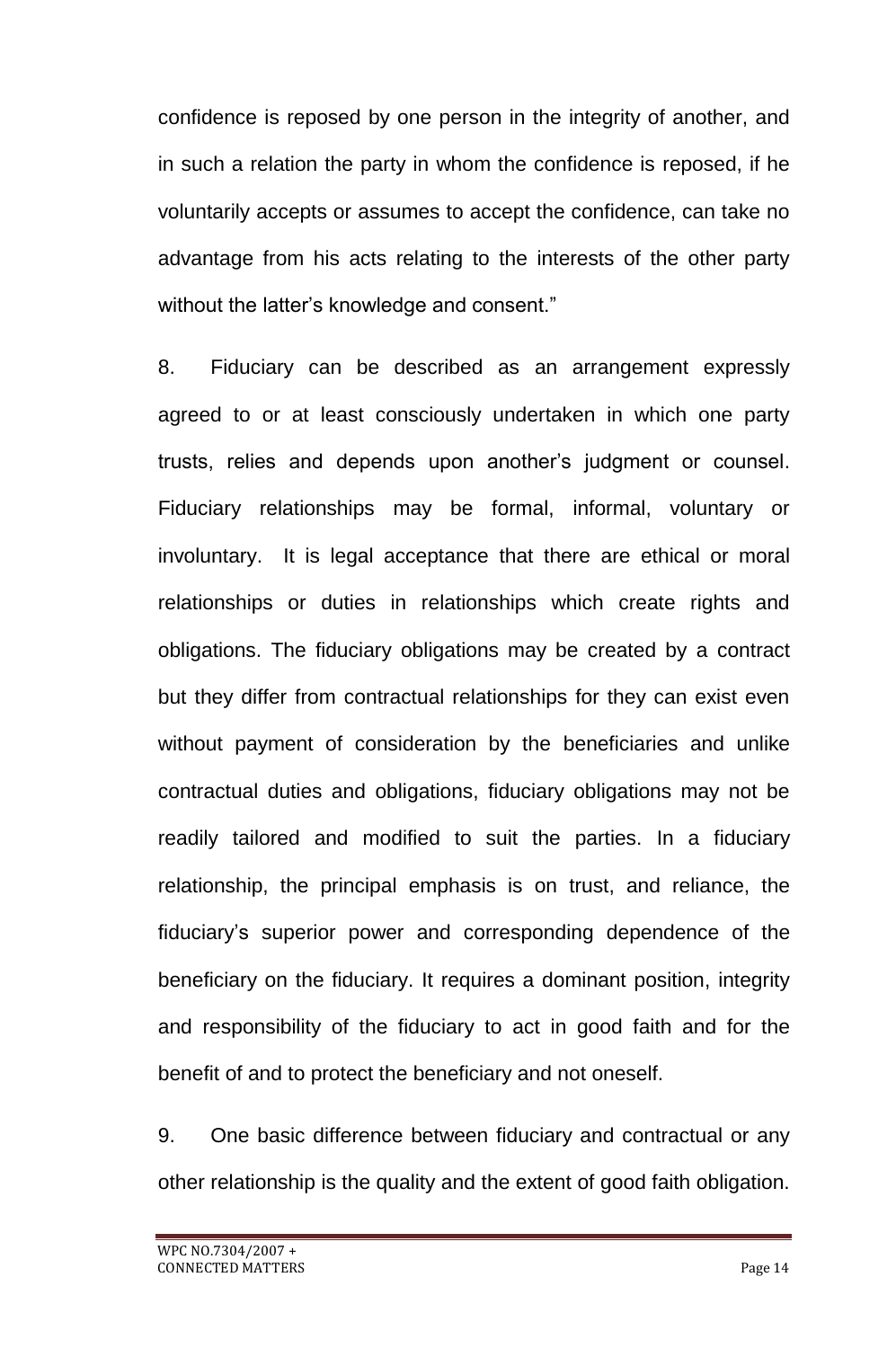In contractual or in other non fiduciary relationship, the obligation is substantially weaker and qualitatively different as compared to a fiduciary's legal obligation. Fiduciary loyalty and obligation requires complete subordination of self-interest and action exclusively for benefit of the beneficiary. Primary fiduciary duty is duty of loyalty and disloyalty an anathema. Contractual or other non fiduciary relationship may require that a party should not cause harm or damage the other side, but fiduciary relationship casts a positive obligation and demands that the fiduciary should protect the beneficiary and not promote personal self interest. Although, strict liability may not apply to instances of disloyalty, other than in cases of self-dealing, judicial scrutiny is still intense and the level of commitment and loyalty expected is higher in fiduciary relationships than non-fiduciary relationships. In some cases, trustees have been held liable even when there is conflict of interests as the beneficiary relies upon and is dependent upon the fiduciary's discretion. Fiduciary's loyalty obligation is stricter than the morals of the market place. It is not honesty alone, but the *punctilio* of an honour, the most sensitive is the standard of behaviour (Justice Cardozo in *Meinhard vs Salmon N.Y. (1928) 164, n.e. 545, 546*.

10. In a contractual or other non fiduciary relationship, the relationship between parties is horizontal and parties are required to attend to and take care of their interests. Law of contract does not systematically or formally assign contracting parties to dominant or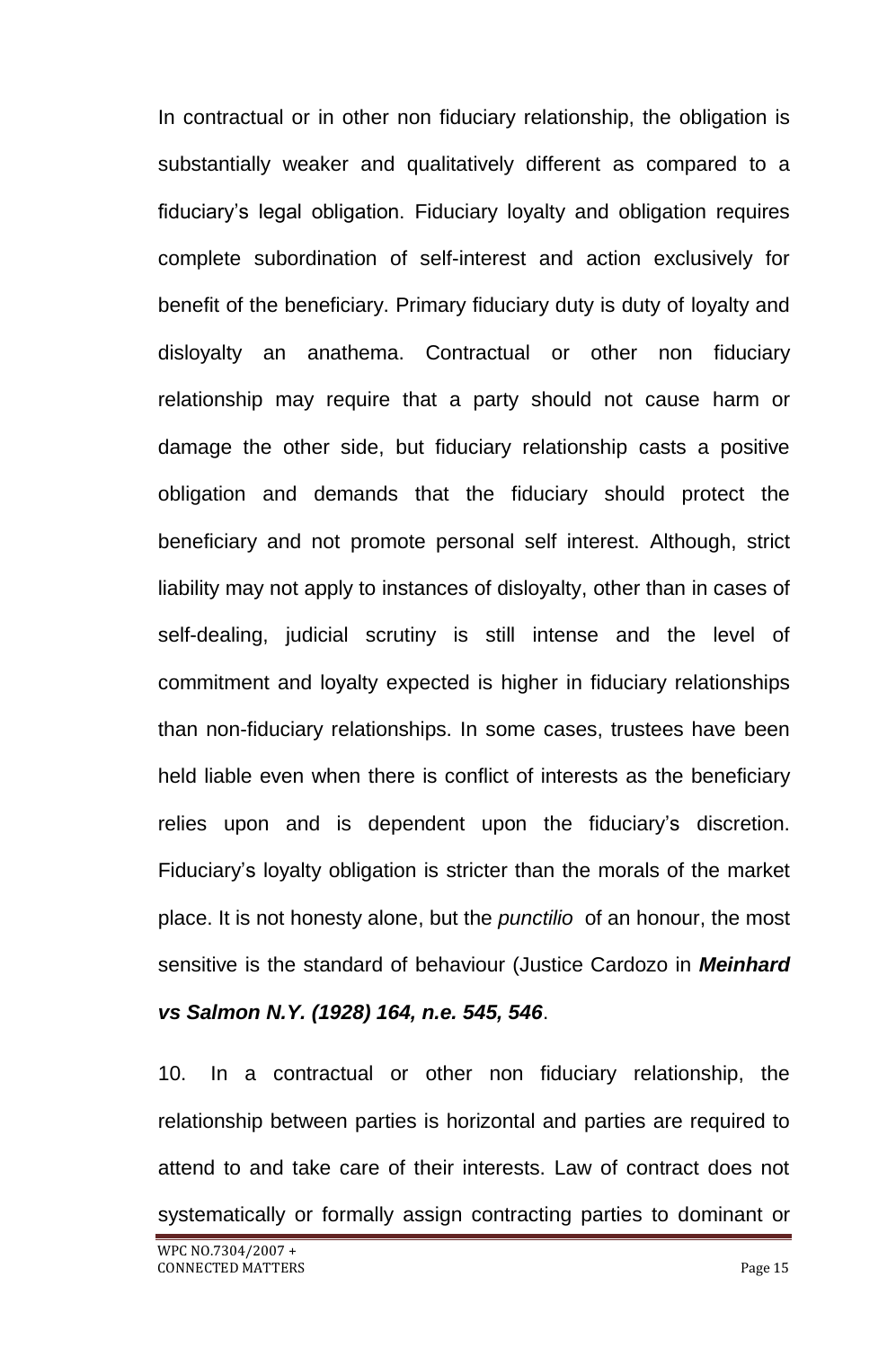subordinate roles. Paradigmatically, image of a contract is a horizontal relationship. Fiduciary relationship defines the fiduciary as a dominant party who has systematically empowered over the subordinate beneficiary.

11. It is not possible to accept the contention of Mr.Prashant Bhushan, advocate that statutory relationships or obligations and fiduciary relationships or obligations cannot co-exit. Statutory relationships as between a Director and a company which is regulated by the Companies Act, 1956, can be fiduciary. Similarly, fiduciary relationships do not get obliterated because a statute requires the fiduciary to act selflessly with integrity and fidelity and the other party depends upon the wisdom and confidence reposed. All features of a fiduciary relationship may be present even when there is a statute, which endorses and ensures compliance with the fiduciary responsibilities and obligations. In such cases the statutory requirements, reiterates the moral and ethical obligation which already exists and does not erase the subsisting fiduciary relationship but reaffirms the said relationship.

12. A contractual or a statutory relationship can cover a very broad field but fiduciary relationship may be confined to a limited area or act, e.g. directors of a company have several statutory obligations to perform. A relationship may have several facets. It may be partly fiduciary and partly non fiduciary. It is not necessary that all statutory,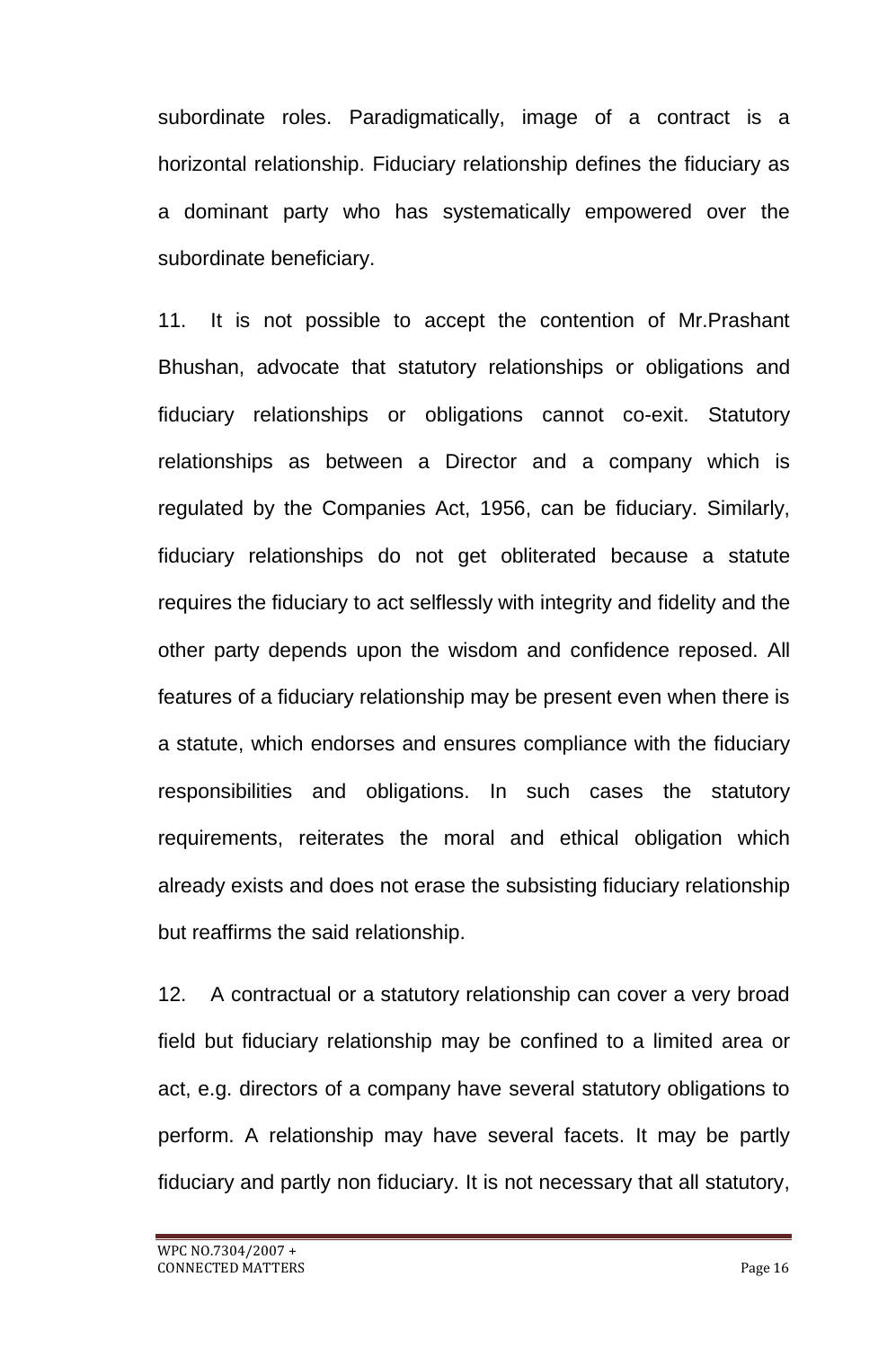contractual or other obligations must relate to and satisfy the criteria of fiduciary obligations. Fiduciary relationships may be confined to a particular act or action and need not manifest itself in entirety in the interaction or relationship between the two parties. What distinguishes a normal contractual or informal relationship from a fiduciary relationship or act is as stated above, the requirement of trust reposed, highest standard of good faith and honesty on the part of the fiduciary with regard to the beneficiaries' general affairs or in a particular transaction, due to moral or personal responsibility as a result of superior knowledge and training of the fiduciary as compared to the beneficiary, resulting in dependence of the beneficiary. In this regard I may quote, the following observations in the decision dated 23rd April, 2007 by five members of the CIC in *Rakesh Kumar Singh and others versus Harish Chander, Assistant Director and others MANU/CI/0246/2007.*

> "31. The word "fiduciary is derived from the Latin fiducia meaning "trust, a person (including a juristic person such as Government, University or bank) who has the power and obligation to act for another under circumstances which require total trust, good faith and honesty. The most common example of such a relationship is the trustee of a trust, but fiduciaries can include business advisers, attorneys, guardians, administrators, directors of a company, public servants in relation to a Government and senior managers of a firm/company etc. The fiduciary relationship can also be one of moral or personal responsibility due to the superior knowledge and training of the fiduciary as compared to the one whose affairs the fiduciary is handling. In short, it is a relationship wherein one person places complete confidence in another in regard to a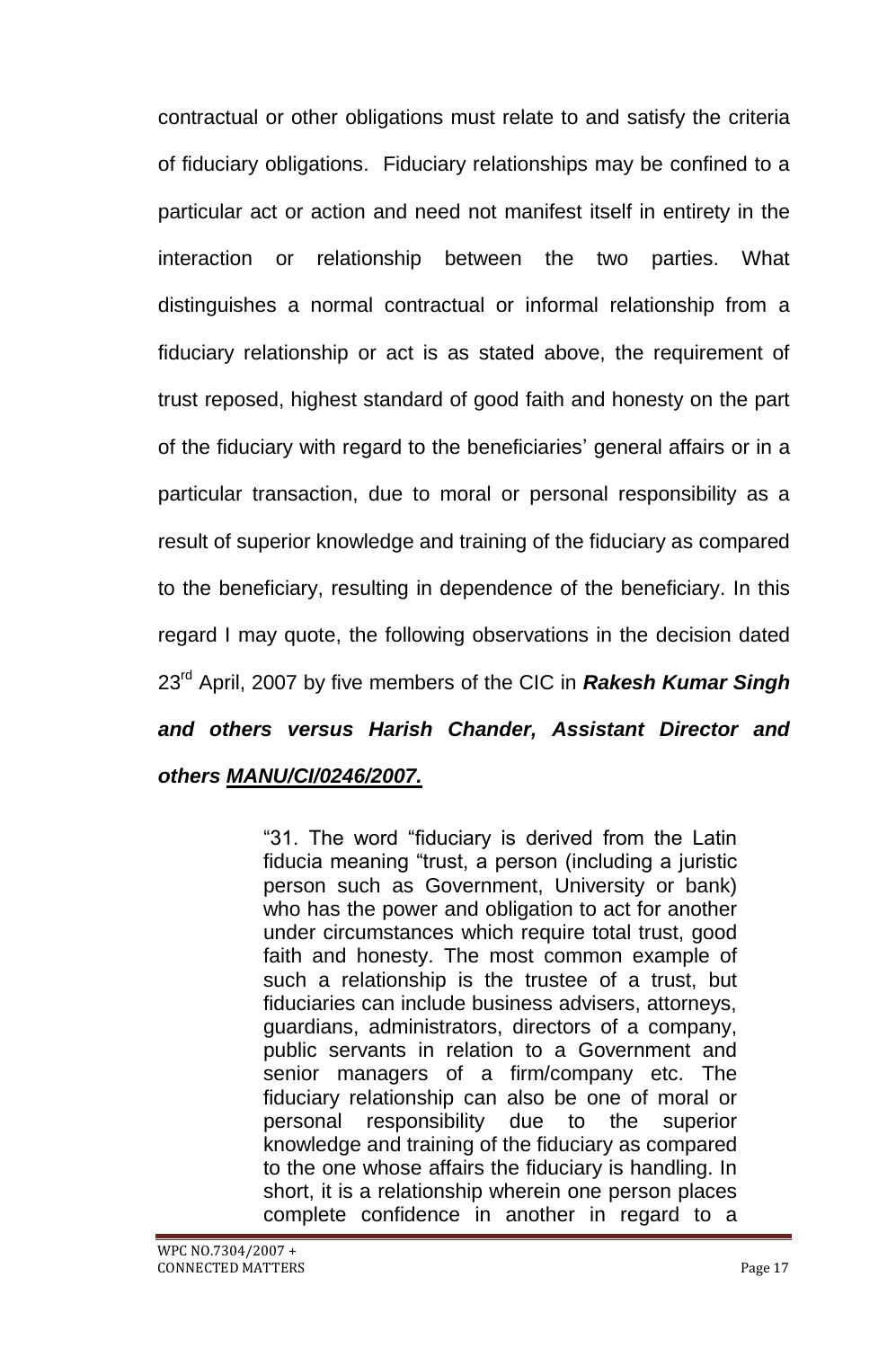particular transaction or one's general affairs of business. The Black's Law Dictionary also describes a fiduciary relationship as "one founded on trust or confidence reposed by one person in the integrity and fidelity of another. The meaning of the fiduciary relationship may, therefore, include the relationship between the authority conducting the examination and the examiner who are acting as its appointees for the purpose of evaluating the answer sheets"

13. The relationship of a public servant with the Government can be fiduciary in respect of a particular transaction or an act when the law requires that the public servant must act with utmost good faith for the benefit of the Government and confidence is reposed in the integrity of the public servant, who should act in a manner that he shall not profit or take advantage from the said act. However, there should be a clear and specific finding in this regard. Normal, routine or rather many acts, transactions and duties of a public servant cannot be categorized as fiduciary for the purpose of Section 8(1)(e) of the RTI Act and information available relating to fiduciary relationship. (The said reasoning may not be applicable to service law jurisprudence, with which we are not concerned.)

14. Fiduciary relationship in law is ordinarily a confidential relationship; one which is founded on the trust and confidence reposed by one person in the integrity and fidelity of the other and likewise it precludes the idea of profit or advantage resulting from dealings by a person on whom the fiduciary obligation is reposed.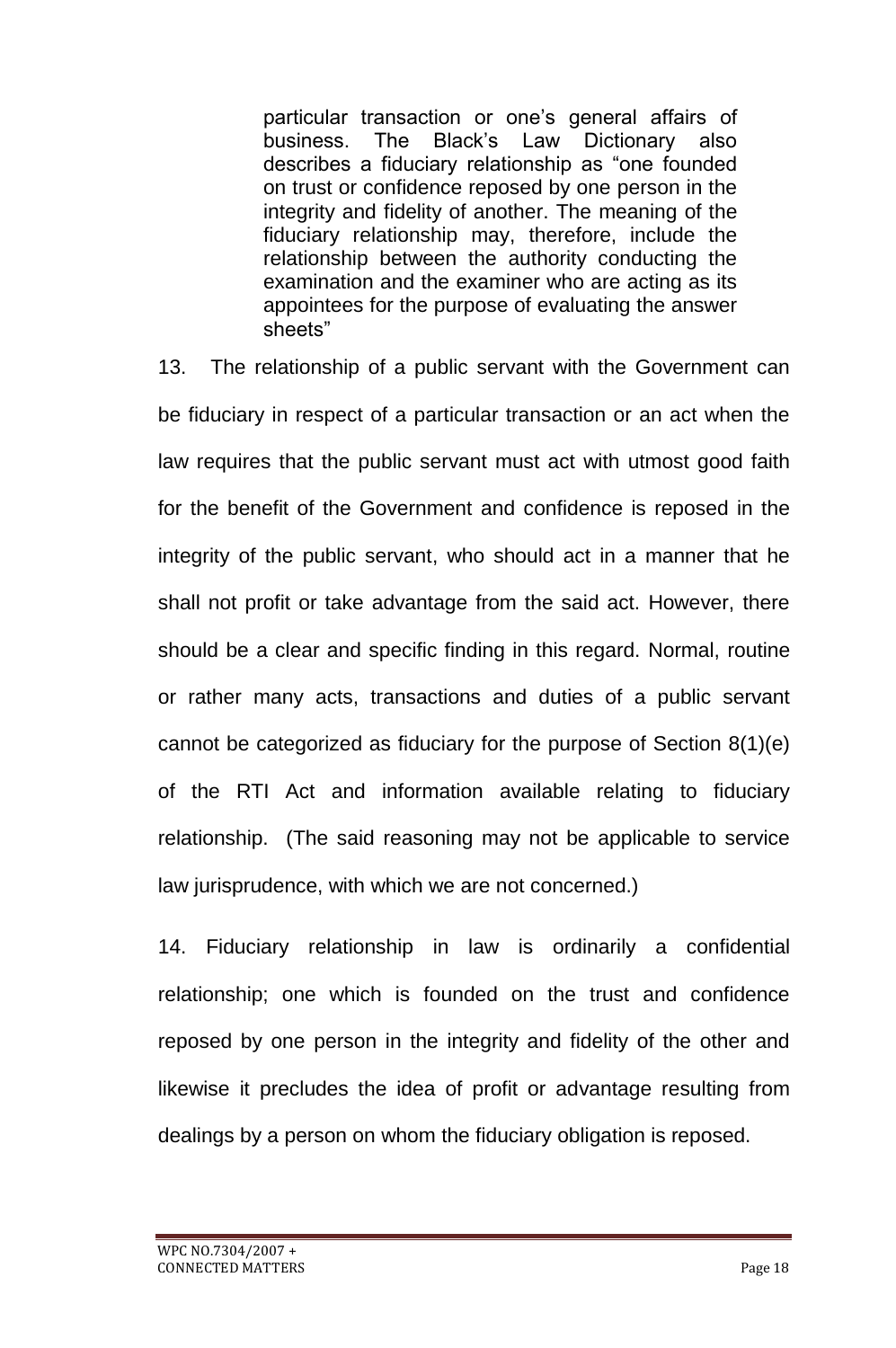15. The object behind Section 8(1) (e) is to protect the information because it is furnished in confidence and trust reposed. It serves public purpose and ensures that the confidence, trust and the confidentiality attached is not betrayed. Confidences are respected. This is the public interest which the exemption under Section 8(1)(e) is designed to protect. It should not be expanded beyond what is desired to be protected. Keeping in view the object and purpose behind Section 8(1)(e) of the RTI Act, where it is possible to protect the identity and confidentiality of the fiduciary, information can be furnished to the information seeker. This has to be examined in case to case basis, individually. The aforesaid view is in harmony and in consonance with Section 10 of the RTI Act which reads as under:-

> ―Section 10. (*1*) Where a request for access to information is rejected on the ground that it is in relation to information which is exempt from disclosure, then, notwithstanding anything contained in this Act, access may be provided to that part of the record which does not contain any information which is exempt from disclosure under this Act and which can reasonably be severed from any part that contains exempt information.

> (*2*) Where access is granted to a part of the record under sub-section (*1*), the Central Public Information Officer or State Public Information Officer, as the case may be, shall give a notice to the applicant, informing—

> *(a)* that only part of the record requested, after severance of the record containing information which is exempt from disclosure, is being provided;

> *(b)* the reasons for the decision, including any findings on any material question of fact,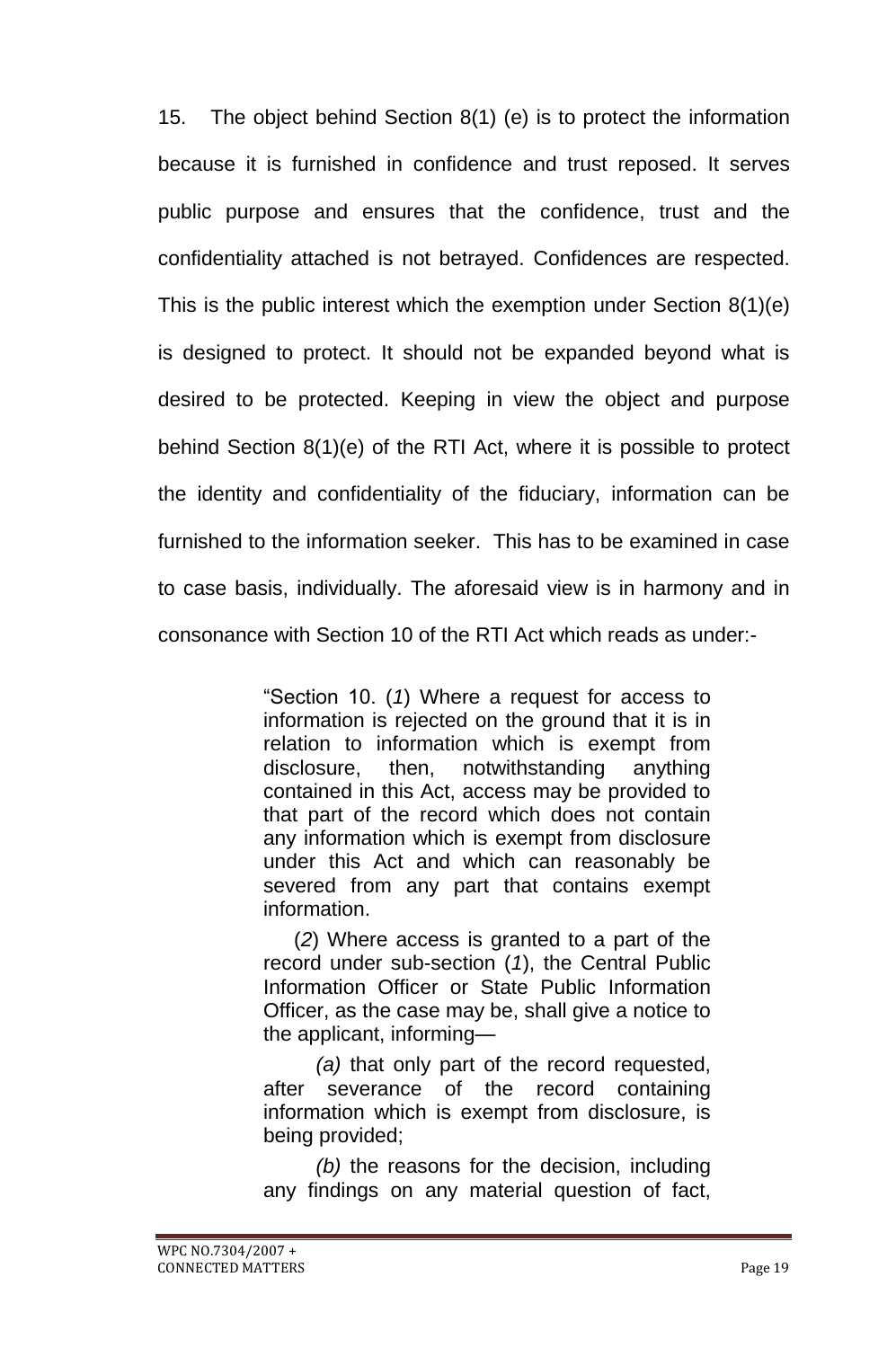referring to the material on which those findings were based;

*(c)* the name and designation of the person giving the decision;

*(d)* the details of the fees calculated by him or her and the amount of fee which the applicant is required to deposit; and

*(e)* his or her rights with respect to review of the decision regarding non-disclosure of part of the information, the amount of fee charged or the form of access provided, including the particulars of the senior officer specified under sub-section (*1*) of section 19 or the Central Information Commission or the State Information Commission, as the case may be, time limit, process and any other form of access."

16. Thus, where information can be furnished without compromising or affecting the confidentiality and identity of the fiduciary, information should be supplied and the bar under Section 8(1)(e) of the Act cannot be invoked. In some cases principle of severability can be applied and thereafter information can be furnished. A purposive interpretation to effectuate the intention of the legislation has to be applied while applying Section 8(1)(e) of the RTI Act and the prohibition should not be extended beyond what is required to be protected. In cases where it is not possible to protect the identity and confidentiality of the fiduciary, the privileged information is protected under Section 8(1)(e) of the RTI Act. In other cases, there is no jeopardy and the fiduciary relationship is not affected or can be protected by applying doctrine of severability.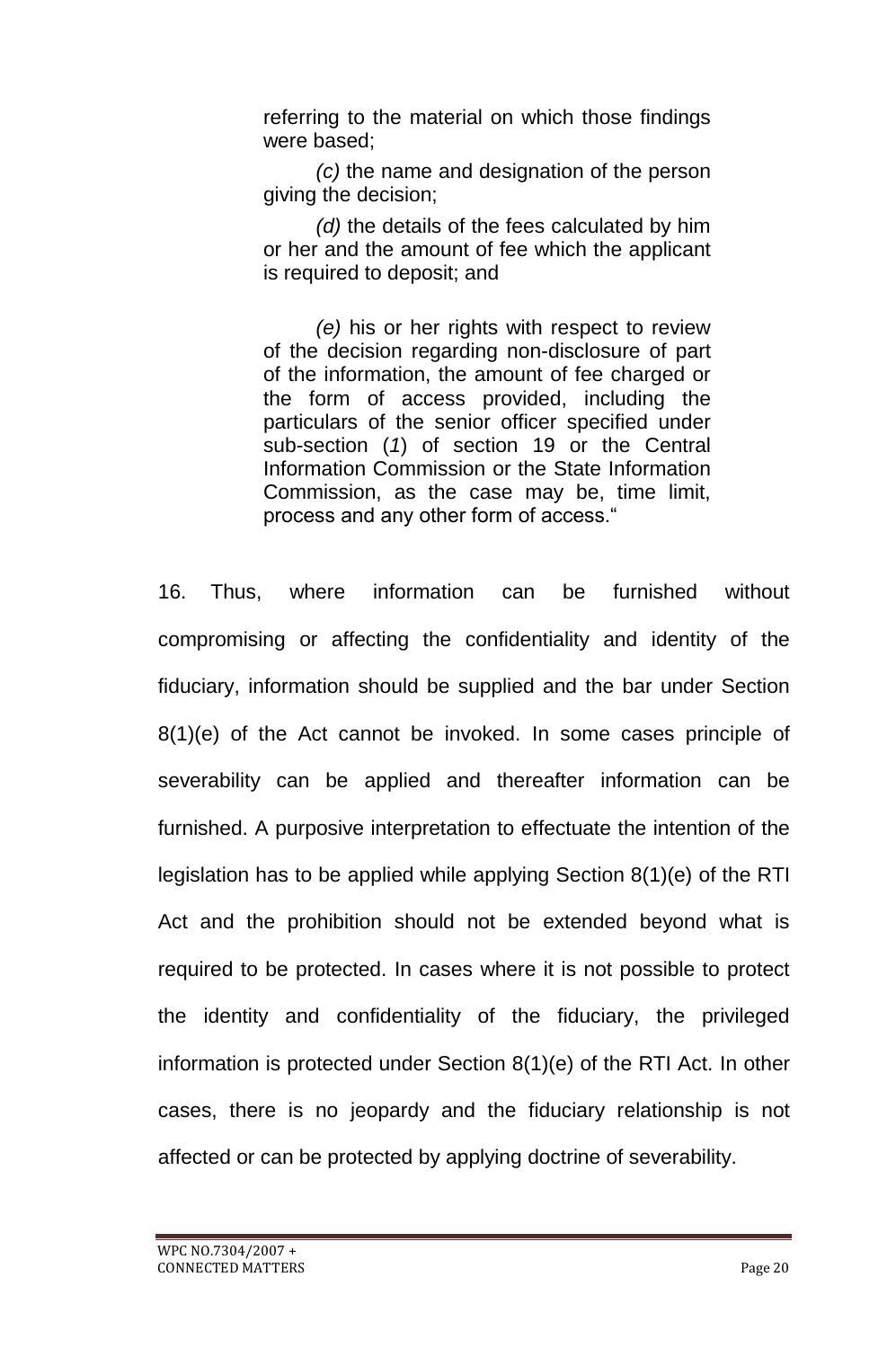17. Even when Section 8(1)(e) applies, the competent authority where larger public interest requires, can pass an order directing disclosure of information. The term "competent authority" is defined in Section 2(e) of the RTI Act and reads as under:-

(*e*) "competent authority" means—

*(i)* the Speaker in the case of the House of the People or the Legislative Assembly of a State or a Union territory having such Assembly and the Chairman in the case of the Council of States or Legislative Council of a State:

*(ii)* the Chief Justice of India in the case of the Supreme Court;

*(iii)* the Chief Justice of the High Court in the case of a High Court;

*(iv)* the President or the Governor, as the case may be, in the case of other authorities established or constituted by or under the Constitution;

*(v)* the administrator appointed under article 239 of the Constitution:"

18. The term "competent authority" is therefore distinct and does not have the same meaning as "public authority" or Public Information Officer (hereinafter also referred to as PIO, for short) which are defined in Section 2(e) and (h) of the RTI Act.

19. The term "competent authority" is a term of art which has been coined and defined for the purposes of the RTI Act and therefore wherever the term appears, normally the definition clause i.e. Section 2(e) should be applied, unless the context requires a different interpretation. Under Section 8(1)(e) of the RTI Act, the competent authority is entitled to examine the question whether in view of the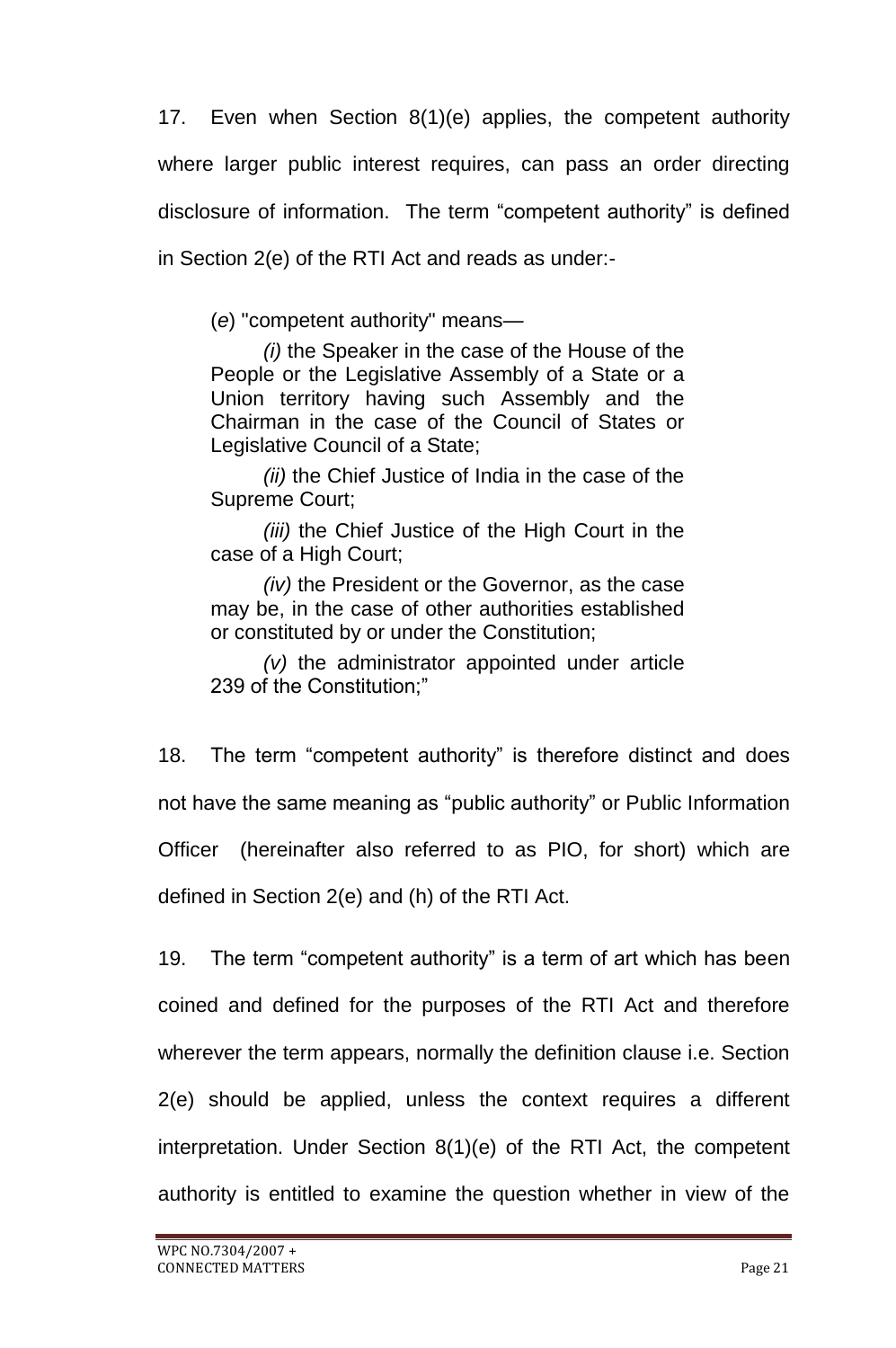larger public interest information protected under the Sub-clause should be disclosed. The jurisdiction of PIO is restricted and confined to deciding the question whether information was made available to the public authority in fiduciary relationship. The competent authority can direct disclosure of information, if it comes to the conclusion that larger public interest warrants disclosure. The question whether the decision of the competent authority can be made subject matter of appeal before the First Appellate Authority or the CIC has been examined separately. A decision of the PIO on the question whether information was furnished/available to a public authority in fiduciary relationship or not, can be made subject matter of appeal before the Appellate Authorities including the CIC.

### **SECTION 8(1)(i) OF THE RTI ACT**

20. The said sub-clause protects Cabinet papers including records of deliberations of the Council of Ministers, Secretaries and other officers. The first proviso however stipulates that the prohibition in respect of the decision of the Council of Ministers, the reasons thereof and the material on the basis of which decisions were taken shall be made public after the decision is taken and the matter is complete or over. Thus, a limited prohibition for a specified time is granted. Prohibition is not for an unlimited duration or infinite period but lasts till a decision is taken by the Council of Ministers and the matter is complete or over.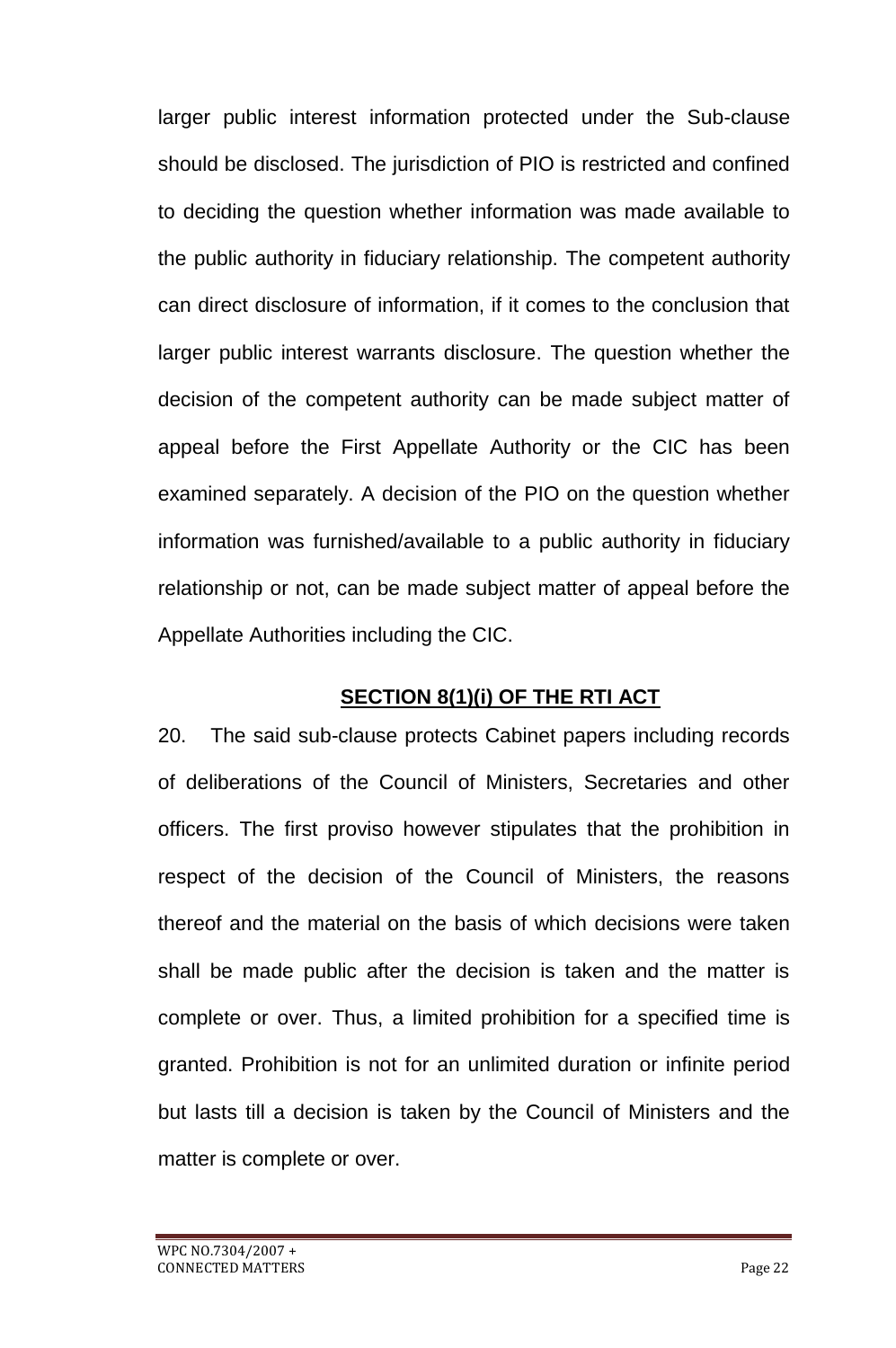21. The main clause to Section 8(1)(i) uses the term Cabinet Papers which include records or deliberations, but the first proviso refers to the decision of the Council of Ministers, reasons thereof and the material on the basis of which the decisions were taken. The term ―Council of Minsters‖ is wider than and includes Cabinet Ministers. It is not possible to accept the contention of Mr. A.S. Chandhiok , Learned Addl. Solicitor General that cabinet papers are excluded from the operation of the first proviso. The legal position has been succulently expounded in the order dated 23.10.2008 passed by the CIC in Appeal No.CIC/WA/A/2008/00081:

> ―The Constitution of India, per se, did not include the term "Cabinet", when it was drafted and later on adopted and enacted by the Constituent Assembly. The term "Cabinet" was, however, not unknown at the time when the Constitution was drafted. Lot of literature was available during that period about "Cabinet", "Cabinet System" and "Cabinet Government". Sir Ivor Jennings in his "Cabinet". Government", stated that the Cabinet is the supreme directing authority. It has to decide policy matters. It is a policy formulating body. When the Cabinet has determined on policy, the appropriate Department executes it either by administrative action within the law, or by drafting a Bill to be submitted to Parliament so as to change the law. The Cabinet is a general controlling body. It neither desires, nor is able to deal with all the numerous details of the Government. It expects a Minister to take all decisions that are of political importance. Every Minister must, therefore, exercise his own discretion as to what matters arising in his department ought to receive Cabinet sanction.

> 3. In the Indian context, the Cabinet is an inner body within the Council of Ministers, which is responsible for formulating the policy of the Government. It is the Council of Ministers that is collectively responsible to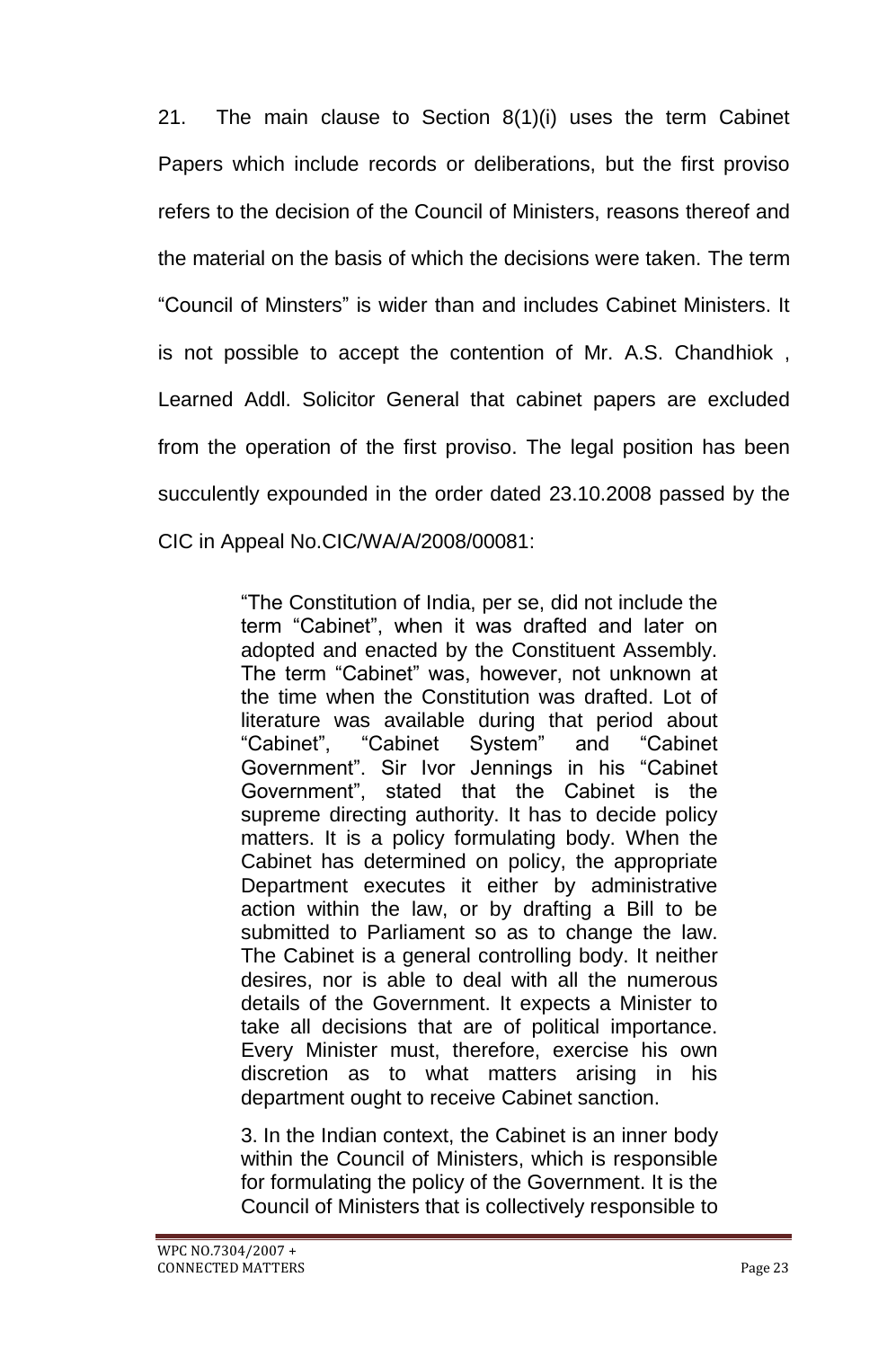the Lok Sabha. The Prime Minster heads the Council of Ministers and it is he, *primus inter pares*  who determines which of the Ministers should be Members of the Cabinet.

4. It is a matter of common knowledge that the Council of Ministers consist of the Prime Minister, Cabinet Ministers, Ministers of State and the Civil Services. The 44<sup>th</sup> Amendment to the Constitution of India for the first time not only used the term ―Cabinet‖ but also literally defined it. Clause 3 of Article 352, which was inserted by  $44<sup>th</sup>$  Amendment, reads as under:-

―The President shall not issue a Proclamation under clause (1) or a Proclamation varying such Proclamation unless the decision of the Union Cabinet (that is to say, the Council consisting of the Prime Minister and other Ministers of Cabinet rank appointed under article 75) that such a Proclamation may be issued has been communicated to him in writing."

5. As per Section 8 of the Right to Information Act, 2005 a "Public Authority" is not obliged to disclose Cabinet papers including records of deliberations of the Council of Ministers, secretaries and other officers. Section 8(1) subjects this general exemption in regard to Cabinet papers to two provisos, which are as under:-

*Provided that the decisions of Council of Ministers, the reasons thereof, and the material on the basis of which the decisions were taken shall be public after the decision has been taken, and the matter is complete, or over.*

6. From a plain reading of the above provisos, the following may be inferred:-

i) Cabinet papers, which include the records of deliberations of the Council of Ministers, Secretaries and other officers shall be disclosed after the decision has been taken and the matter is complete or over.

ii) The matters which are otherwise exempted under Section 8 shall not be disclosed even after the decision has been taken and the matter is complete or over.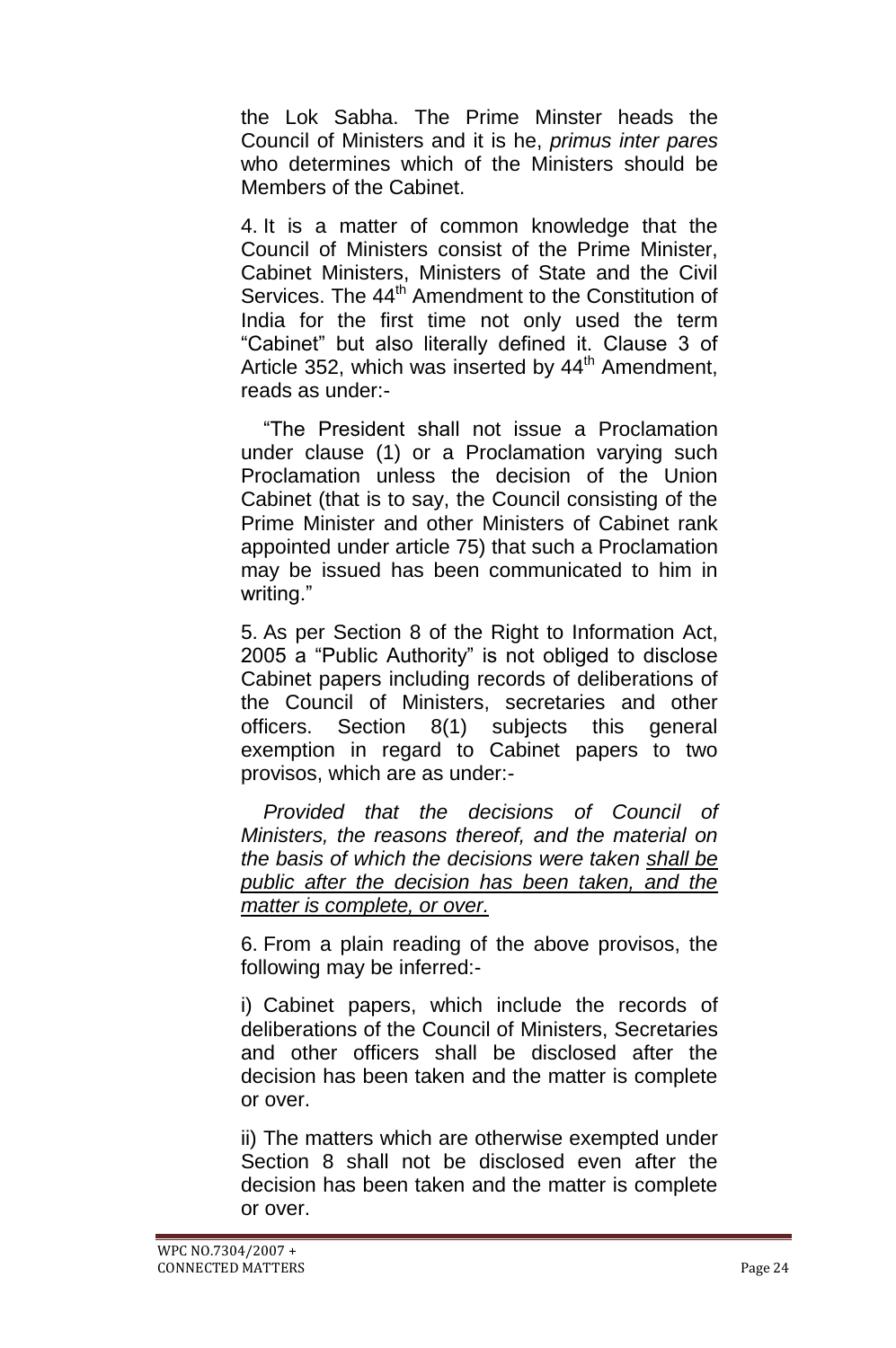iii)Every decision of the Council of Ministers is a decision of the Cabinet as all Cabinet Ministers are also a part of the Council of Ministers. The Ministers of State are also a part of the Council of Ministers, but they are not Cabinet Ministers.

As we have observed above, the plea taken by the First Appellate Authority, the decision of the Council of Ministers are disclosable but Cabinet papers are not, is totally untenable. Every decision of the Council of Ministers is a decision of the Cabinet and, as such, all records concerning such decision or related thereto shall fall within the category of "Cabinet papers" and, as such, disclosable under Section 8(1) sub-section (i) after the decision is taken and the matter is complete, and over."

22. However, there is merit in the contention of Mr.A.S. Chandhiok,

Learned Addl. Solicitor General relying upon Article 74(2) of the

Constitution of India, which reads as under:-

―**74. Council of Ministers to aid and advise President**.-(1) There shall be a Council of Ministers with the Prime Minister at the head to aid and advise the President who shall, in the exercise of his functions, act in accordance with such advice.

Provided that the President may require the Council of Ministers to reconsider such advice, either generally or otherwise, and the President shall act in accordance with the advise tendered after such reconsideration.

(2) The question whether any, and if so what, advice was tendered by Ministers to the President shall not be inquired into in any court."

23. Seven Judges of the Supreme Court in *S.P. Gupta and others* 

*versus President of India and others* AIR 1982 SC 149 have

examined and interpreted Article 74(2) of the Constitution of India.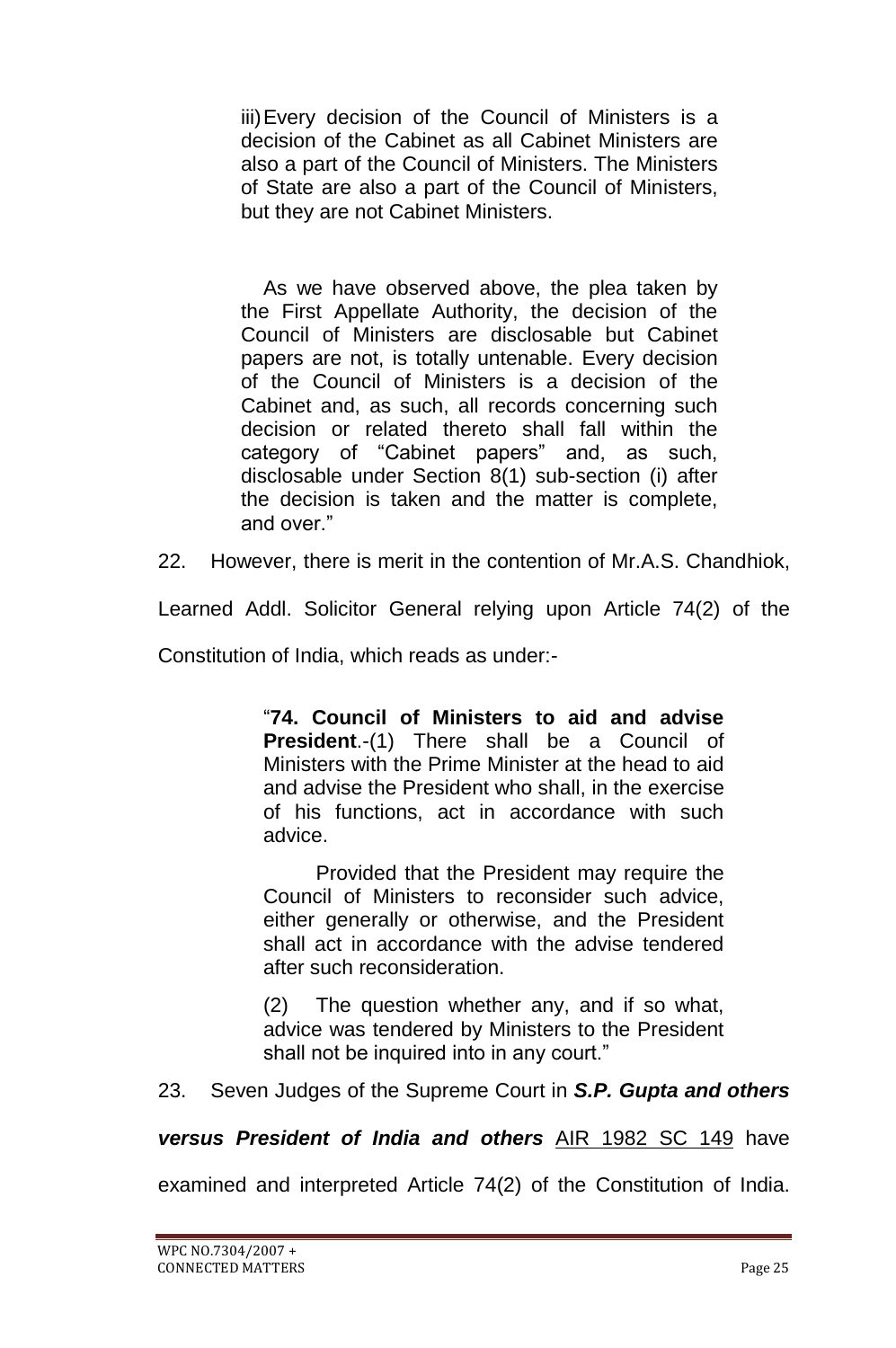The majority view of six Judges is elucidated in the judgment of Bhagwati, J. (as his lordship then was) in para 55 onwards. It was observed that the Court cannot embark upon an inquiry as to whether any and if so what advice was tendered by the Council of Ministers to the President. It was further observed that the reasons which prevailed with the Council of Ministers, would form part of the advice tendered to the President and therefore they would be beyond the scope/ambit of judicial inquiry. However, if the Government chooses to disclose these reasons or it may be possible to gather the reasons from other circumstances, the Court would be entitled to examine whether the reasons bear reasonable nexus [See, para 58 at p.228, **S.P. Gupta** (supra)]. Views expressed by authorities/persons which precede the formation of advice tendered or merely because these views are referred to in the advice which is ultimately tendered by the Council of Ministers, do not necessarily become part of the advice protected against disclosure under Article 74(2) of the Constitution of India. Accordingly, the material on which the reasons of the Council of Ministers are based and the advice is given do not form part of the advice. This has been lucidly explained in para 60 of the judgment as under:

> ―60. …..But the material on which the reasoning of the Council of Ministers is based and the advice is given cannot be said to form the part of advice. The point we are making may be illustrated by taking the analogy of a judgment given by a Court of Law. The judgment would undoubtedly be based on the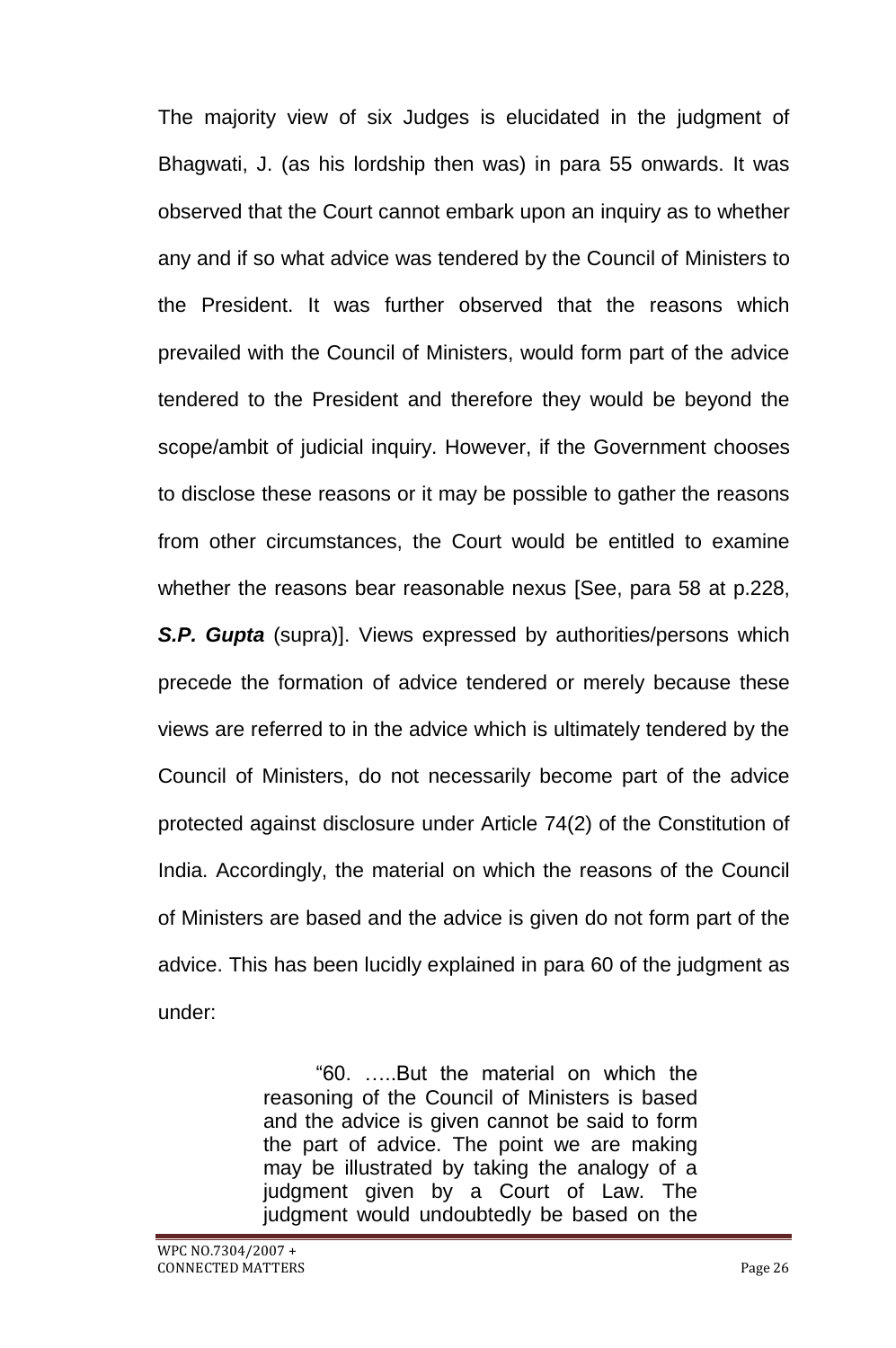evidence led before the Court and it would refer to such evidence and discuss it but on that account can it be said that the evidence forms part of the Judgment? The judgment would consist only of the decision and the reasons in support of it and the evidence on which the reasoning and the decision are based would not be part of the judgment. Similarly, the material on which the advice tendered by the Council of Ministers is based cannot be said to be part of the advice and the correspondence exchanged between the Law Minister, the Chief Justice of Delhi and the Chief Justice of India which constituted the material forming the basis of the decision of the Central Government must accordingly be held to be outside the exclusionary rule enacted in cl.(2) of Art. 74."

24. Certain observations relied upon by the Union of India in the judgment of the Supreme Court in *State of Punjab versus Sodhi*  **Sukhdev Singh AIR 1961 SC 493, were held to be mere general** observations and not ratio which constitutes a binding precedent. Even otherwise, it was held that report of Public Service Commission which formed material on the basis of which the Council of Ministers had taken a decision, did not form part of the advice tendered by the Council of Ministers. When Article 74(2) of the Constitution applies and bars disclosure, information cannot be furnished. RTI Act cannot and does not have the ability and mandate to negate the constitutional protection under Article 74(2). The said Article refers to inquiry by courts but will equally apply to CIC.

25. Bhagwati, J. (as his Lordship then was), has proceeded to examine and interpret Section 123 of the Evidence Act, 1872 and the protection on the basis of State privilege or public interest immunity.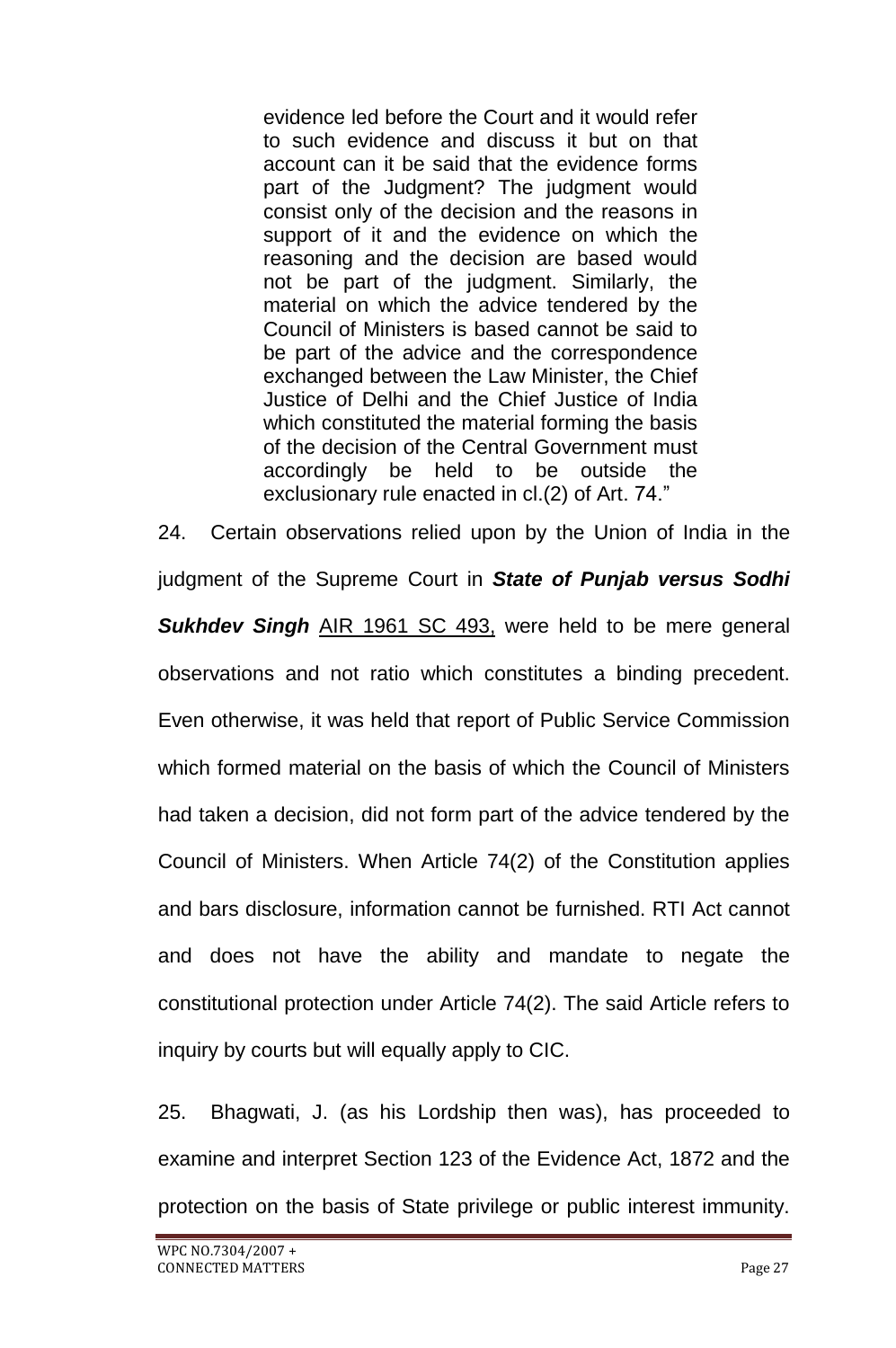Section 22 of the RTI Act is a non-obstante provision and therefore overrides Section 123 of the Evidence Act, 1872. Protection under Section 123 of the Evidence Act, 1872 cannot be a ground to deny information under the RTI Act. However, the question of public interest immunity has been examined in detail and the same is of relevance while interpreting Section 8(1)(j) of the RTI Act and this aspect has been discussed below.

26. The second proviso to Section 8(1)(i) of the RTI Act explains and clarifies the first proviso. As held above, the first proviso removes the ban on disclosure of the material on the basis of which decisions were taken by the Council of Ministers, after the decision has been taken and the matter is complete or over. The second proviso clarifies that even when the first proviso applies, information which is protected under Clauses (a) to (h) and (j) of Section 8(1) of the RTI Act, is not required to be furnished. The second proviso is added as a matter of abundant caution *exabudent catulia*. Sub-clauses (a) to (j) of Section 8(1) of the RTI Act are independent and information can be denied under Clauses 8(1)(a) to (h) and (j),even when the first proviso is applicable.

### **SECTION 8(1)(j) OF THE RTI ACT**

27. The said clause has been examined in depth by Ravindra Bhat, J. in *Subash Chand Agarwal* (supra) under the heading point 5.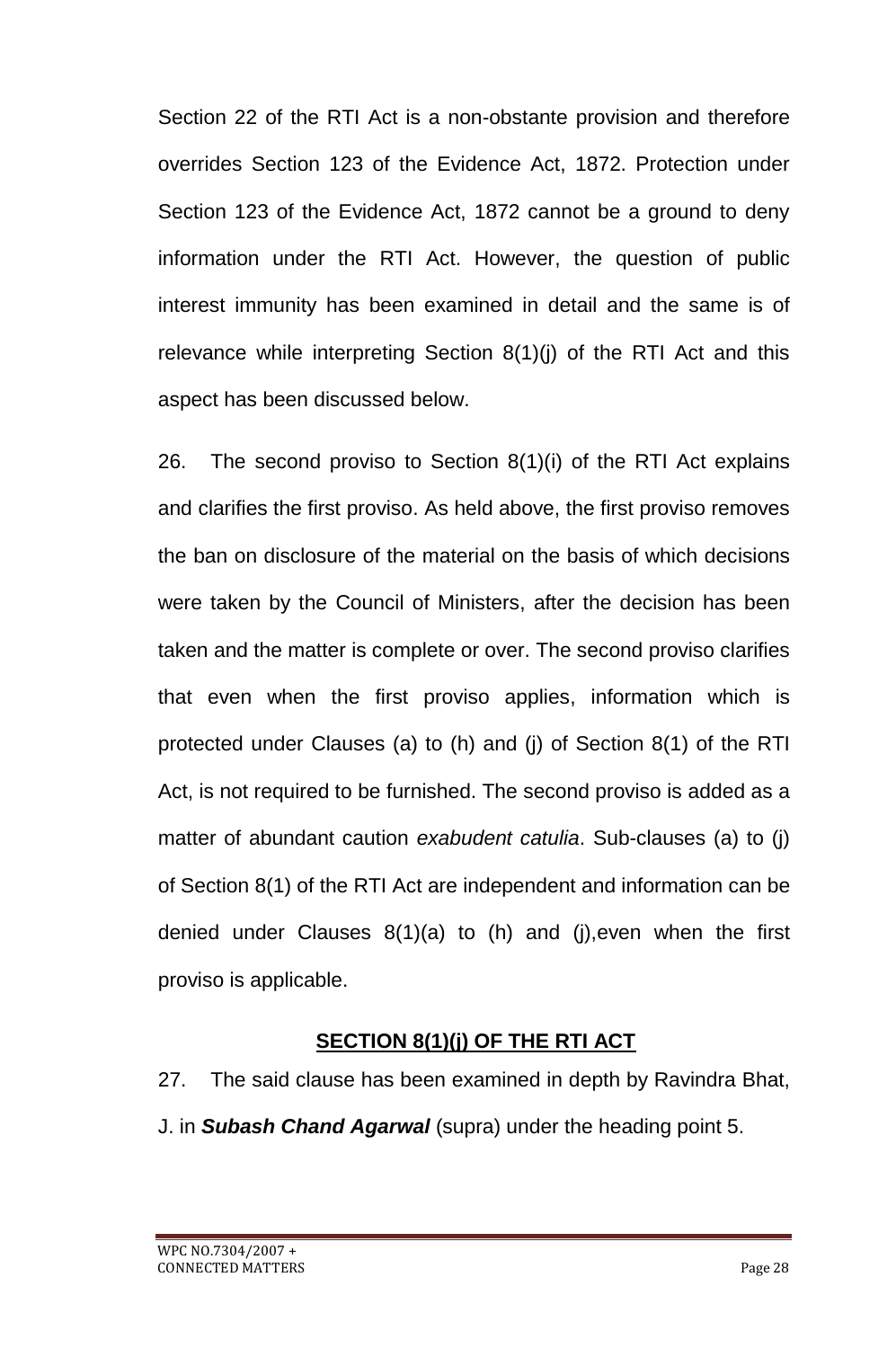28. Examination of the said Sub-section shows that it consists of three parts. The first two parts stipulate that personal information which has no relationship with any public activity or interest need not be disclosed. The second part states that any information which should cause unwarranted invasion of a privacy of an individual should not be disclosed unless the third part is satisfied. The third part stipulates that information which causes unwarranted invasion of privacy of an individual will not be disclosed unless public information officer or the appellate authority is satisfied that larger public interest justifies disclosure of such information. As observed by S. Ravindra Bhat, J. the third part of Section 8(1)(j) reconciles two legal interests protected by law i.e. right to access information in possession of the public authorities and the right to privacy. Both rights are not absolute or complete. In case of a clash, larger public interest is the determinative test. Public interest element sweeps through Section 8(1)(j).Unwarranted invasion of privacy of any individual is protected in public interest, but gives way when larger public interest warrants disclosure. This necessarily has to be done on case to case basis taking into consideration many factors having regard to the circumstances of each case.

29. Referring to these factors relevant for determining larger public interest in *R.K. Jain versus Union of India* (1993) 4 SCC 120 it was observed :-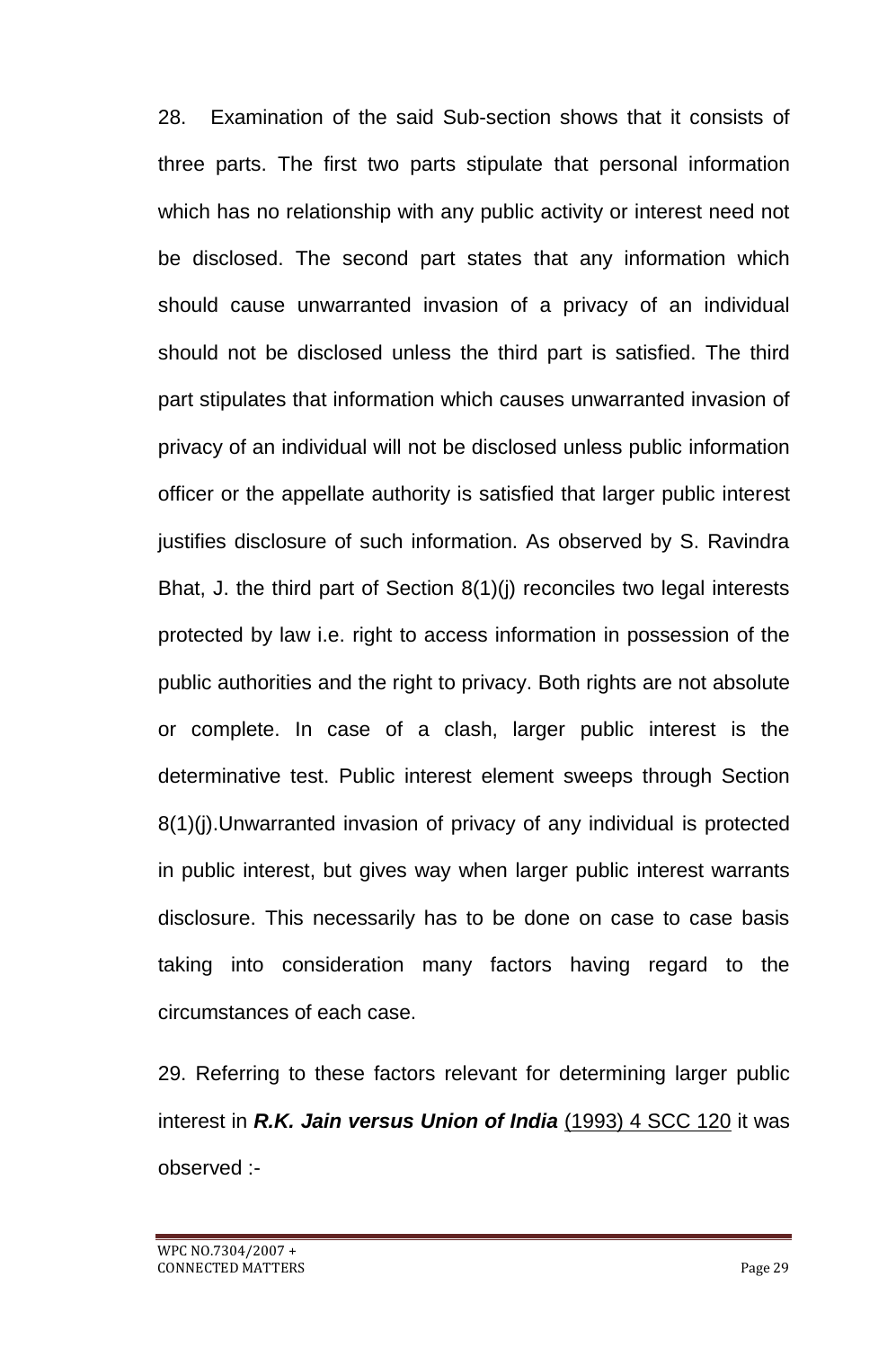―54. The factors to decide the public interest immunity would include (a) where the contents of the documents are relied upon, the interests affected by their disclosure; (b) where the class of documents is invoked, whether the public interest immunity for the class is said to protect; (c) the extent to which the interests referred to have become attenuated by the passage of time or the occurrence of intervening events since the matters contained in the documents themselves came into existence; (d) the seriousness of the issues in relation to which production is sought; (e) the likelihood that production of the documents will affect the outcome of the case; (f) the likelihood of injustice if the documents are not produced......"

55. ……………….When public interest immunity against disclosure of the State documents in the transaction of business by the Council of Ministers of the affairs of State is made, in the clash of those interests, it is the right and duty of the court to weigh the balance in the scales that harm shall not be done to the nation or the public service and equally to the administration of justice. Each case must be considered on its backdrop. The President has no implied authority under the Constitution to withhold the documents. On the other hand it is his solemn constitutional duty to act in aid of the court to effectuate judicial review. The Cabinet as a narrow centre of the national affairs must be in possession of all relevant information which is secret or confidential. At the cost of repetition it is reiterated that information relating to national security, diplomatic relations, internal security of sensitive diplomatic correspondence per se are class documents and that public interest demands total immunity from disclosure. Even the slightest divulgence would endanger the lives of the personnel engaged in the services etc. The maxim *salus populi est suprema lex* which means that regard to public welfare is the highest law, is the basic postulate for this immunity. Political decisions like declaration of emergency under Article 356 are not open to judicial review but it is for the electorate at the polls to decide the executive wisdom. In other areas every communication which preceded from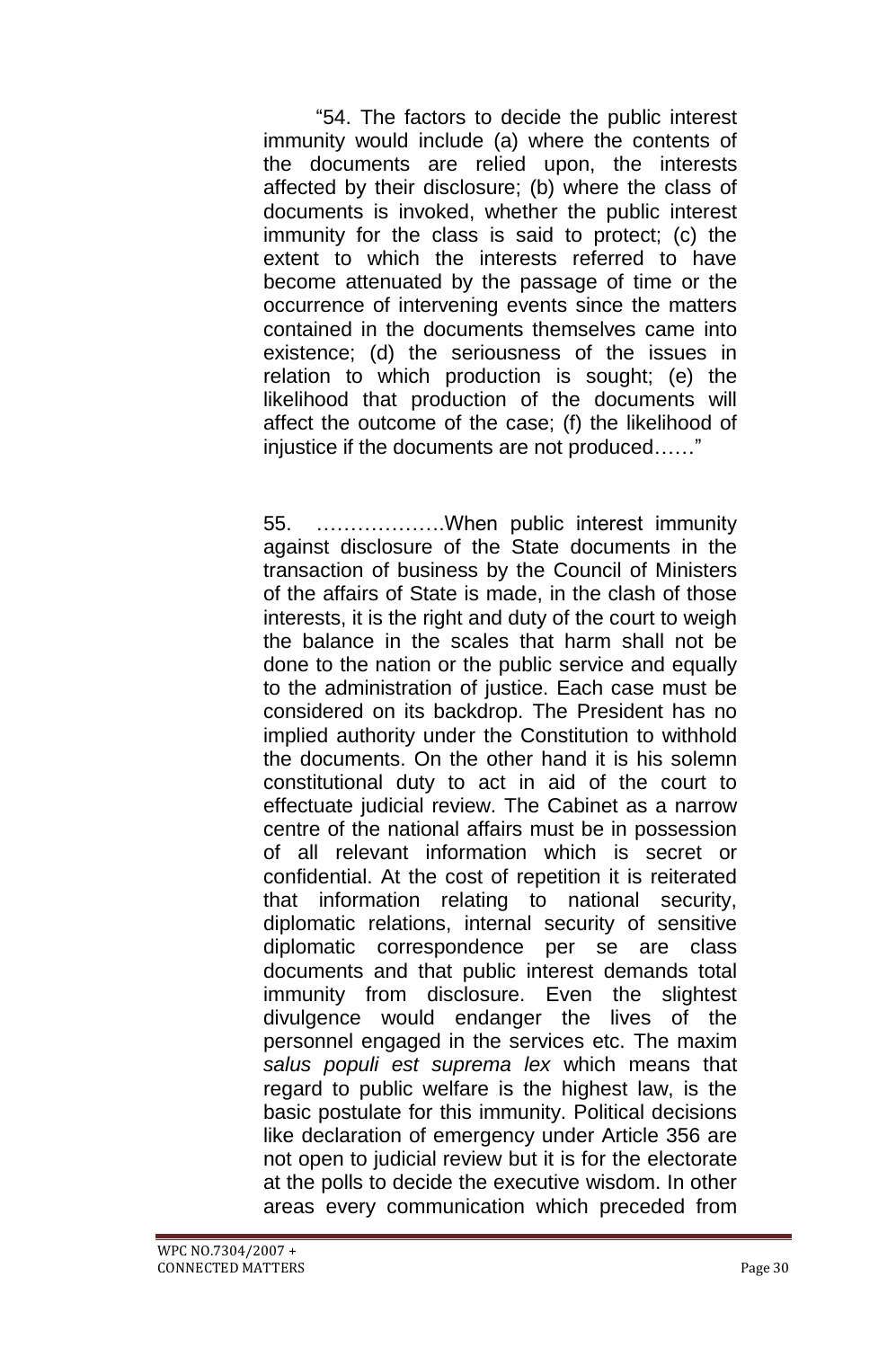one officer of the State to another or the officers inter se does not necessarily per se relate to the affairs of the State. Whether they so relate has got to be determined by reference to the nature of the consideration the level at which it was considered, the contents of the document of class to which it relates to and their indelible impact on public administration or public service and administration of justice itself. Article 74(2) is not a total bar for production of the records. Only the actual advice tendered by the Minister or Council of Ministers to the President and the question whether any, and if so, what advice was tendered by the Minister or Council of Ministers to the President, shall not be enquired into by the court. In other words the bar of judicial review is confined to the factum of advice, its extent, ambit and scope but not the record i.e. the material on which the advice is founded. In *S.P.Gupta case* this Court held that only the actual advice tendered to the President is immune from enquiry and the immunity does not extend to other documents or records which form part of the advice tendered to the President."

30. In *S.P. Gupta* (supra), the Supreme Court held that democratic form of Government necessarily requires accountability which is possible only when there is openness, transparency and knowledge. Greater exposure about functioning of the Government ensures better and more efficient administration, promotes and encourages honesty and discourages corruption, misuse or abuse of authority, Transparency is a powerful safeguard against political and administrative aberrations and antithesis of inefficiency resulting from a totalitarian government which maintains secrecy and denies information. Reference was again made to *Sodhi Sukhdev Singh*  (supra) and it was observed that there was no conflict between 'public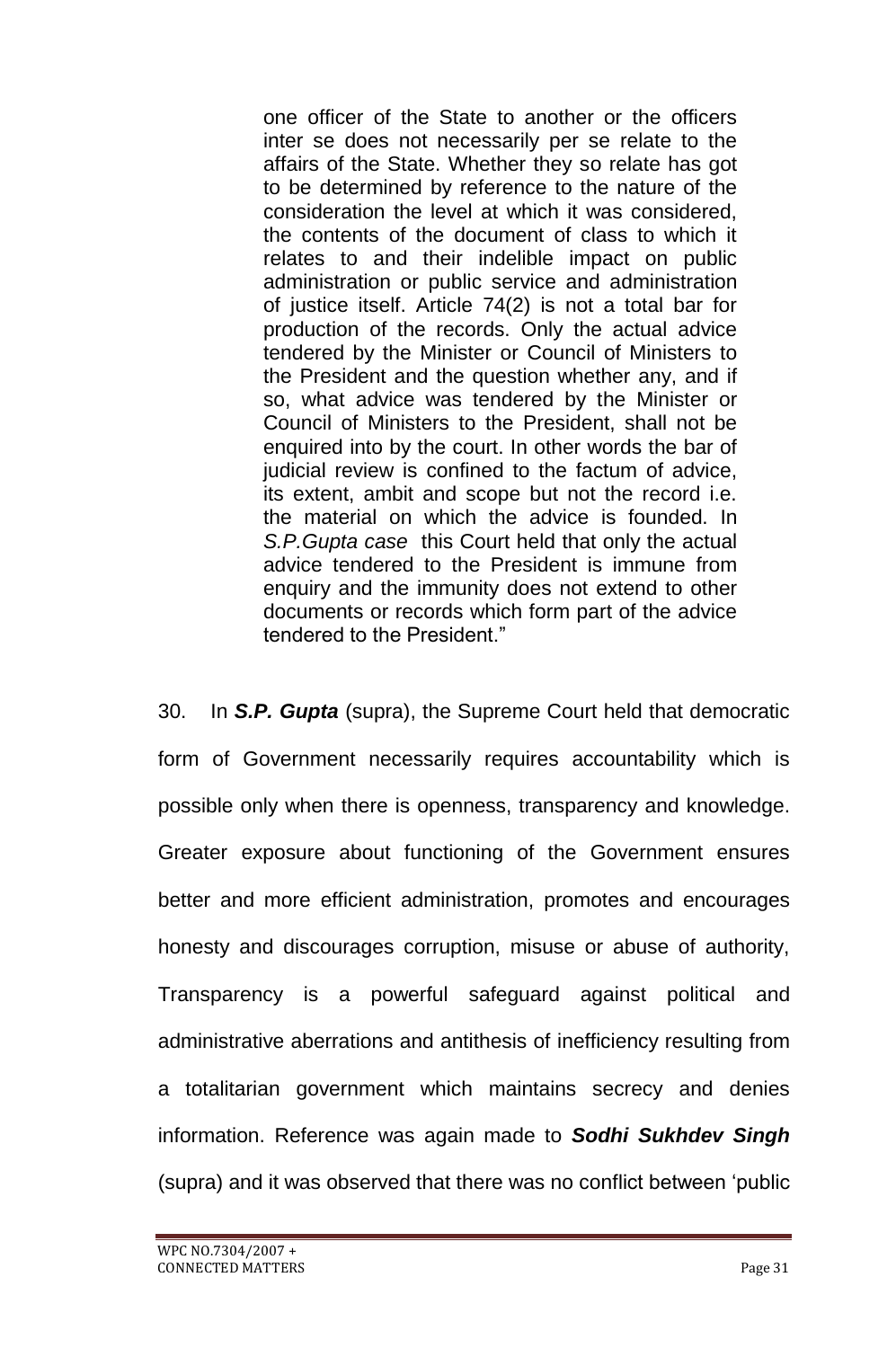interest and non-disclosure' and 'private interest and disclosure' rather Sections 123 and 162 of the Evidence Act, 1872 balances public interest in fair administration of justice, when it comes into conflict with public interest sought to be protected by non-disclosure and in such situations the court balances these two aspects of public interest and decides which aspect predominates. It was held that the State or the Government can object to disclosure of a document on the ground of greater public interest as it relates to affairs of the State but the courts are competent and indeed bound to hold a preliminary enquiry and determine the validity of the objection to its production and this necessarily involves an enquiry into the question whether the evidence relates to affairs of the State. Where a document does not relate to affairs of the State or its disclosure is in public interest, for the administration of justice, the objection to disclosure of such document can be rejected. It was observed :

> ―The court would allow the objection if it finds that the document relates to affairs of State and its disclosure would be injurious to public interest, but on the other hand, if it reaches the conclusion that the document does not relate to affairs of State or that the public interest does not compel its non-disclosure or that the public interest in the administration of justice in the particular case before it overrides all other aspects of public interest, it will overrule the objection and order disclosure of the document."

31. A statement or defence to non-disclosure is not binding on the

courts and the courts retain the power to have a prima facie enquiry

and balance the two public interest and affairs of the State. The same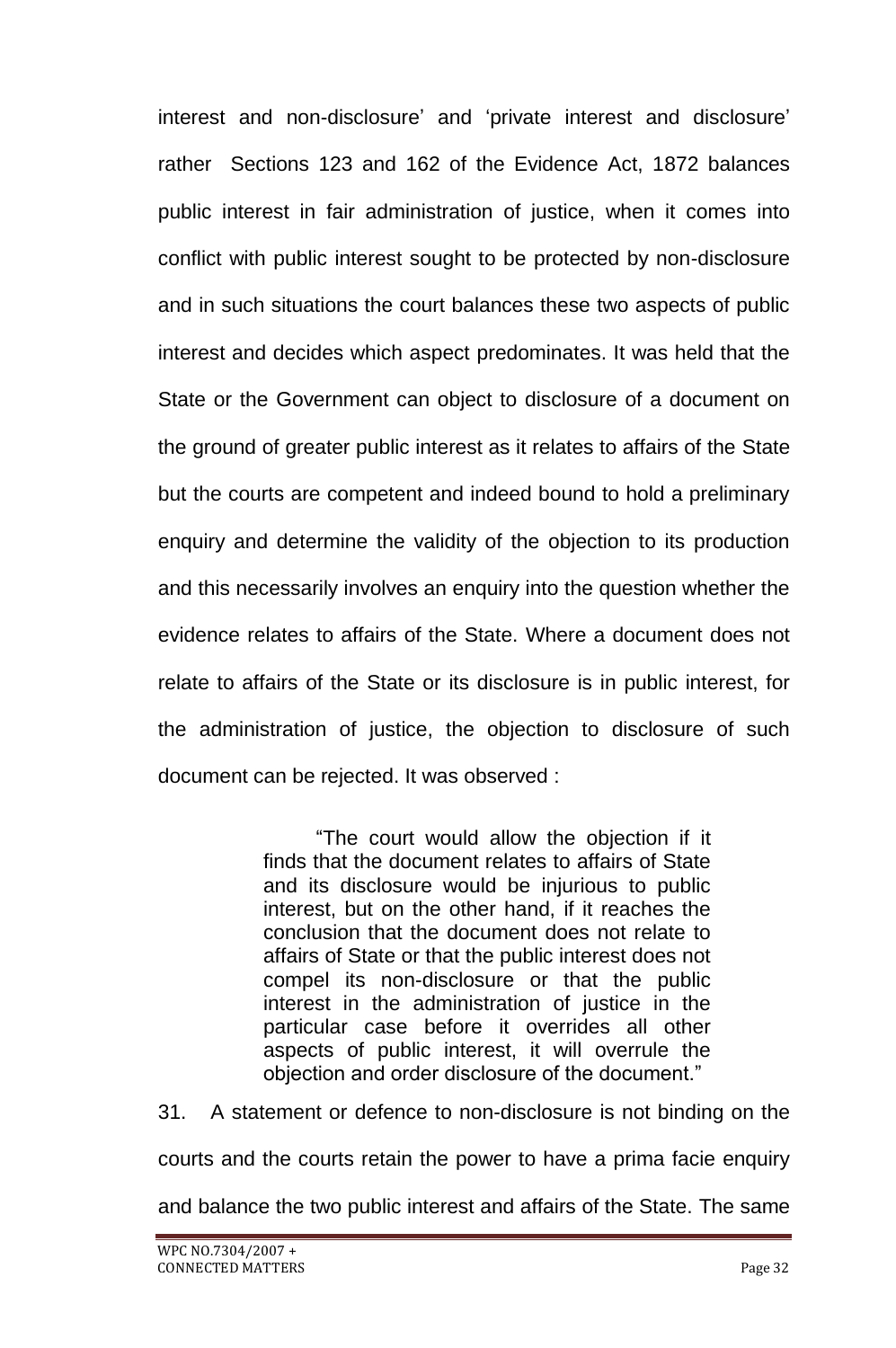is equally true and applies to CIC, who can examine the documents/information to decide the question of larger public interest. Section 18(4) of the RTI Act empowers CIC to examine any record under the control of a public authority, while inquiring into a complaint. The said power and right cannot be denied to CIC when they decide an appeal. Section 18 is wider and broader, yet jurisdiction under section 18 and 19 of the RTI Act is not water-tight and in some areas overlap.

32. The Supreme Court in **S.P Gupta**'s case considered the question whether there may be classes of documents which the public interest requires not to be disclosed or which should in absolute terms be regarded as immune from disclosure. In other words, we may examine the contention whether there can be class of documents which can be granted immunity from disclosure not because of their contents but because of their class to which they belong. Learned Additional Solicitor General in this regard made pointed reference to the following observations in *S.P.Gupta* (supra) :

> ―69. …. The claim put forward by the learned Solicitor General on behalf of the Union of India is that these documents are entitled to immunity from disclosure because they belong to a class of documents which it would be against national interest or the interest of the judiciary disclose…….. This class includes cabinet minutes, minutes of discussions between heads of departments, high level inter-departmental communications and dispatches from ambassadors abroad (vide : Conway v. Rimmer, 1968 AC 910 at pp. 952, 973, 979, 987 and 993 and Reg v. Lewes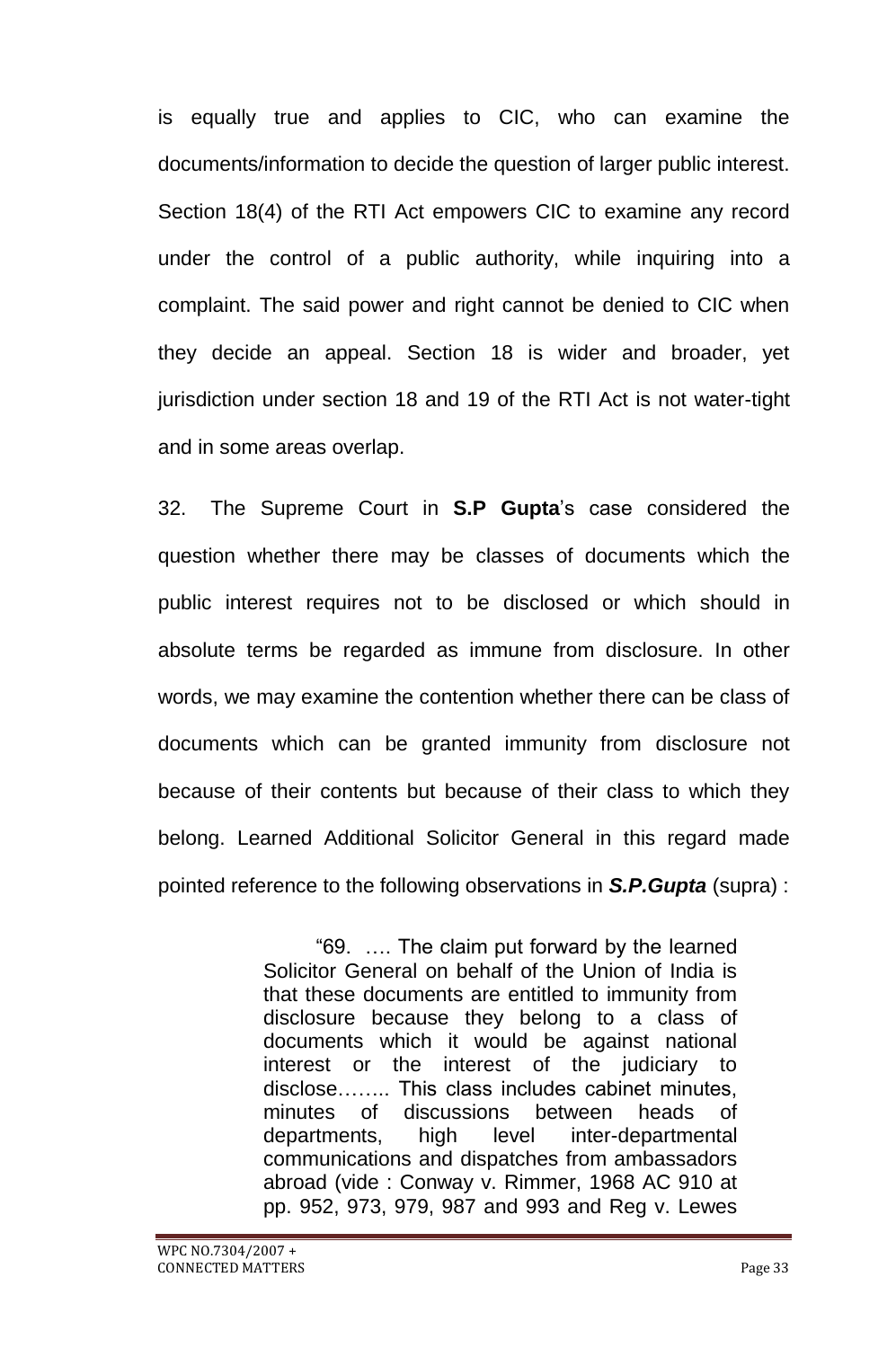J.K. Ex parte Home Secy., 1973 AC 388 at p.412). Papers brought into existence for the purpose of preparing a submission to cabinet (vide Commonwealth Lanyon property Ltd v. Commonwealth, 129 LR 650) and indeed any documents which relate to the framing of government policy at a high level (vide : Re Grosvenor Hotel, London). It would seem that according to the decision in Sodhi Sukhdev Singh's case (AIR 1961 SC 493) (supra) this class may also extend to "notes and minutes made by the respective officers on the relevant files, information expressed or reports made and gist of official decisions reached‖ in the course of determination of questions of policy. Lord Reid in Conway v. Rimmer (supra) at page 952 proceeded also to include in this class "all documents concerned with policymaking within departments including, it may be minutes and the like by quite junior officials and correspondence with outside bodies". It is this case to consider what documents legitimately belong to this class so as to be entitled to immunity from disclosure, irrespective of what they contain. But it does appear that cabinet papers, minutes of discussions of heads of departments and high level documents relating to the inner working of the government machine or concerned with the framing of government policies belong to this class which in the public interest must be regarded as protected against disclosure."

33. The aforesaid observations have to be read along with the ratio laid down by the Supreme Court in subsequent paras of the said judgment. In para 71, it was observed that the object of granting immunity to documents of this kind is to ensure proper working of the Government and not to protect Ministers or other government servants from criticism, however intemperate and unfairly biased they may be. It was further observed that this reasoning can have little validity in democratic society which believes in open government. It

was accordingly observed as under:-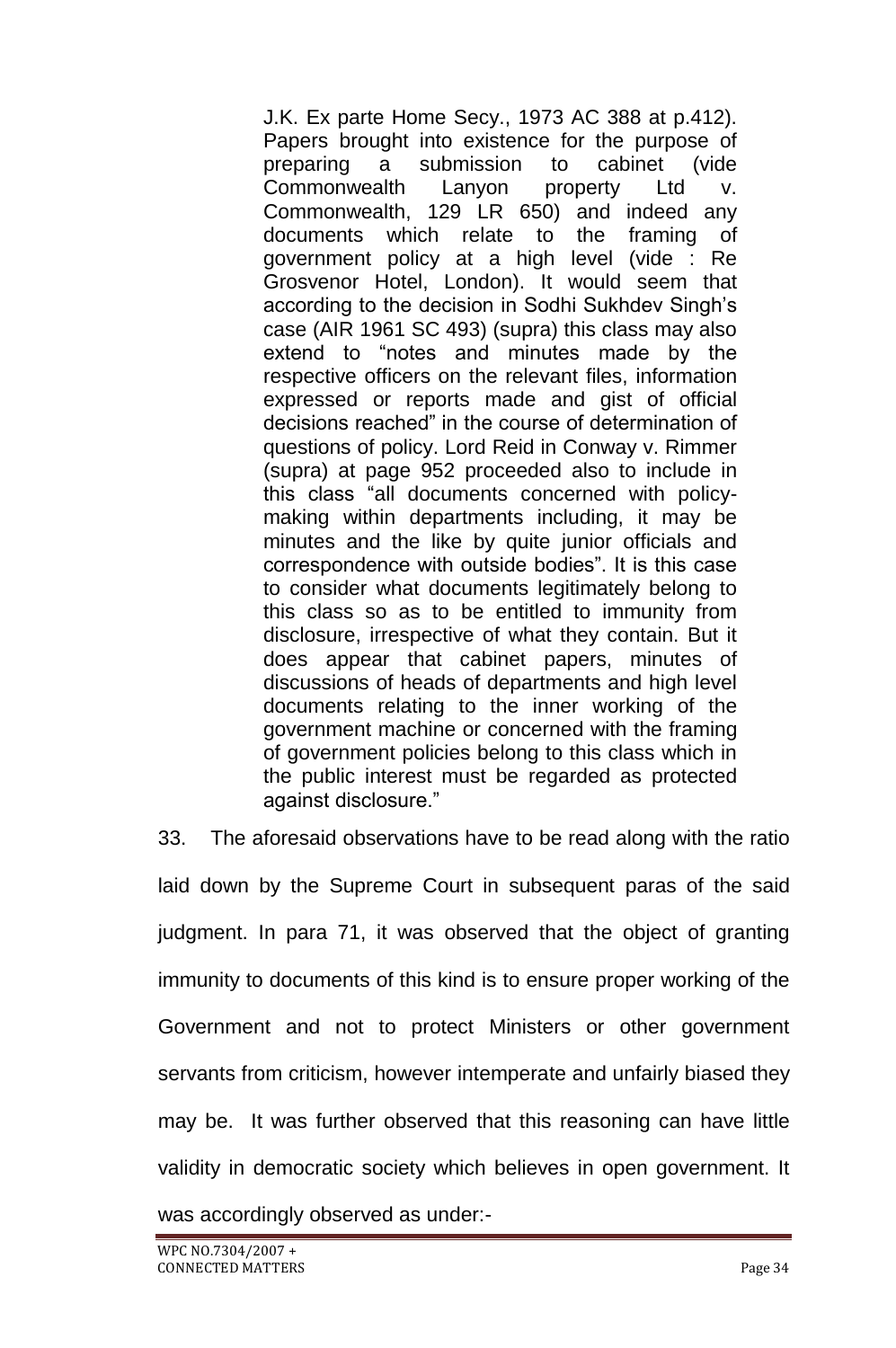―The reasons given for protection the secrecy of government at the level of policy making are two. The first is the need for candour in the advice offered to Minister; the second is that disclosure ‗would create or fan ill-informed or captious public or political criticism.' Lord Reid in Conway v. Rimmer thought the second 'the most important reason'. Indeed, he was inclined to discount the candour argument.

I think both reasons are factors legitimately to be put into the balance which has to be struck between the public interest in the proper functioning of the public service (i.e. the executive arm of the government) and the public interest in the administration of justice. Sometimes the public service reasons will be decisive of the issue; but they should never prevent the court from weighing them against the injury which would be suffered in the administration of justice if the document was not to be disclosed.

The same view was expressed by Gibbs A.C.J. in Sankey v. Whitlam (supra) where the learned acting Chief Justice said:

―I consider that although there is a class of documents whose members are entitled to protection from disclosure irrespective of their contents, the protection is not absolute, and it does not endure for ever. The fundamental and governing principle is that documents in the class may be withheld from production only when this is necessary in the public interest. In a particular case the court must balance the general desirability that documents of that kind should not be disclosed against the need to produce them in the interests of justice. The court will of course examine the question with special care, giving full weight to the reasons for preserving the secrecy of documents of this class, but it will not treat all such documents as entitled to the same measure of protection – the extent of protection required will depend to some extent on the general subject matter with which the documents are concerned."

There is nothing sacrosanct about the immunity which is granted to documents because they belong to a certain class. Class immunity is not absolute or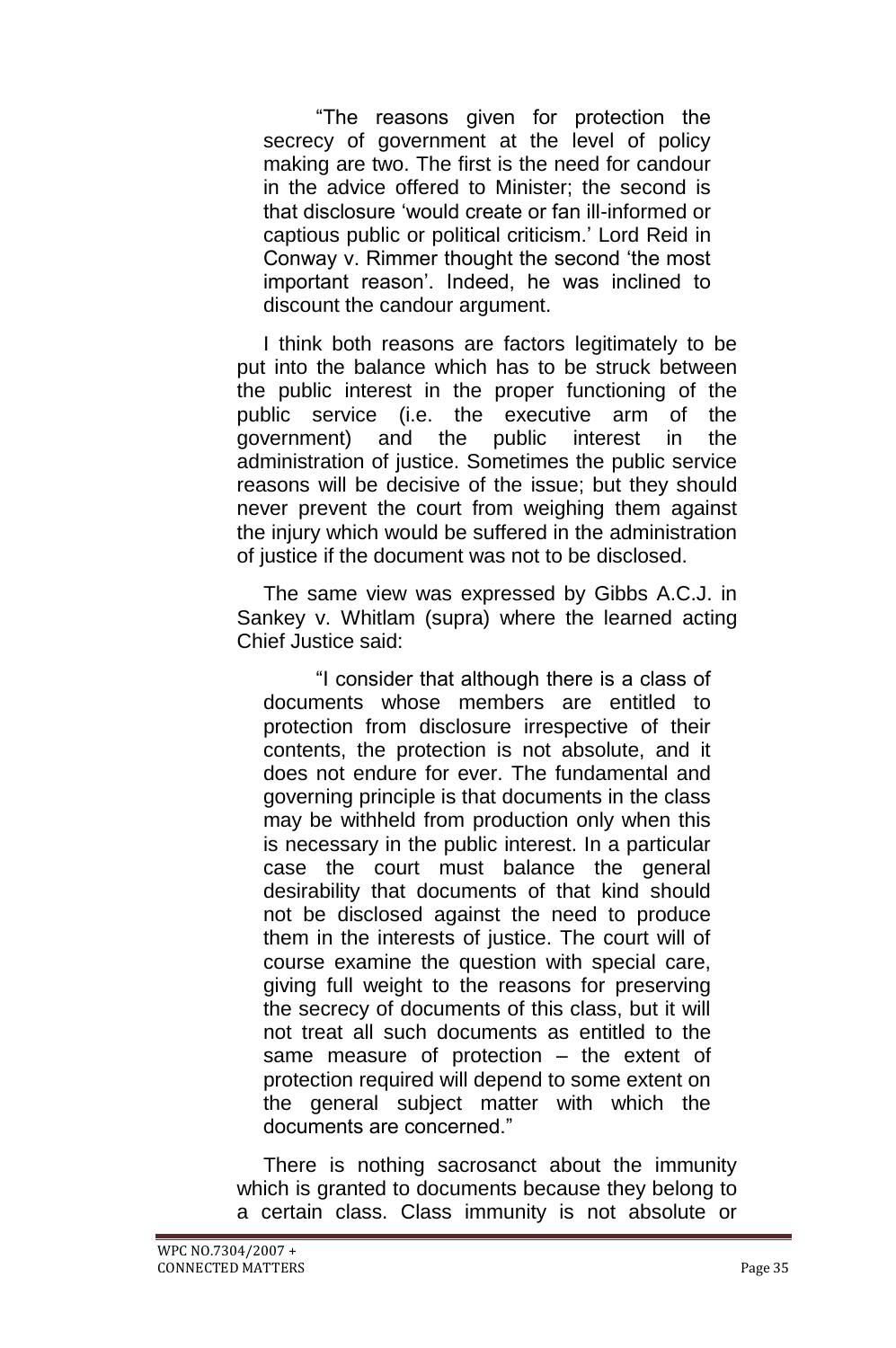inviolable in all circumstances. It is not a rule of law to be applied mechanically in all cases. The principle upon which class immunity is founded is that it would be contrary to public interest to disclose documents belonging to that class, because such disclosure would impair the proper functioning of the public service and this aspect of public interest which requires that justice shall not be denied to any one by withholding relevant evidence. This is a balancing task which has to be performed by the Court in all cases."

34. Possibly the only class of documents which are granted immunity from disclosure is those mentioned under Article 74(2) of the Constitution. These are documents or information which are granted immunity from disclosure not because of their contents but because of the class to which they belong. Other documents and information which do not fall under Article 74(2) of the Constitution cannot be held back on the ground that they belong to a particular class which is granted absolute protection against disclosure. All other documents/information is not granted absolute or total immunity. Protection from disclosure is decided by balancing the two competing aspects of public interest i.e. when disclosure would cause injury or unwarranted invasion of privacy and on the other hand if non-disclosure would throttle the administration of justice or in this case, the public interest in disclosure of information. In such cases, the Court/CIC has to decide, which of the two public interests pre-dominates.

35. Same view has been taken by the Supreme Court in its subsequent judgment in the case of *R.K. Jain* (supra). It was observed as under:-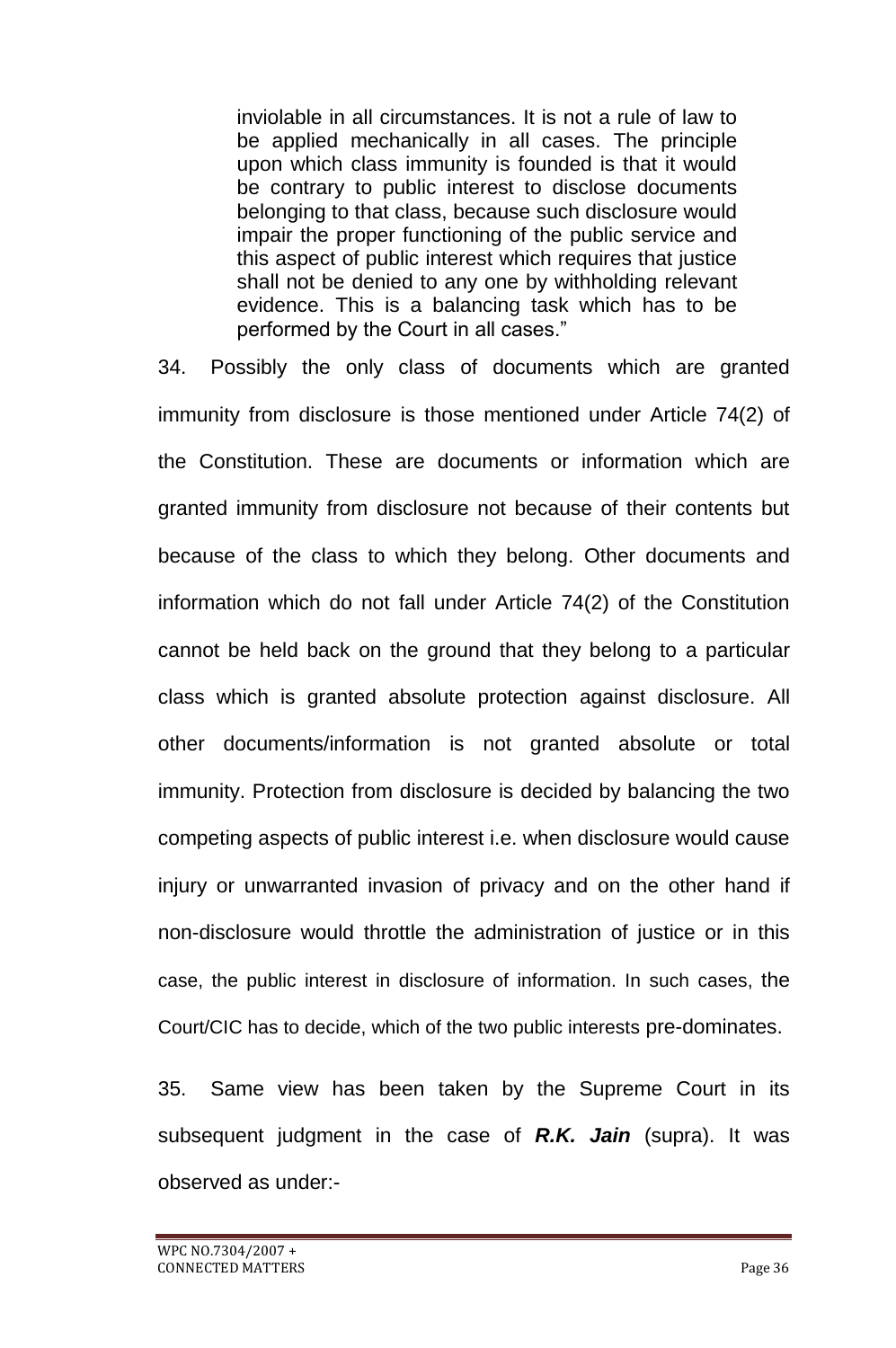―43. It would, therefore, be concluded that it would be going too far to lay down that no document in any particular class or one of the categories of cabinet papers or decisions or contents thereof should never, in any circumstances, be ordered to be produced. Lord Keith in *Burmah Oil case* considered that it would be going too far to lay down a total protection to Cabinet minutes. The learned Law Lord at p.1134 stated that ―something must turn upon the subject-matter, the persons who dealt with it, and the manner in which they did so. Insofar as a matter of government policy is concerned, it may be relevant to know the extent to which the policy remains unfulfilled, so that its success might be prejudiced by disclosure of the considerations which led to it. In that context the time element enters into the equation. Details of an affair which is stale and no longer of topical significance might be capable of disclosure without risk of damage to the public interest….. The nature of the litigation and the apparent importance to it of the documents in question may in extreme cases demand production even of the most sensitive communications to the highest level". Lord Scarman also objected to total immunity to Cabinet documents on the plea of candour. In *Air Canada case* Lord Fraser lifted Cabinet minutes from the total immunity to disclose, although same were "entitled to a high degree of protection...."

44. x x x x x

45. In a clash of public interest that harm shall be done to the nation or the public service by disclosure of certain documents and the administration of justice shall not be frustrated by withholding the document which must be produced if justice is to be done, it is the courts duty to balance the competing interests by weighing in scales, the effect of disclosure on the public interest or injury to administration of justice, which would do greater harm. Some of the important considerations in the balancing act are thus: "in the interest of national security some information which is so secret that it cannot be disclosed except to a very few for instance the State or its own spies or agents just as other countries have. Their very lives may be endangered if there is the slightest hint of what they are doing.‖ In *R. v. Secretary of State for Home Affairs, ex p Hosenball* in the interest of national security Lord Denning, M.R. did not permit disclosure of the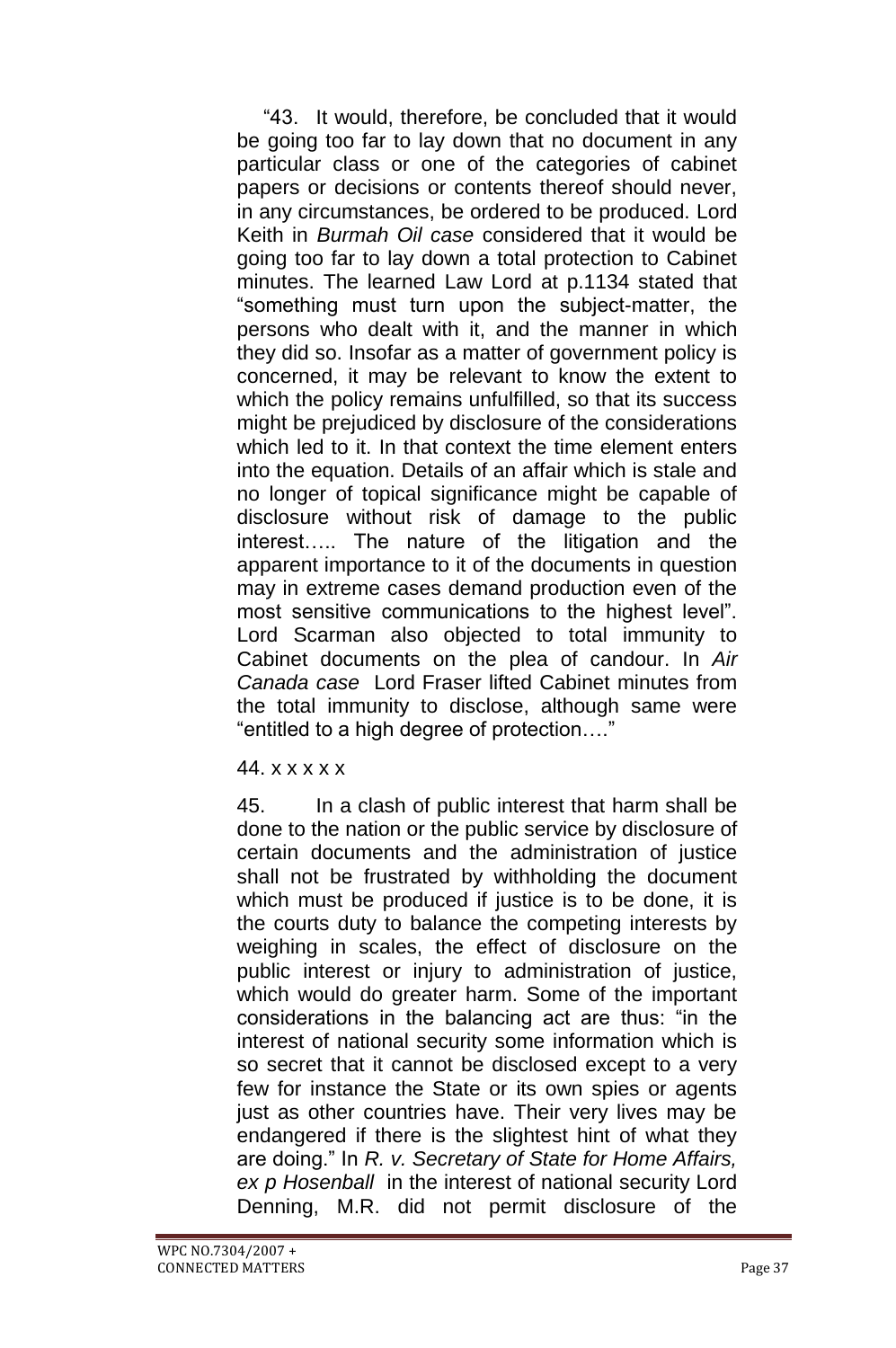information furnished by the security service to the Home Secretary holding it highly confidential. The public interest in the security of the realm was held so great that the sources of the information must not be disclosed nor should the nature of information itself be disclosed."

36. Reference in this regard may also be made to the judgment of

the Supreme Court in *Dinesh Trivedi M.P. and others versus U.O.I*

(1997) 4 SCC 306 and *Peoples' Union for Civil Liberties versus* 

#### *Union of India* (2004) 2 SCC 476.

37. Considerable emphasis and arguments were made on the question of 'candour argument' and the observations of the Supreme Court in the case of *S.P. Gupta* (supra). It will be incorrect to state that candour argument has been wholly rejected or wholly accepted in the said case. The ratio has been expressed in the following words:

> ―70. ….. We agree with these learned Judges that the need for candour and frankness cannot justify granting of complete immunity against disclosure of documents of this class, but as pointed out by Gibbs A.C.J. in Sankey v. Whitlam (supra), it would not be altogether unreal to suppose "that in some matters at least communications between ministers and servants of the Grown may be more frank and candid if these concerned believe that they are protected from disclosure" because not all Crown servants can be expected to be made of ―sterner stuff‖. The need for candour and frankness must therefore certainly be regarded as a factor to be taken into account in determining whether, on balance, the public interest lies in favour of disclosure or against it (vide : the observations of Lord Denning in Neilson v. Lougharre, (1981) 1 All ER at p. 835.

> 71. There was also one other reason suggested by Lord Reid in *Conway* v. *Rimmer* for according protection against disclosure to documents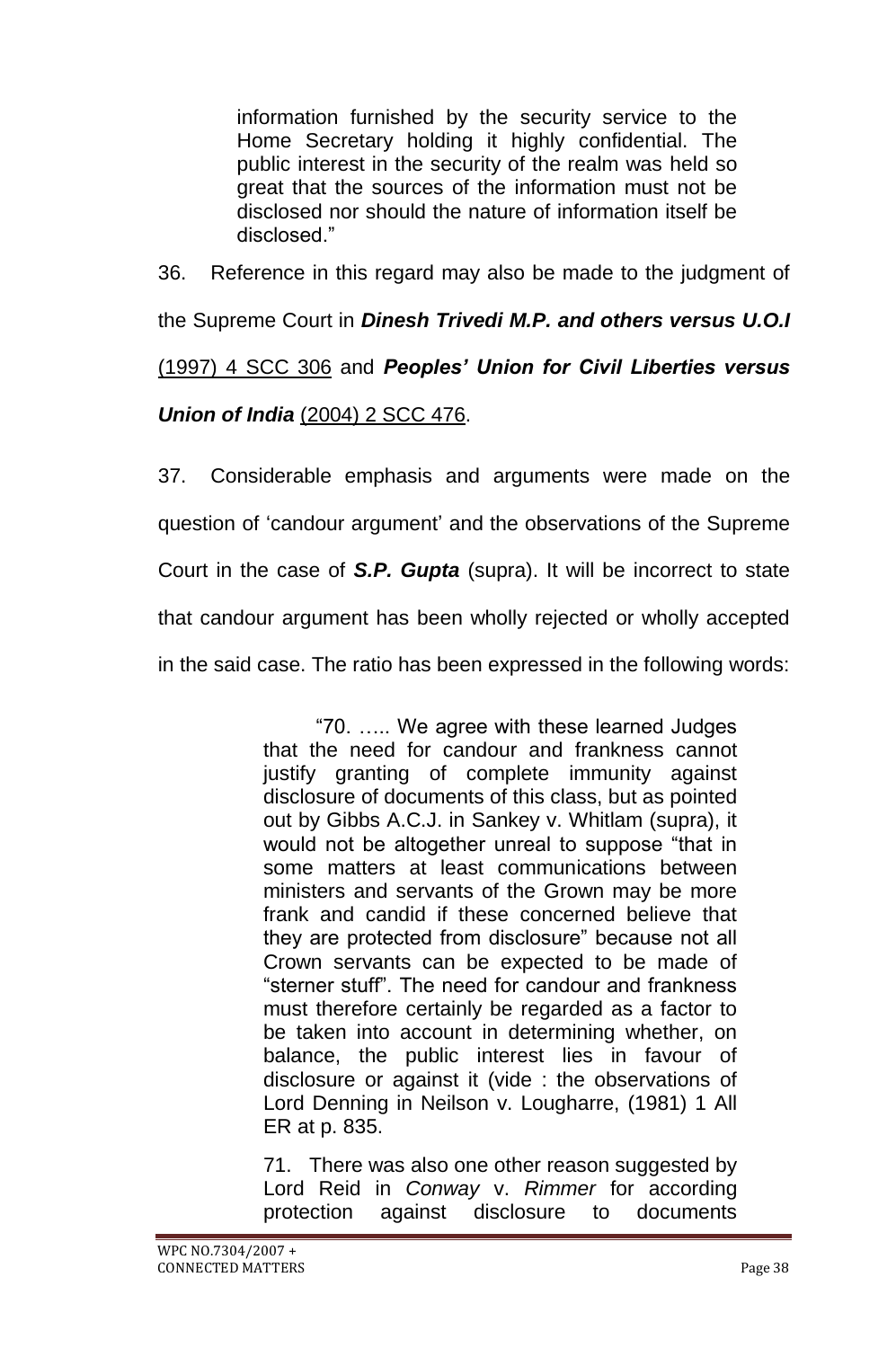belonging to this case: "To my mind," said the learned Law Lord: "the most important reason is that such disclosure would create or fan ill-informed or captious public or political criticism. The business of Government is difficult enough as it is, and no Government could contemplate with equanimity the inner workings of the Government machine being exposed to the gaze of those ready to criticise without adequate knowledge of the background and perhaps with some axe to grind.‖ But this reason does not commend itself to us. The object of granting immunity to documents of this kind is to ensure the proper working of the Government and not to protect the ministers and other Government servants from criticism however intemperate and unfairly based. Moreover, this reason can have little validity in a democratic society which believes in an open Government. It is only through exposure of its functioning that a democratic Government can hope to win the trust of the people. If full information is made available to the people and every action of the Government is bona fide and actuated only by public interest, there need be no fear of "ill-informed" or captious public or political criticism". But at the same time it must be conceded that even in a democracy, Government at a high level cannot function without some degree of secrecy. No minister or senior public servant can effectively discharge the responsibility of his office if every document prepared to enable policies to be formulated was liable to be made public. It is therefore in the interest of the State and necessary for the proper functioning of the public service that some protection be afforded by law to documents belonging to this class. What is the measure of this protection is a matter which we shall immediately proceed to discuss.‖

38. This becomes clear when we examine the test prescribed by the Supreme Court on how to determine which aspect of public interest predominates. In other words, whether public interest requires disclosure and outweighs the public interest which denies access. Reference was made with approval to a passage from the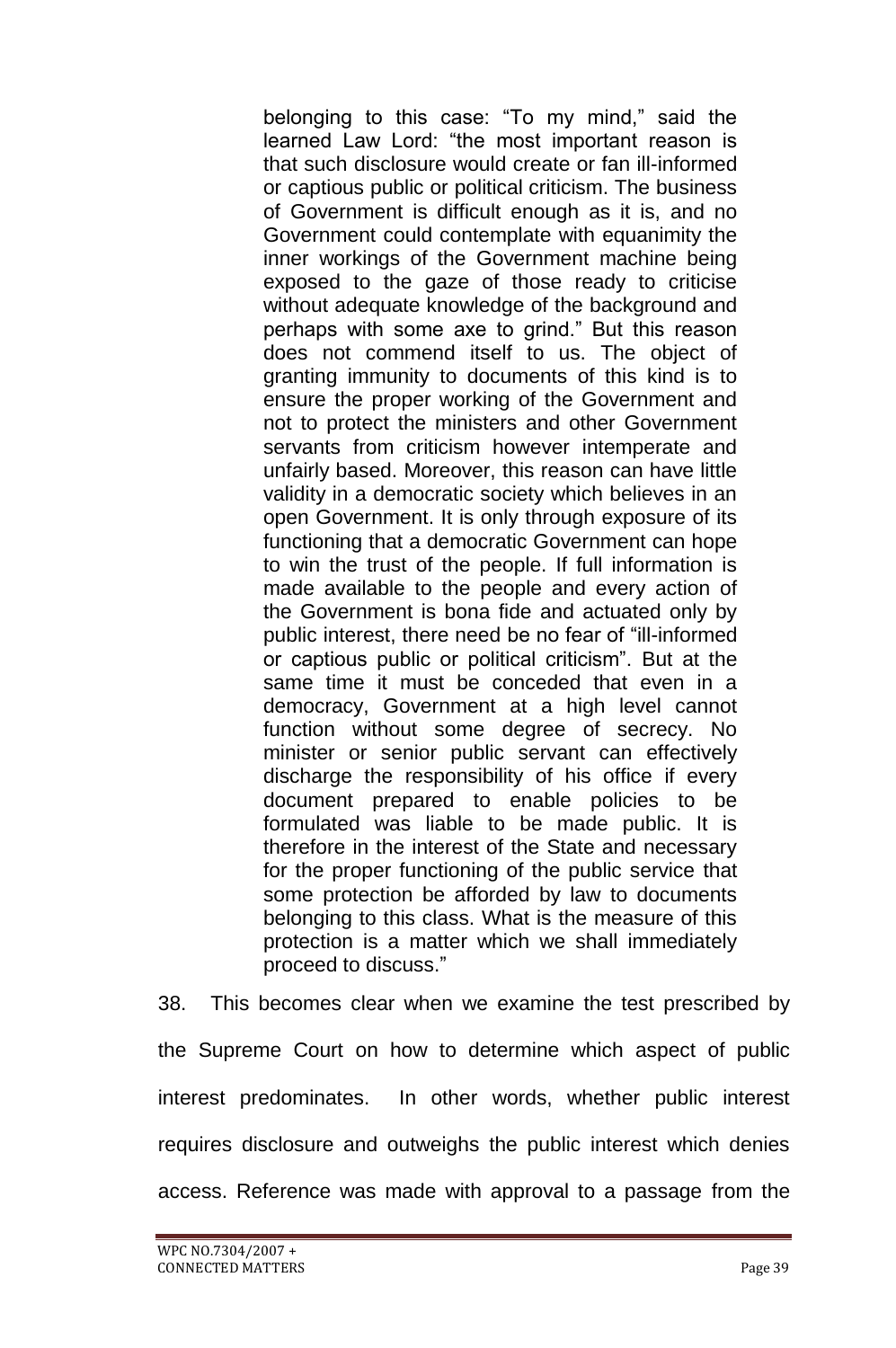judgment of Lord Reid in *Conway vs Rimmer* 1968 AC 910. The

Court thereafter elucidated:-

―72. …..The court has to decide which aspect of the public interest predominates or in other words, whether the public interest which requires that the document should not be produced, outweighs the public interest that a court of justice in performing its function should not be denied access to relevant evidence. The court has thus to perform a balancing exercise and after weighing the one competing aspect of public interest against the other, decide where the balance lies. If the court comes to the conclusion that, on the balance, the disclosure of the document would cause greater injury to public interest than its non-disclosure, the could would uphold the objection and not allow the document to be disclosed but if, on the other hand, the court finds that the balance between competing public interests lies the other way, the court would order the disclosure of the document. This balancing between two competing aspects of public interest has to be performed by the court even where an objection to the disclosure of the document is taken on the ground that it belongs to a class of documents which are protected irrespective of their contents, because there is no absolute immunity for documents belonging to such class.‖

39. Again reference was made to the following observations of Lord

Scarman in *Burmah Oil versus Bank of England* 1979-3 All ER

700:

―But, is the secrecy of the inner workings of the government at the level of policy making are two. The first is the need for candour in the advice offered to Ministers; the second is that disclosure ‗would create or fan ill-informed or captious public or political criticism.' Lord Reid in Conway v. Rimmer thought the second 'the most important reason'. Indeed, he was inclined to discount the candour argument."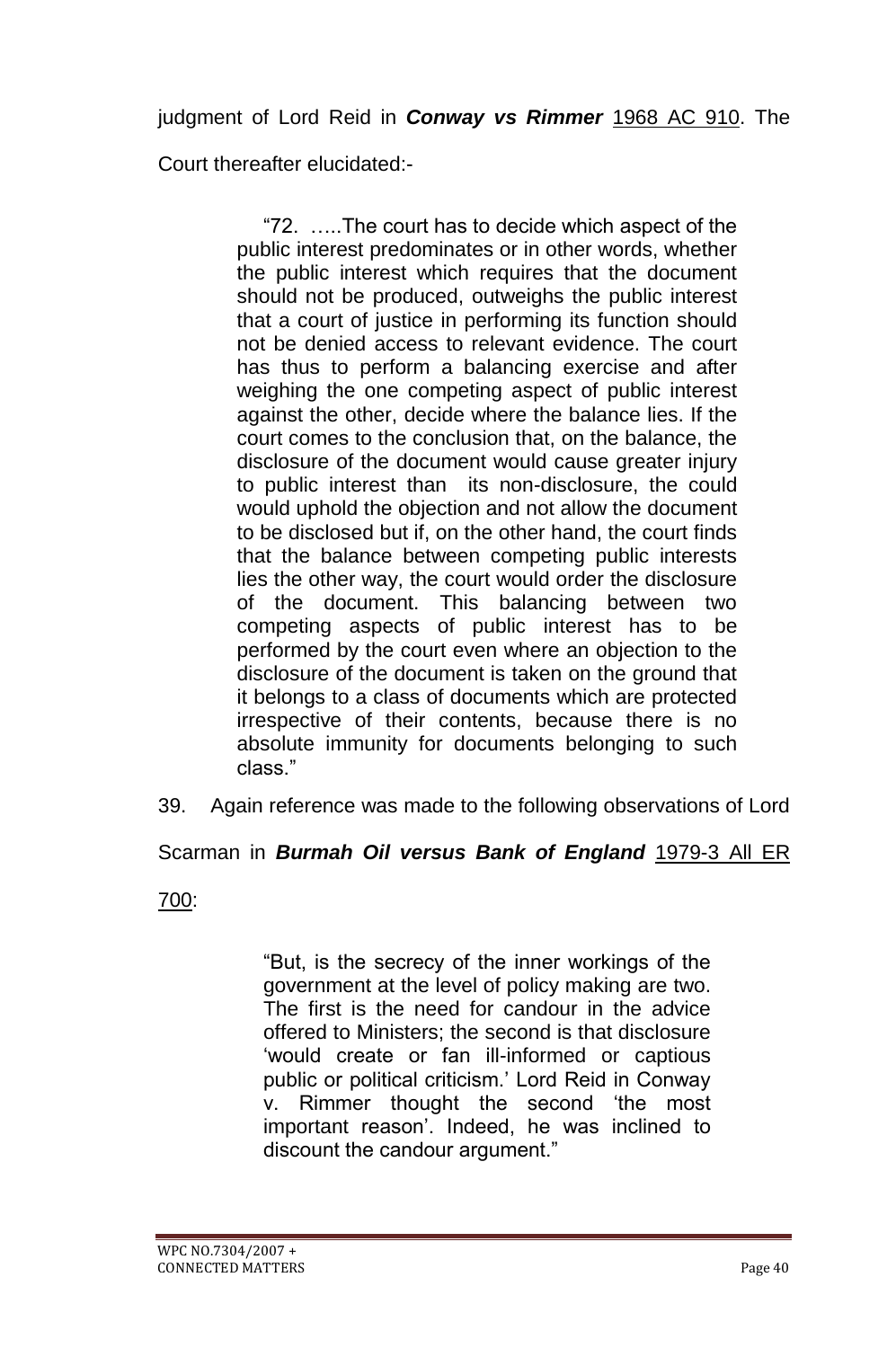40. However, the said observations have to be read and understood in the context and the year in which they were made. In the **S.P Gupta's** case, the Supreme Court observed that interpretation of every statutory provision must keep pace with the changing concepts and values and to the extent the language permits or rather does not prohibit sufficient adjustments to judicial interpretations in accord with the requirements of fast changing society which is indicating rapid social and economic transformation. The language of the provision is not a static vehicle of ideas and as institutional development and democratic structures gain strength, a more liberal approach may only be in larger public interest. In this regard, reference can be made to the factors that have to be taken into consideration to decide public interest immunity as quoted above from *R.K. Jain case* (supra).

41. The proviso below Section 8(1)(j) of the RTI Act was subject of arguments. The said proviso was considered by the Bombay High Court in *Surup Singh Hryanaik versus State of Maharashtra* AIR 2007 Bom. 121 and it was held that it is proviso to the said sub-section and not to the entire Section 8(1). The punctuation marks support the said interpretation of Bombay High Court. On a careful reading of Section 8(1), it becomes clear that the exemptions contained in the clauses (a) to (i) end with a semi colon ";" after each such clause which indicate that they are independent clauses. Substantive sub section Clause (j) however,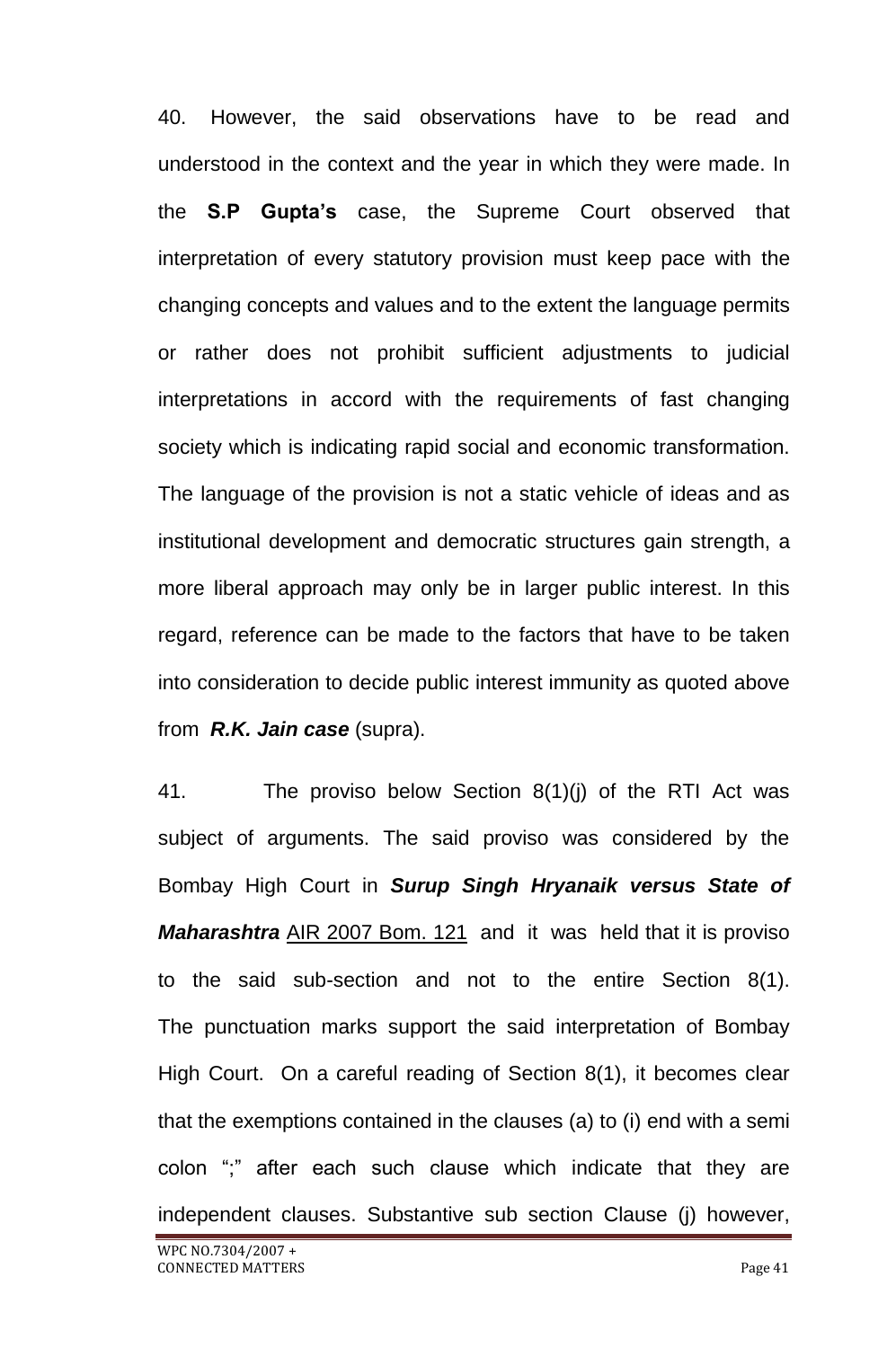ends with a colon ":"followed by the proviso. Immediately following the colon mark is the proviso in question which ends with a full stop ".". In Principles of Statutory Interpretation, 11<sup>th</sup> Ed. 2008 (at page No. 169) G.P Singh, has noted that "If a statute in question is found to be carefully punctuated, punctuation, though a minor element, may be resorted to for purposes of construction." Punctuation marks can in some cases serve as a useful guide and can be resorted to for interpreting a statute

42. Referring to the purport of the proviso in *Surup Singh* (supra), the Bombay High Court has held that information normally which cannot be denied to Parliament or State Legislature should not be withheld or denied.

43. A proviso can be enacted by the legislature to serve several purposes. In *Sundaram Pillai versus Patte Birman* (1985) 1 SCC 591 the scope and purpose of a proviso and an explanation has been examined in detail. Normally, a proviso is meant to be an exception to something in the main enactment or to qualify something enacted therein which but for the proviso would be within the purview of the enactment. A proviso cannot be torn apart from the main enactment nor can it be used to qualify and set at naught, the object of the main enactment. Sarthi on "Interpretation of Statutes", referred to in the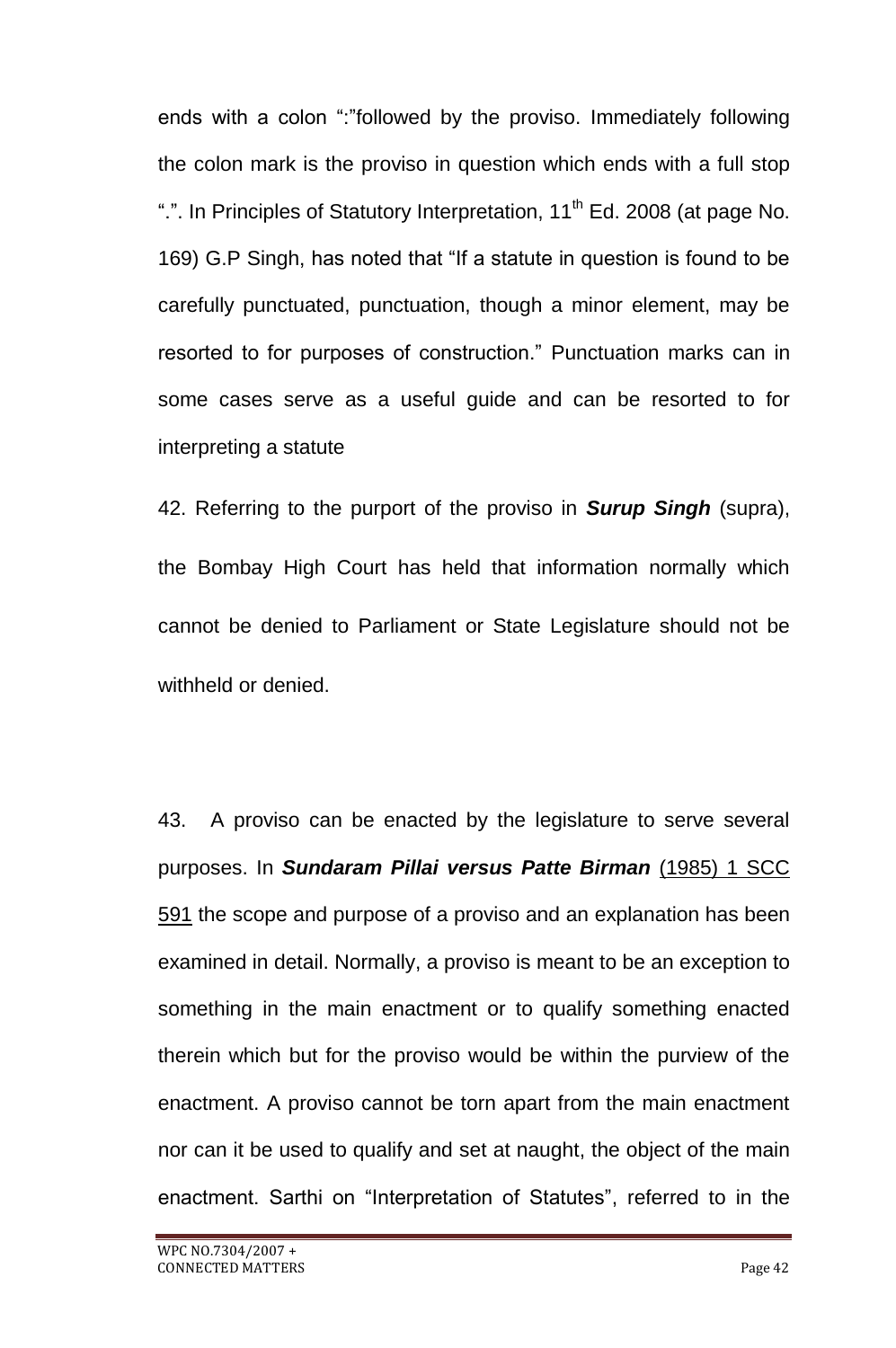said judgment, states that a proviso is subordinate to the main section and one of the principles which can be applied in a given case is that a proviso would not enlarge an enactment except for compelling reasons. It is unusual to import legislation from a proviso into the body of the statute. But in exceptional cases a proviso in itself may amount to a substantive provision. The proviso in the present cases is a guiding factor and not a substantive provision which overrides Section 8(1)(j) of the RTI Act. It does not undo or rewrite Section 8(1)(j) of the RTI Act and does not itself create any new right. The purpose is only to clarify that while deciding the question of larger public interest i.e., the question of balance between 'public interest in form of right to privacy' and 'public interest in access to information' is to be balanced.

#### **SECTION 8(2) OF THE RTI ACT**

44. Section 8(2) of the RTI Act empowers a public authority to allow access to information even when the Official Secrets Act, 1923 or any of the exemption clauses in Sub-section (1) are applicable. The requirement is that public interest in disclosure should outweigh the harm to protected interest. The question of public interest and when the right to disclosure of information would outweigh rights to secrecy and confidentiality or privacy as has been referred to and considered above. Section 8(2) of the RTI Act empowers the public authority to decide the question whether right to disclosure over-weighs the harm to protected interests. PIO cannot decide this question and cannot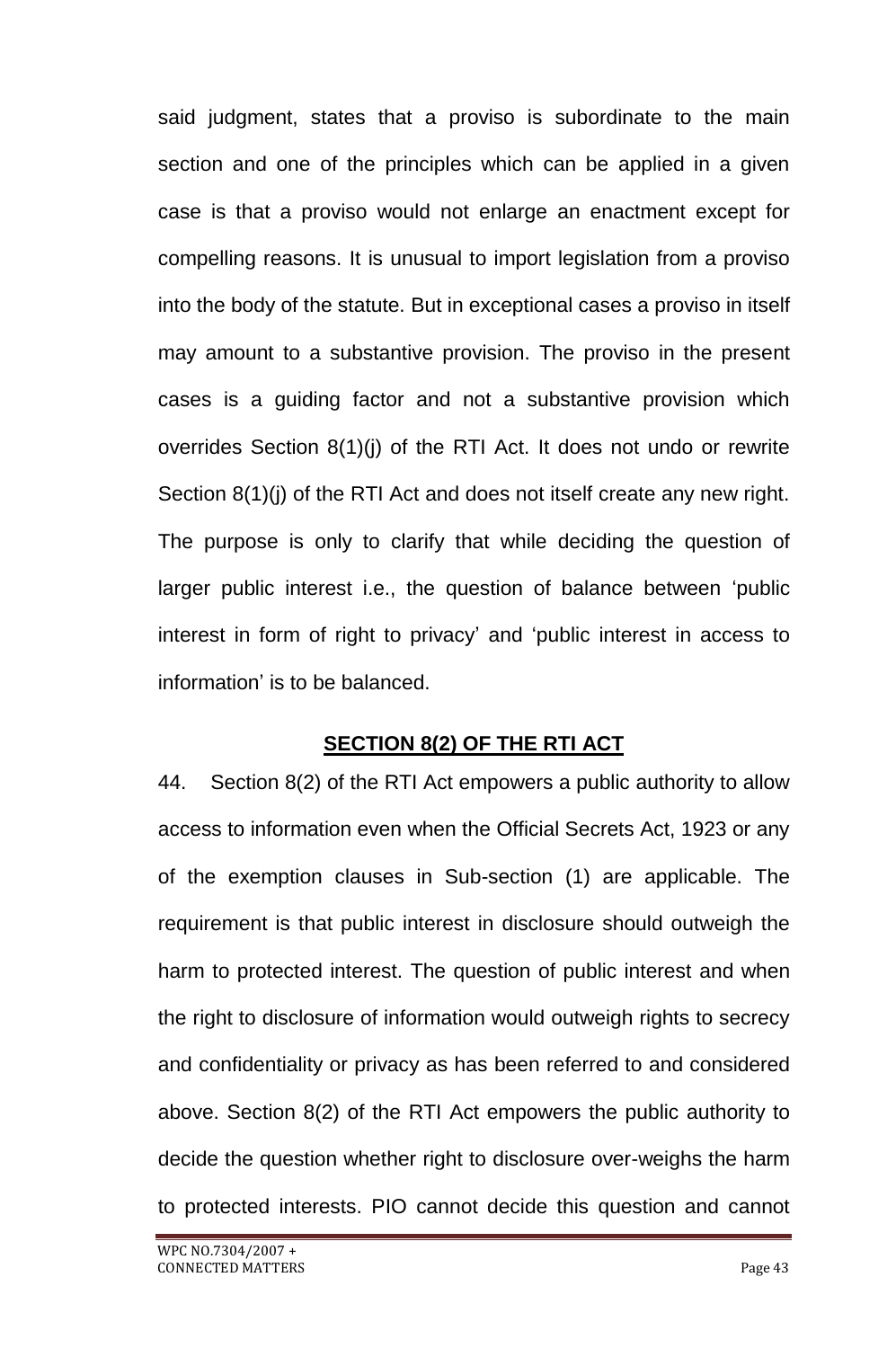pass an order under Section 8(2) of the RTI Act holding, inter alia, that information is covered by the exemption clauses under Section 8(1) of the RTI Act but public interest in disclosure overweighs and justifies disclosure. Once PIO comes to the conclusion that any of the exemption clauses is applicable, he cannot decide and hold that Section 8(2) of the RTI Act should be invoked and lager public interest requires disclosure of information. Unlike Section 8(1)(j) of the RTI Act, under section 8(2) this power to decide whether larger public interest warrants disclosure of information is not conferred on the PIO.

### **APPEALS AND COMPLAINTS**

45. Chapter V of the RTI Act incorporates powers and functions of Central Information Commissions, appeals and penalties. Section 18 of the RTI Act which defines powers and functions of the Central Information Commission and/or State Information Commissions relates to administrative functions of the said Commissions and their power and authority to ensure general compliance of the provisions of the RTI Act by the PIOs. The said Section ensures that the Central or the State Information Commissions have superintendence and can issue directions to PIOs so that there is effective and proper compliance of the provisions of the RTI Act in letter and spirit. For this purpose, Information Commissions have been vested with powers under the Code of Civil Procedure, 1908 and right to inspect any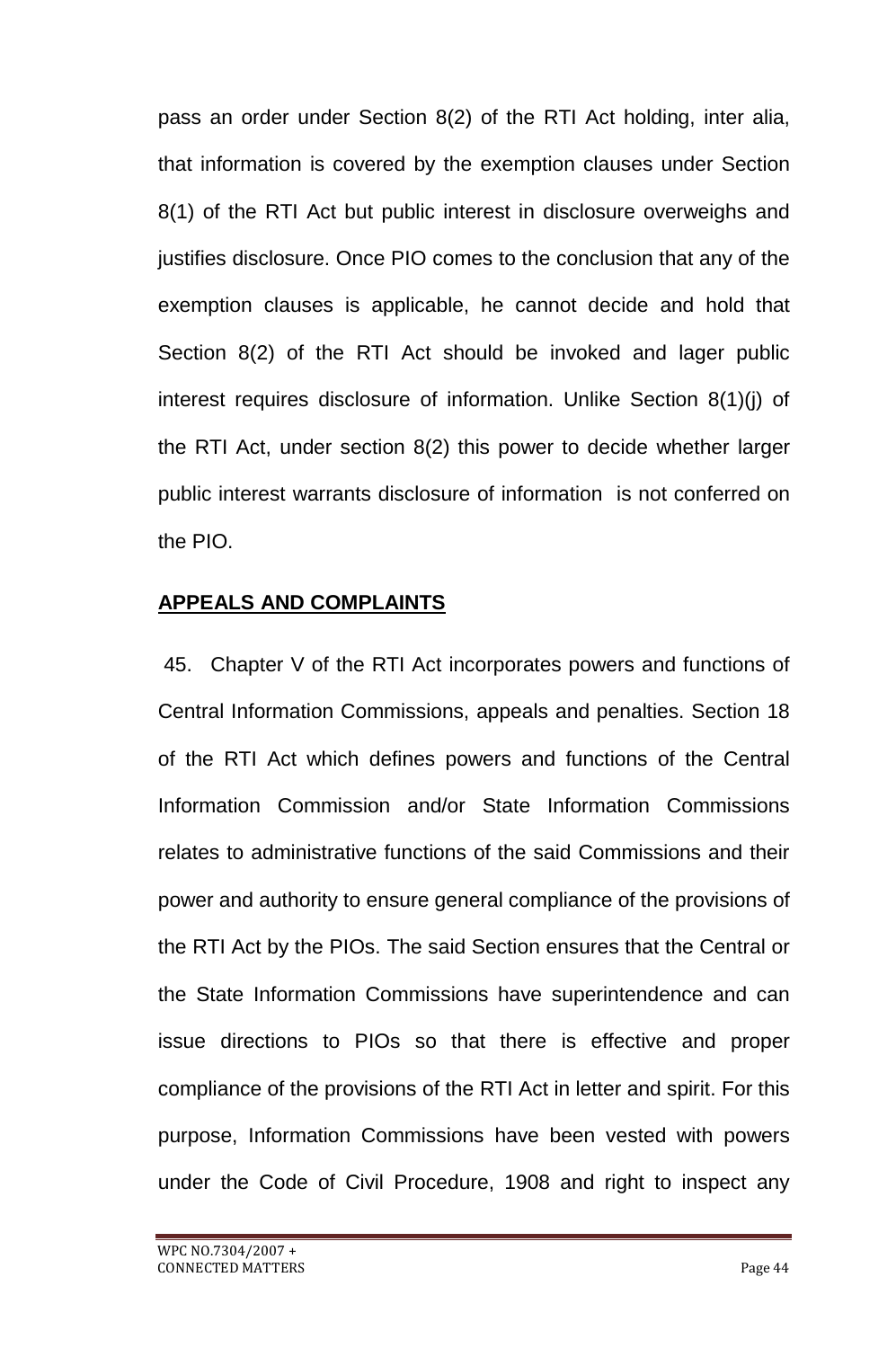record during the pendency of in respect of any decision made under this Act. No record can be withheld from the Central or the State Information Commissions on any ground. This power to inspect the records, etc., will equally apply when CIC decides appeals under Section 19 of the RTI Act.

46. Section 19 of the RTI Act relates to appellate power of the first appellate authority and the Central or the State Information Commissions.

47. Appeal can be filed before the first appellate authority when the information seeker does not receive any decision within the time specified in Section 7(1) or if the information seeker is aggrieved from the quantum of cost demanded for furnishing of information under Section 7(3)(a) of the RTI Act or against the decision of the PIO. Under Section 19(1) of the RTI Act, appeal before the first Appellate Authority cannot be filed against an order or a decision of the competent authority or the public authority or the appropriate government.

48. Under Section 19(3) of the RTI Act, second appeal before the Central or the State Information Commissions is maintainable against the decision under Sub-section (1) of the first Appellate Authority. The scope of appeal therefore before the second Appellate Authority is restricted to subject matters that are appealable before the first Appellate Authority under Sub-section (1) of Section 19 of RTI Act.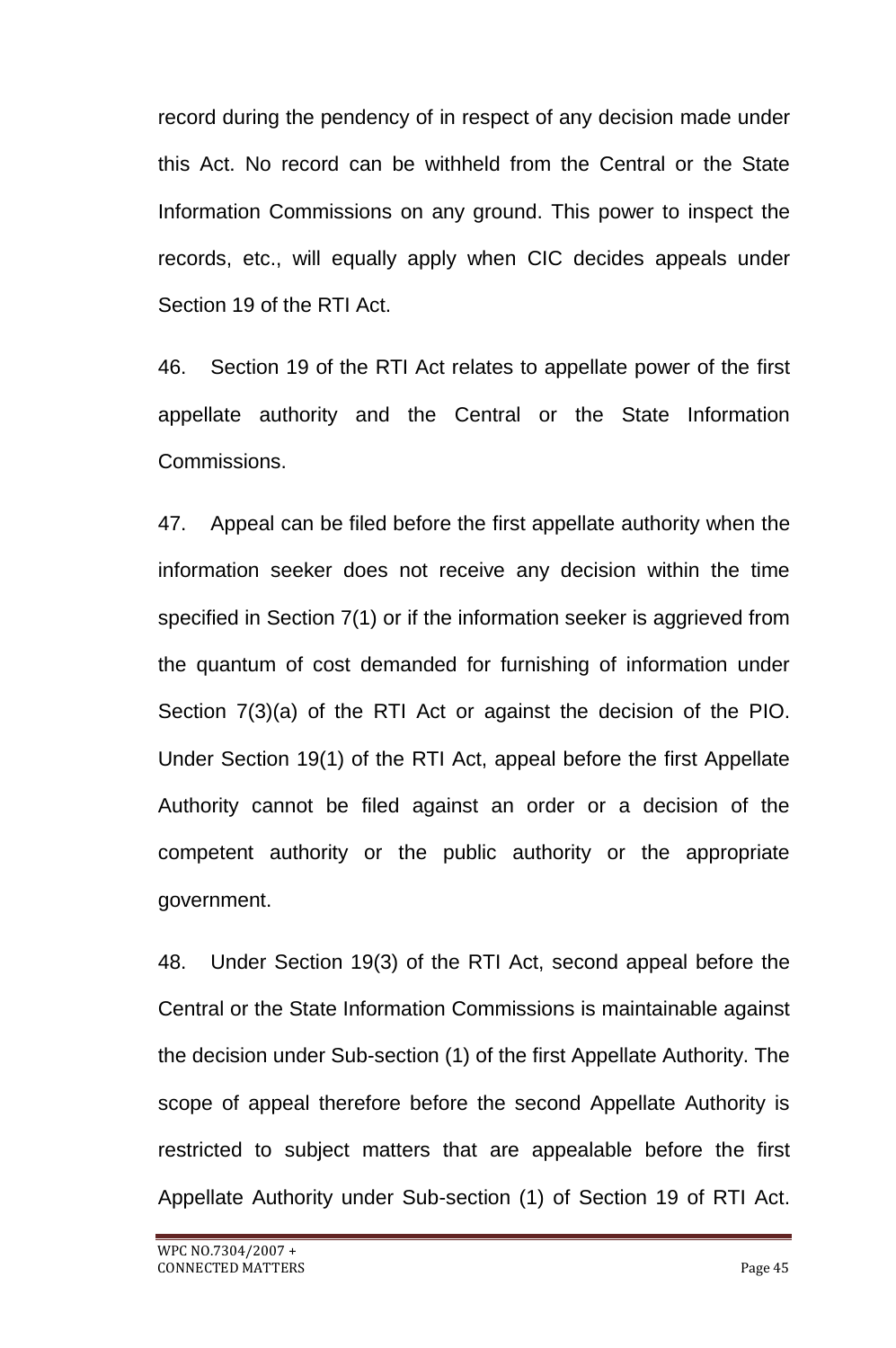Second Appellate Authority cannot therefore go into the questions which cannot be raised and made subject of appeal before the first Appellate Authority. As a necessary corollary, the second Appellate Authority i.e. the Central of the State Information Commissions can examine the decision of the PIO or their failure to decide under Section 7(1) or the quantum of cost under Section 7(3)(a) of the RTI Act. They can also go into third party rights and interests under Section 19(4) of the RTI Act. Central or the State Information Commissions cannot examine the correctness of the decisions/directions of the Public Authority or the competent authority or the appropriate government under the RTI Act, unless under Section 18 the Central/State Information Commission can take cognizance. The information seeker is however not remediless and where there is a lapse by the competent authority, the public authority or the appropriate government, writ jurisdiction can be invoked. It is always open to a citizen to make a representation to public authority, appropriate government or the competent authority whenever required and on getting an unfavourable response, take recourse to constitutional rights under Article 226/227 of the Constitution of India. In a given case, the Central or the State Information Commissions can recommend to the competent authority, public authority or the appropriate government to exercise their powers but the decision of the competent authority, public authority or the appropriate government cannot be made subject matter of appeal, unless the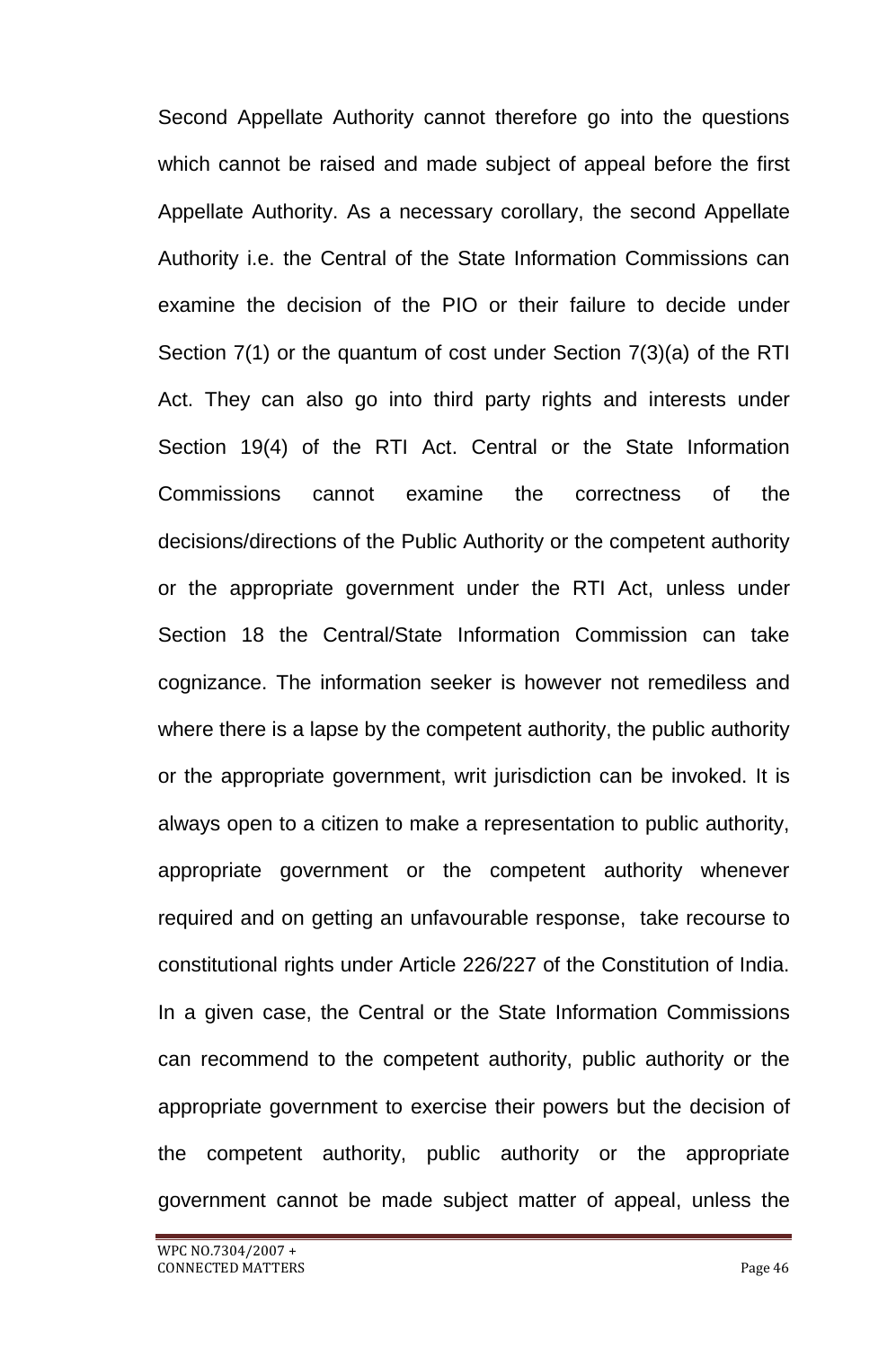right has been conferred under Section 18 or 19 of the RTI Act. Central and State Information commissions have been created under the statute and have to exercise their powers within four corners of the statute. They are not substitute or alternative adjudicators of all legal rights and cannot decide and adjudicate claims and disputes other than matters specified in Sections 18 and 19 of the RTI Act.

49. It was urged by Mr.A.S. Chandhiok, learned Additional Solicitor General of India that Section 8(1) of the RTI Act is not the complete code or the grounds under which information can be refused and public information officers/appellate authorities can deny information for other justifiable reasons and grounds not mentioned. It is not possible to accept the said contention. Section 22 of the RTI Act gives supremacy to the said Act and stipulates that the provisions of the RTI Act will override notwithstanding anything to the contrary contained in the Official Secrets Act or any other enactment for the time being in force. This non-obstante clause has to be given full effect to, in compliance with the legislative intent. Wherever there is a conflict between the provisions of the RTI Act and another enactment already in force on the date when the RTI Act was enacted, the provisions of the RTI Act will prevail. It is a different matter in case RTI Act itself protects a third enactment, in which case there is no conflict. Once an applicant seeks information as defined in Section 2(f) of the RTI Act, the same cannot be denied to the information seeker except on any of the grounds mentioned in Sections 8 or 9 of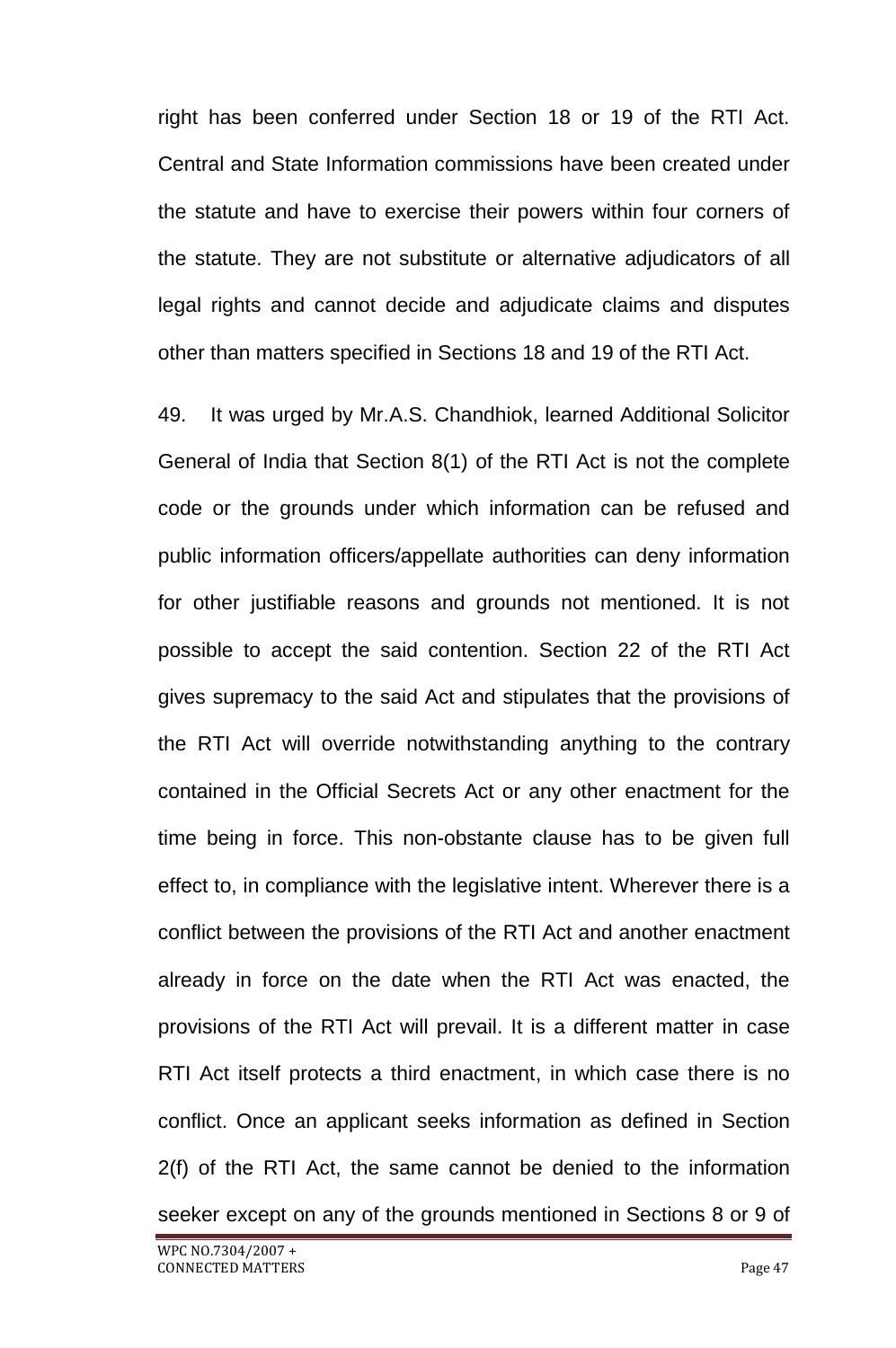the RTI Act. The Public Information Officer or the appellate authorities cannot add and introduced new reasons or grounds for rejecting furnishing of information. It is a different matter in case what is asked for by the applicant is not 'information' as defined in Section 2(f) of the RTI Act. (See, Writ Petition (Civil) No.4715/2008 titled *Election Commission of India versus Central Information Commission*  and others, decided on 4<sup>th</sup> November, 2009 and Writ Petition (Civil) No. 7265/2007 titled *Poorna Prajna Public School versus Central Information Commission & others* decided on 25<sup>th</sup> September, 2009).

50. There is one exception, to the aforesaid principle. Dissemination of information which is prohibited under the Constitution of India cannot be furnished under RTI. Constitution of India being the fountainhead and the RTI Act being a subordinate Act cannot be used as a tool to access information which is prohibited under the Constitution of India or can be furnished only on satisfaction of certain conditions under the Constitution of India.

51. Learned Additional Solicitor General had urged that Section 8(1) of the RTI Act empowers and authorizes public information officers to deny information but the decision on merits cannot be questioned in appeal before the Central/State Information Commission. It was submitted that the decision of the public information officers and the first appellate authority cannot be made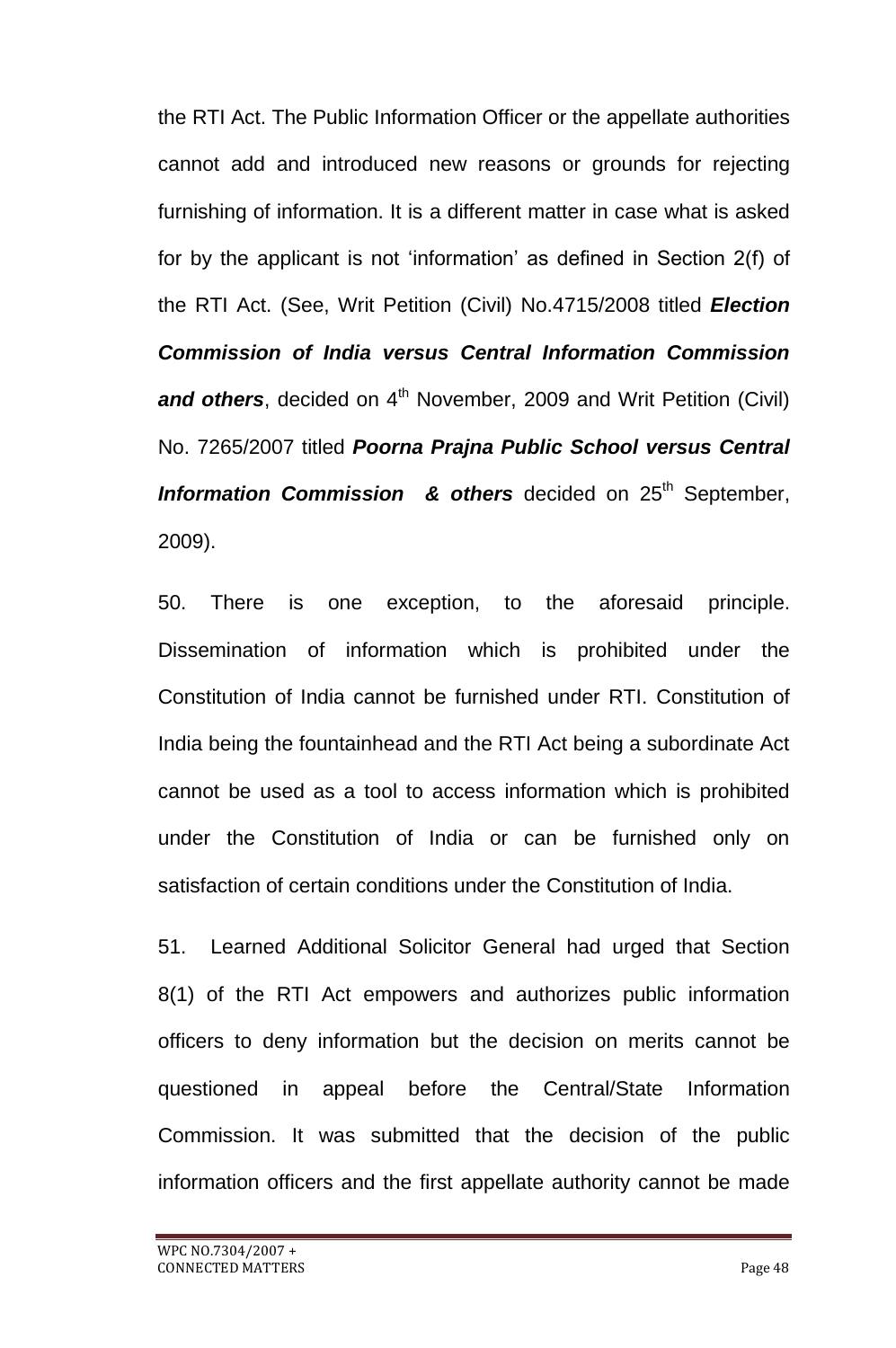subject matter of second appeal before the CIC except when under Section 8(1) of the RTI Act the Central/State Information Commission has been empowered to examine the correctness or merit of the decision of the public information officer. In this connection, my attention was drawn to the language of Section 8(1)(j) of the RTI Act. This contention cannot be accepted. Power of the CIC as observed above, under Sections 18 and 19 includes power to go into the question whether provisions in any clause of Section 8(1) of the RTI Act, have been rightly interpreted and applied in a given case. The power of the CIC is that of an appellate authority which can go into all questions of law and fact and is not circumscribed or limited power. Indeed the argument will go against the very object and purpose of the RTI Act and negates the power of general superintendence vested with the Central/State Information Commissions under Section 18 of the RTI Act.

#### **(1) WRIT PETITION (CIVIL) NO. 8396 OF 2009**

52. Respondent no.2-P.D. Khandelwal by his application dated  $26<sup>th</sup>$ April, 2007 had asked for inspection of the file/records of Appointments Committee of the Cabinet mentioned in letter no. 18/12/99-EO(SM-II) in which the following directions were issued:

> ―There shall be no supersession inter-se seniority among all officers considered fit for promotion will be maintained as before. Department of Revenue should expeditiously undertaken amendment to Recruitment Rules to bring it on part with All India Services to avoid supersession."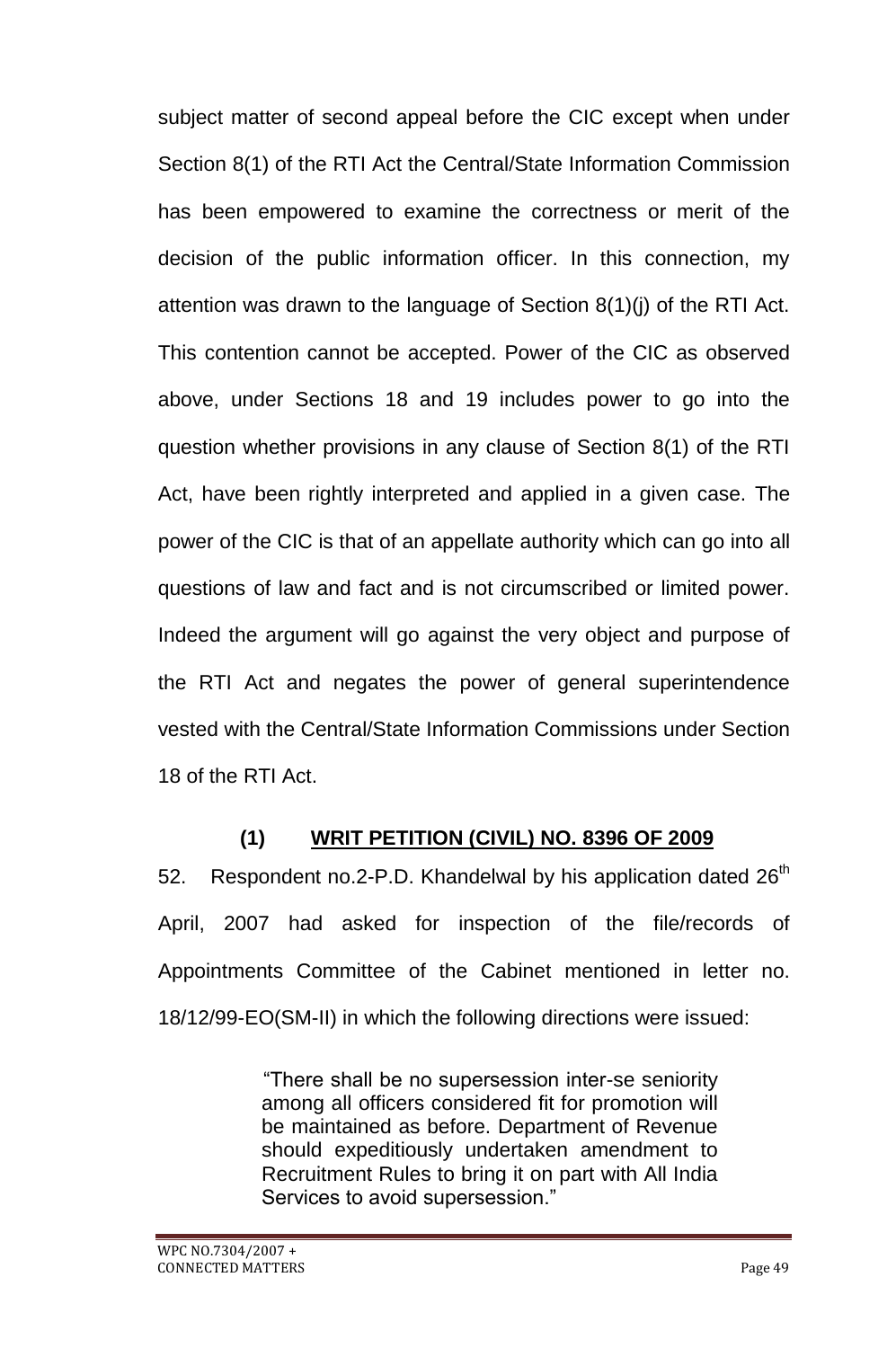53. The request was declined by the CPIO as exempt under Section 8(1)(i) of the RTI Act. On first appeal a detailed order was passed inter alia holding that records of Appointments Committee of the Cabinet are Cabinet Papers and distinct from decision of Council of Ministers, reasons thereof and materials on the basis of which decisions are taken. It was accordingly held that the first proviso to Section 8(1)(i) of the RTI Act is not applicable. Reference was made to Article 74 of the Constitution of India which refers to Council of Ministers and it was held that Cabinet is a creature of rule making power under Article 77(3) of the President of India. In the words of the first Appellate Authority it was held:

> ".......This rule-making power (for conduct of the Government business) of the President of India is his supreme power, in his capacity as the supreme executive of India. This power is unencumbered even by the Acts of Parliament, as this rule-making power flows from the direct constitutional mandate and they are not product of any legislative authorization. In view of the fact that the "separation of powers‖ is one of the fundamental feature of the our Constitution, these rules, promulgated by the President of India, for regulation of conduct of Government's business (Transaction of business and allocation of business) cannot be fettered by any act or by any Judicial decision of any Court, Commission, Tribunal, etc. Since ACC is a product of the rules framed under Article 77(3) of the Constitution of India, its business (deliberations including the decision whether they are to be made public) are not the subject-matter of the decisions of any other authority other than the President of India himself.

> Therefore, unless these rules, framed under Article 77(3) themselves provide for disclosure of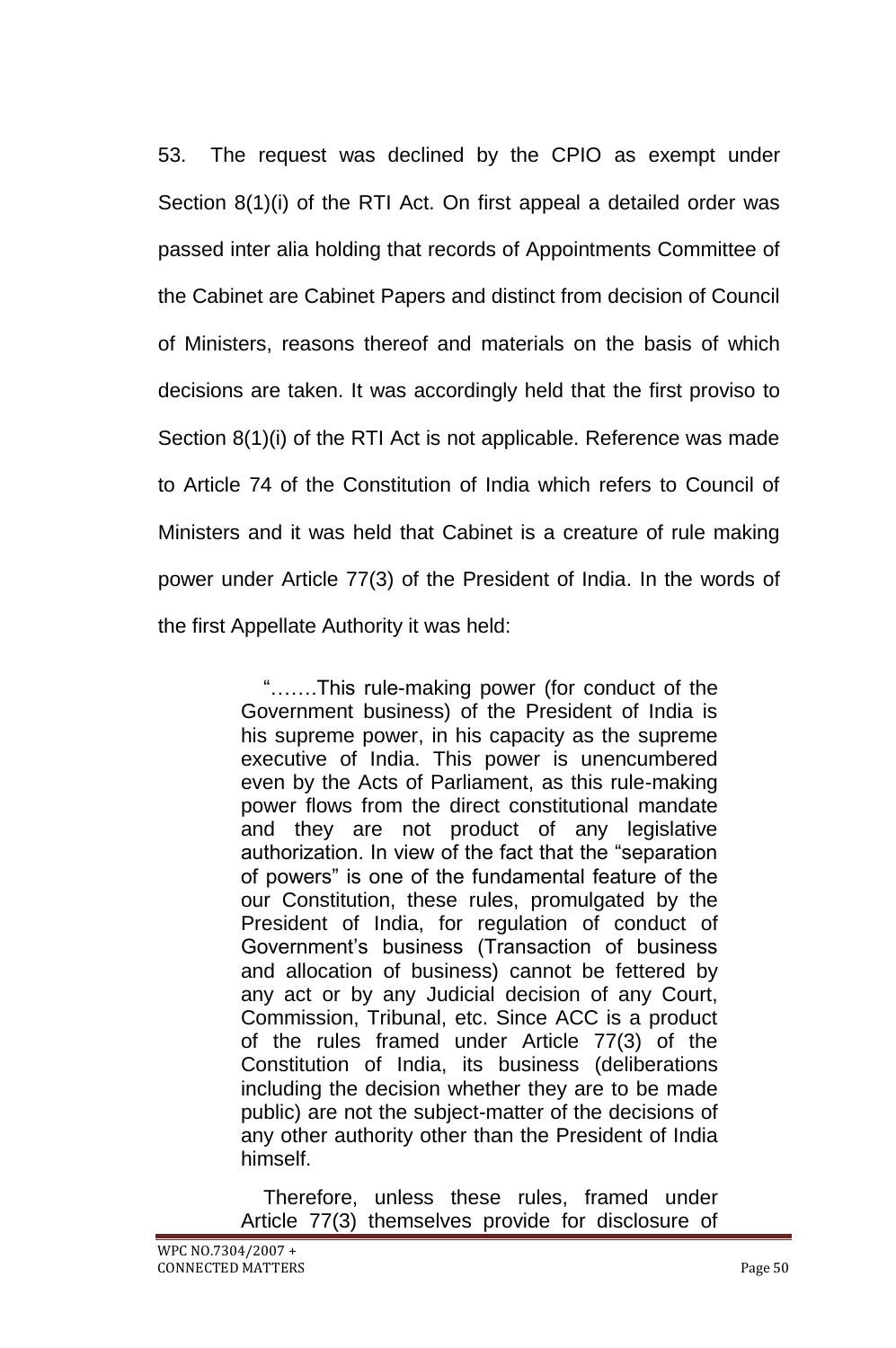information pertaining to the working of the cabinet and its committees, no disclosure can be made pertaining to them, under the RTI Act. Therefore, the RTI Act has rightly provided for non-disclosure of the information pertaining to "Cabinet Papers."

- 54. The CIC has rightly rejected the said reasoning.
- 55. Article 77 of the Constitution reads :

―**77. Conduct of business of the Government of India.**—(1) All executive action of the Government of India shall be expressed to be taken in the name of the President.

(2) Orders and other instruments made and executed in the name of the President shall be authenticated in such manner as may be specified in rules to be made by the President, and the validity of an order or instrument which is so authenticated shall not be called in question on the ground that it is not an order or instrument made or executed by the President.

(3) The President shall make rules for the more convenient transaction of the business of the Government of India, and for the allocation among Ministers of the said business.

## 56. In *Jayanti Lal Amrit Lal Shodan versus Rana,* (1964) 5 SCR

294 the Supreme Court had drawn a distinction between the Executive power of the Union under Article 53 and the Executive functions vested with the President under specific Articles. It was observed that *the functions specifically vested in the President have to be distinguished from the Executive Power of the Union.* The functions specifically vested with the President cannot be delegated and have to be personally exercised. The aforesaid principle was expanded in *Sardari Lal versus Union of India* AIR 1971 SC 1547 holding, inter alia, that Joint Secretary to the Government of India by virtue of power delegated to under Article 77(3) could not on behalf of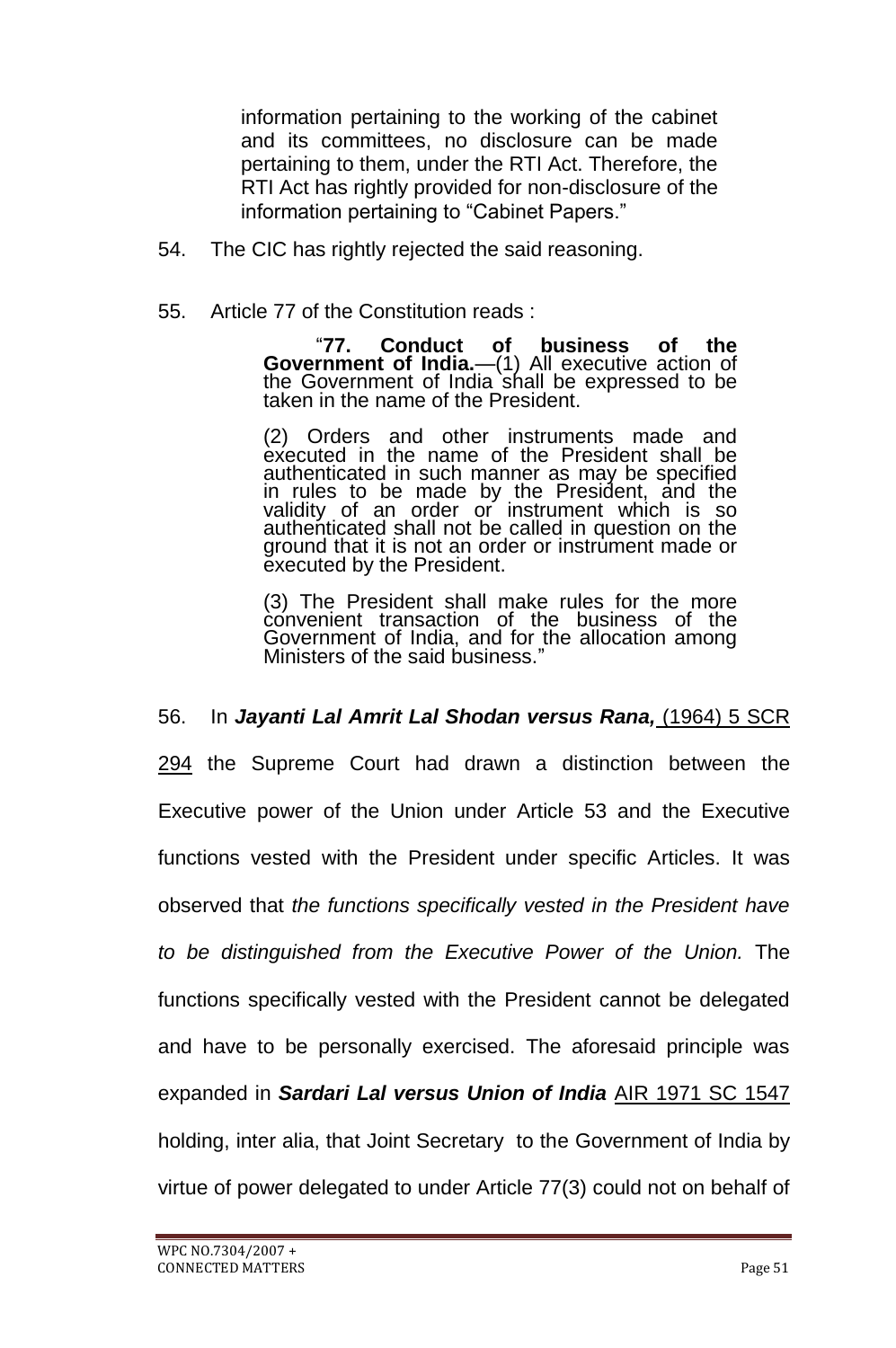President of India pass an order dispensing with an enquiry under Article 311(2) of the Constitution. However the decision in *Sardari Lal (supra)* has been overruled in *Shamsher Singh versus State of Punjab* AIR 1974 SC 2192. It was held that decision in *Jayanti lal*  (supra) was confined to Article 258 of the Constitution and had no bearing on Articles 74, 75 and 77 of the Constitution. It was held that whatever Executive functions have to be exercised by the President, whether such function is vested in the Union or in the President as President, it is to be exercised with the advice of Council of Ministers. The President being the Constitutional head of the Executive is bound by the said advice except under certain exceptions which relate to extraordinary situations. Even in functions required to be performed by the President on subjective satisfaction could be delegated by rules of business under Article 77(3) to the Minister or Secretary of the Government of India. The satisfaction referred to in the Constitutional sense is the satisfaction of the Council of Ministers who advice the President or the Governor.

57. Article 77 nowhere prohibits or bans furnishing of information. The only prohibition is mentioned in Article 74(2) of the Constitution which has been examined above. The query raised obviously does not fall within the protection granted under Article 74(2) of the Constitution and no reliance can be placed on the said Article in the present case. On the question of distinction between the Cabinet and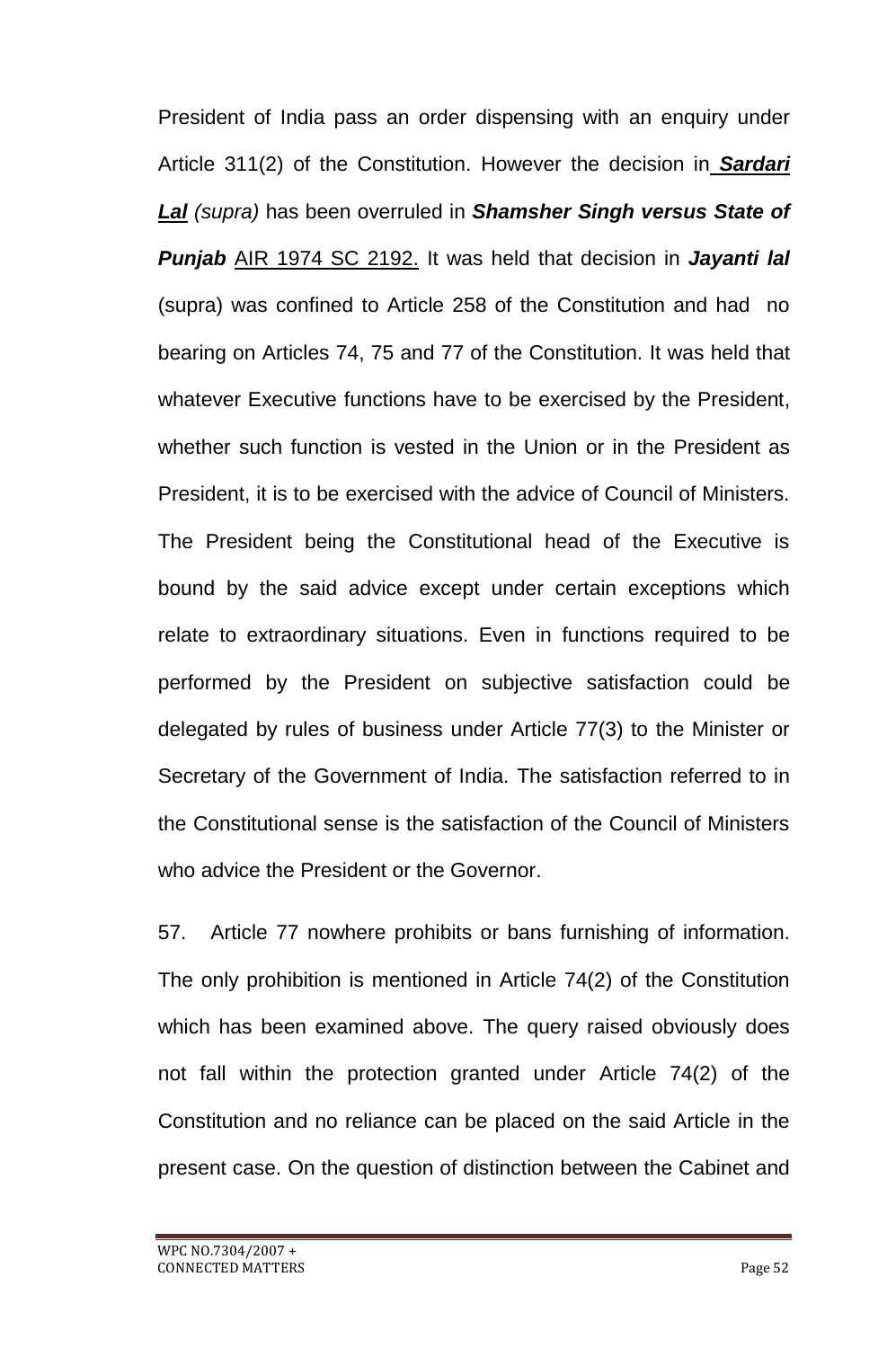the Council of Ministers I entirely agree with the reasoning given by the Chief Information Commissioner which has been quoted above.

Accordingly, the Writ Petition is dismissed.

## **(2) WRIT PETITION (CIVIL) NO. 16907 OF 2006**

58. Respondent no.1-Sweety Kothari had filed an application seeking following information:

> ― (a) Copies of the advertisements calling for applications for selection of ITAT members in Calendar Years 2002 and 2003.

> (b) Recommendation of Interview/Selection Board regarding selection of the said members.

> (C) Names of the person finally selected as ITAT members in the above-mentioned Calendar Years."

59. Information at serial nos. (a) and (c) have been supplied but information at serial no.(b) was denied by the Public Information Officer and the first appellate authority. Central Information Commission by the impugned order dated  $7<sup>th</sup>$  June, 2006 has directed furnishing of the said information. The contention of the petitioner herein is that the final selection is approved by the Appointment Committee of the Cabinet (ACC) and therefore Section 8(1)(i) of the RTI Act was attracted, was rejected. It was the contention of the public authority that Appointment Committee of the Cabinet functions under the delegated powers of the Cabinet and for all practical purposes it is co-extensive with the Cabinet's powers attracts exemption under Section 8(1)(i) of the RTI Act. To this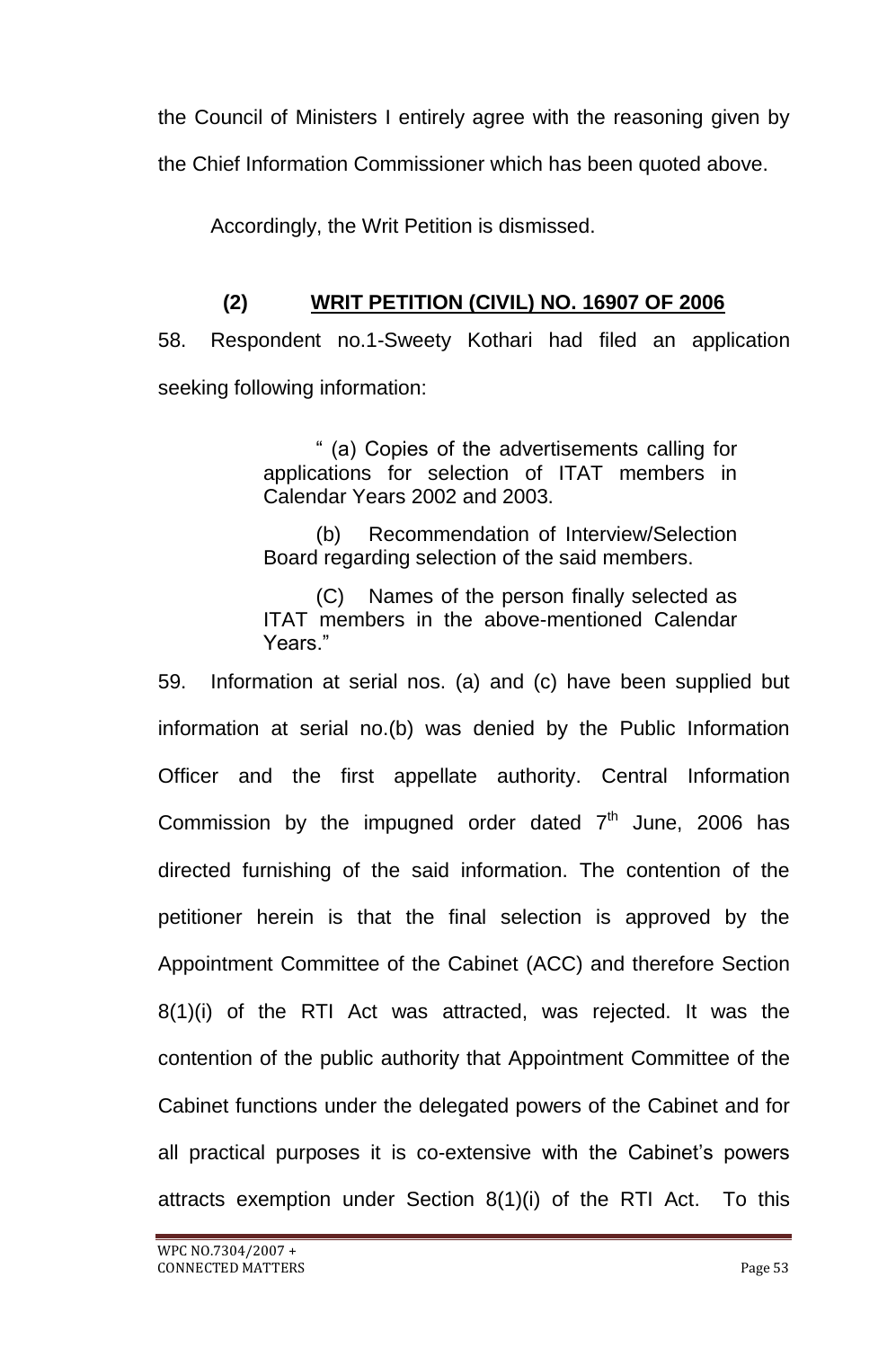extent, the CIC agreed but relying upon the first proviso to Section 8(1)(i) of the RTI Act it was observed that appointments have already been made and therefore information should be disclosed and put in public domain.

60. The recommendations made by the interview/selection board, is one of the material which is before the Appointment Committee of the Cabinet. Therefore the recommendations are not protected under Article 74(2) of the Constitution of India which grants absolute immunity from disclosure of the advice tendered by Ministers and the reasons thereof. After appointments have been made, even if Section 8(1)(i) applies, the first proviso comes into operation.

61. Learned counsel for the petitioner submitted that information should be denied under Section 8(1)(j) of the RTI Act. It appears that no such contention was raised before the Central Information Commission. The order passed by the Public Information Officer also does not rely upon Section 8(1)(j) of the RTI Act. In the grounds reference has been made to Section 8(1)(j) of the RTI Act but without giving any foundation and basis to invoke the said clause. There is no foundation to justify, remand of the matter to CIC to examine exclusion under Section 8(1)(j) of the RTI Act. Information seeker is asking for recommendations made by the selection/interview board and not for comments or observations. List of candidates as per the recommendations of the interview/selection board have to be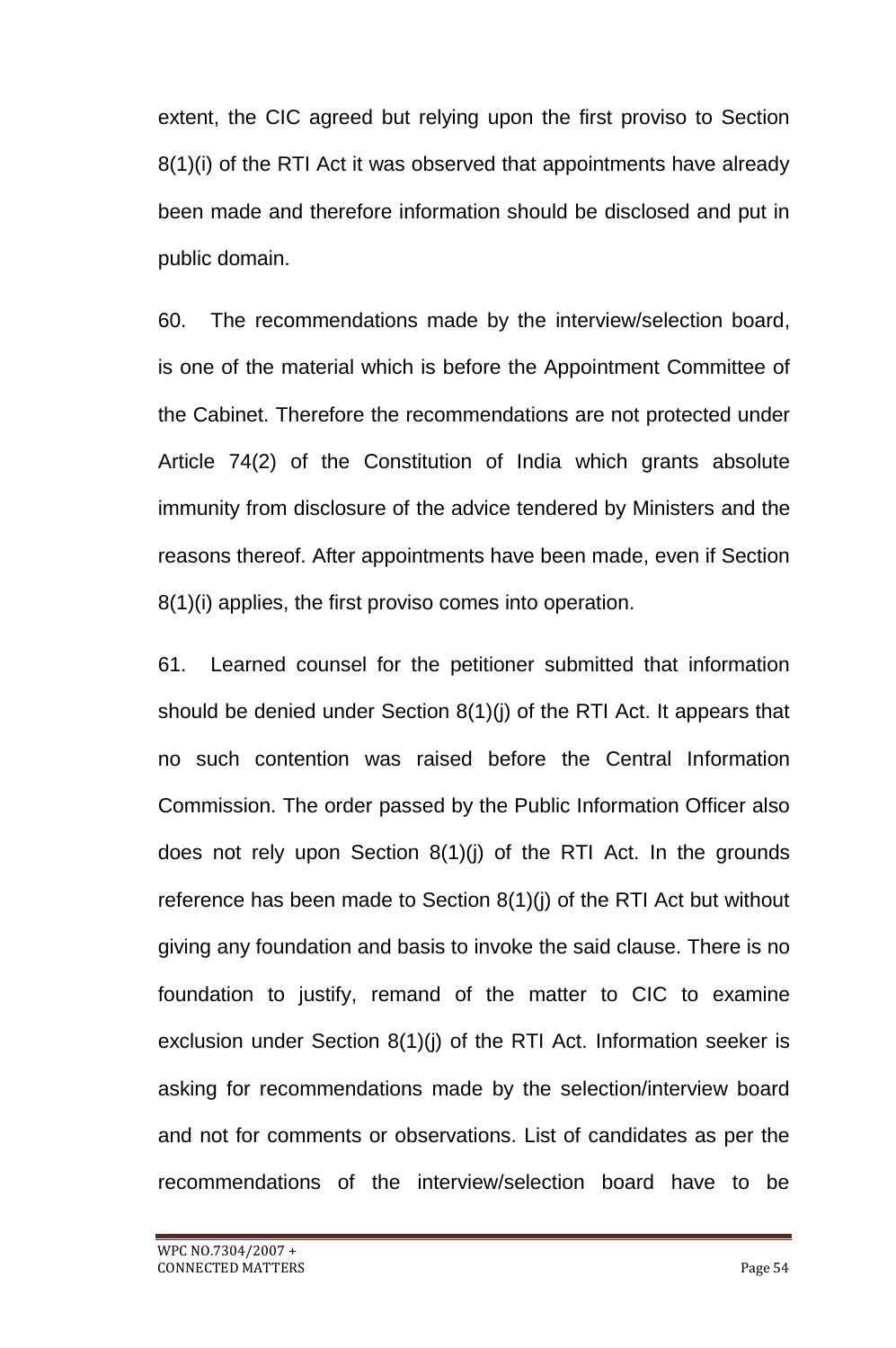furnished. Reference before the CIC was made to Section 123 of the Evidence Act, 1872, and as held above in view of Section 22 of the RTI Act, the said provision cannot be a ground to deny information. In view of the aforesaid, the present Writ Petition is dismissed.

# **(3) WRIT PETITION (CIVIL) NO. 4788 OF 2008**

62. Central Information Commission by the impugned Order dated

 $6<sup>th</sup>$  June, 2008 has directed furnishing of the information under

clauses (b) to (e) to the Respondent no.2-Brig.Deepak Grover (retd.):

―(a)The ACR profiles of all officers of 1972 batch of Engineer Officers who were considered in the Selection Board No.1 held in September 05"

(b) The weightage, if any, given over and above the ACR grading to each of the officers considered in the Selection Board referred to at Para 3(a) above.

(C) The final comparative graded merit of all the Engineer Officers of the 1972 batch placed before the Selection Board referred to at Para 3(a) above.

(d) The recommendations of the Selection Board referred to at Para 3(a) above with respect to all the Engineer officers of the 1972 batch considered by the Board.

(e) The No. of Engineer Officers considered vis-à-vis those approved for promotion by the Selection Board No.1 for the 1968, 1969, 1970, 1971, 1972 and 1973 batches.‖

[Note; information (a) has been denied.]

63. The public authority had relied upon Section 8(1)(e) and (j) of

the RTI Act. Central Information Commission referred to the judgment

of the Supreme Court in Civil Appeal No. 7631/2002 titled *Dev Dutt* 

*versus Union Public Service Commission and others*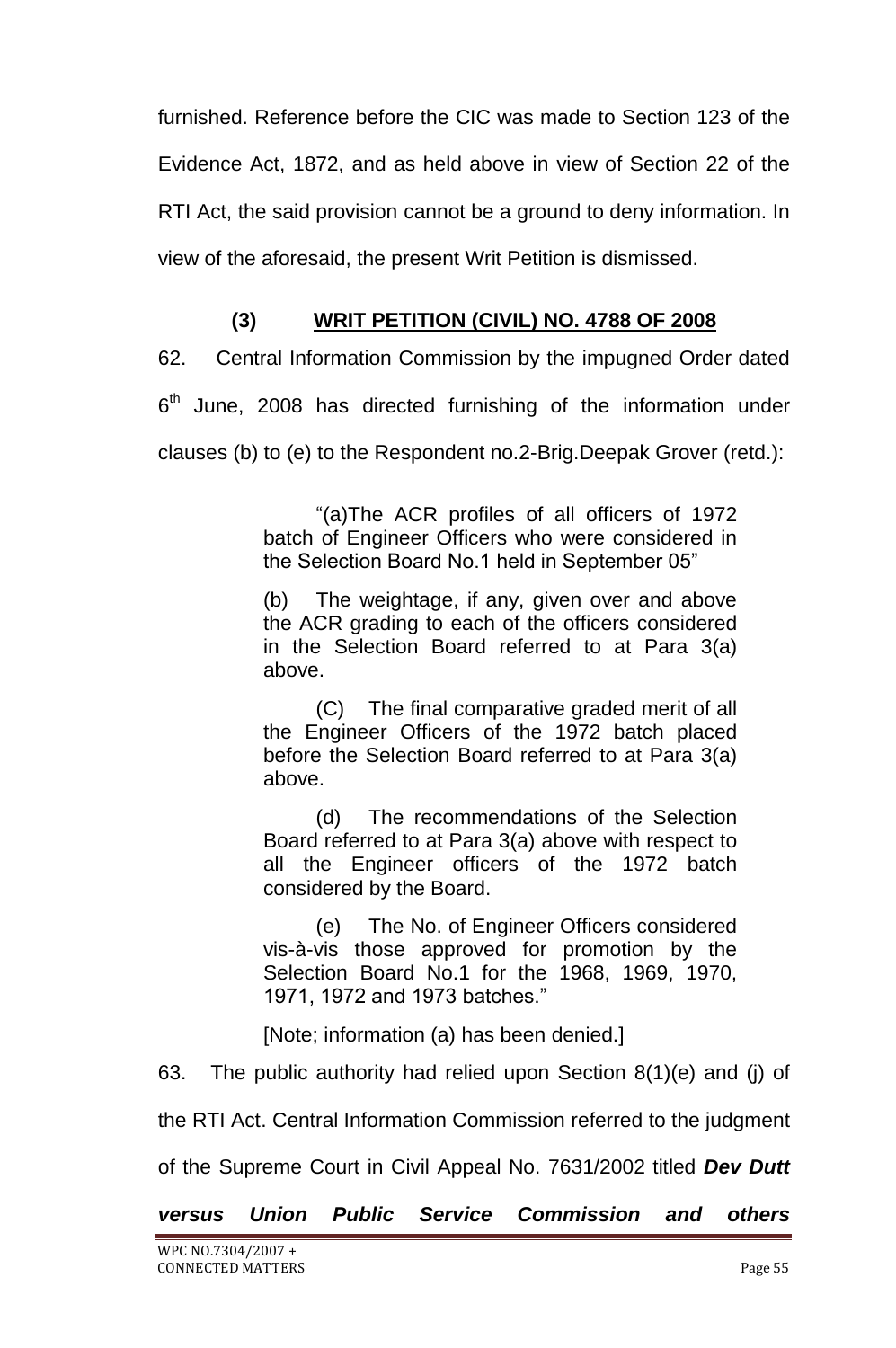(decided on  $12<sup>th</sup>$  May, 2008) but it was observed that this decision was not applicable as the information seeker had asked for third party ACRs. Thus information (a) was denied. CIC made reference to their decision dated 13th July, 2006 in the case of *Gopal Kumar versus Ministry of Defence* (Case No. CIC/AT/A/2006/00069) and it was observed that disclosure of contents of ACR is not exempted under Section 8(1)(j) but the principle of severability under section 10 of the RTI Act should be applied. Informations (b) to (e) were directed to be furnished. The Central Information Commission did not permit the petitioner herein to rely upon Section 8(1)(a) of the RTI Act as the said Section was not invoked by the Public Information Officer or the first appellate authority. The said approach and reasoning is not acceptable. Public authority is entitled to raise any of the defences mentioned in Section 8(1) of the RTI Act before the Central Information Commission and not merely rely upon the provision referred to by the Public Information Officer or the first appellate authority to deny information. An error or mistake made by the Public Information Officer or the first appellate authority cannot be a ground to stop and prevent a public authority from raising a justiciable and valid objection to disclosure of information under Section 8(1) of the RTI Act. The subject matter of appeal before the Central Information Commission is whether or not the information can be denied under Section 8(1) of the RTI Act. While deciding the said question it is open to the public authority to rely upon any of the Sub-sections to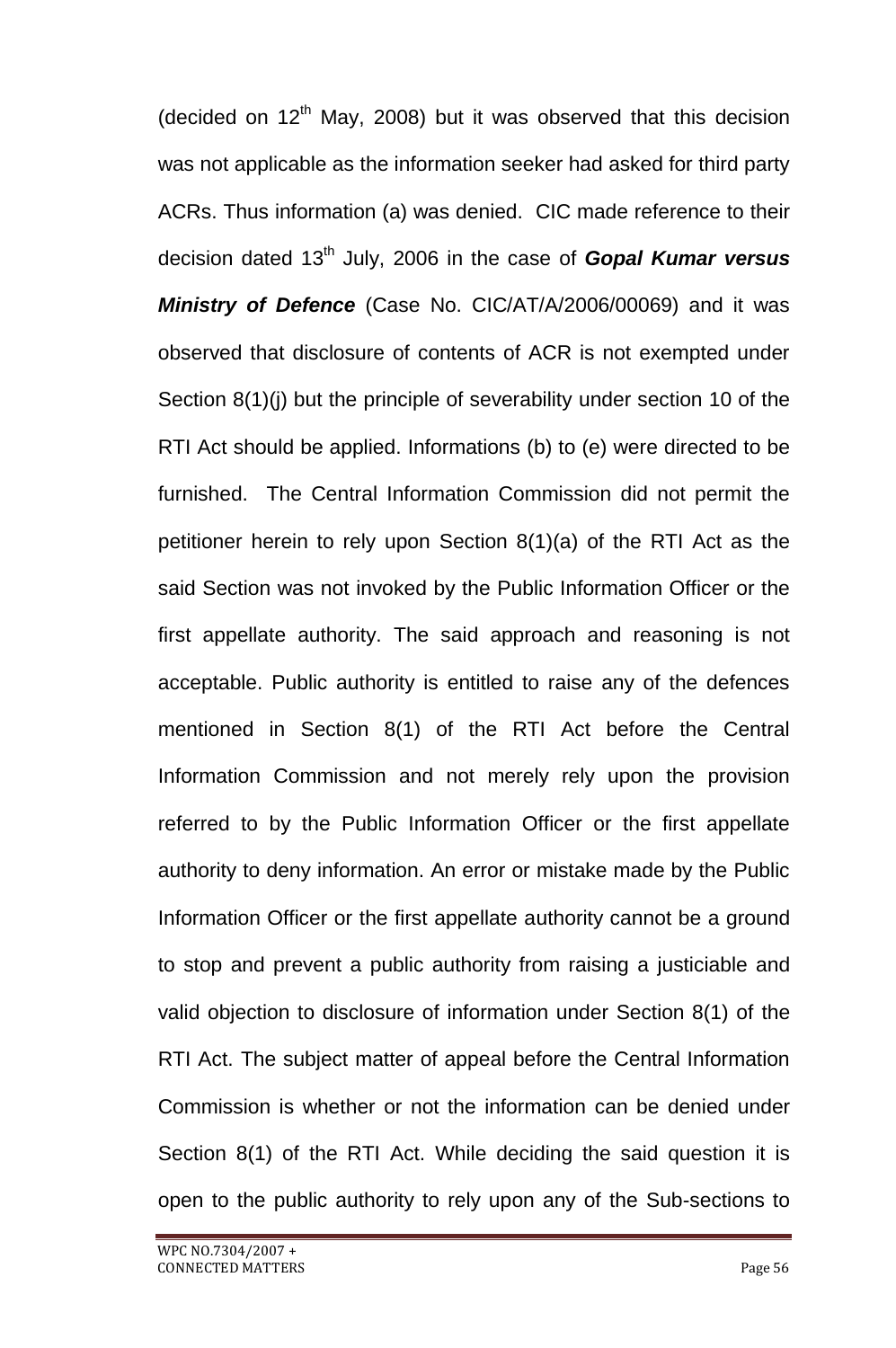Section 8(1) of the RTI Act, whether or not referred to by the public information officer or the first appellate authority. Under Section 19(9) notice of the decision is to be given to a public authority.

64. Decision in *Dev Dutt case* (supra) holds that public servant has a right to know the annual grading given to him and the same must be communicated to him within a reasonable period. However, the said ratio as per para 41 of the said judgment is not applicable to military officers in view of the decision of the Supreme Court in *Union of India versus Maj. Bahadur Singh* (2006) 1 SCC 368. The present case is one of a military officer. Further, the information seeker wants to know observations in and contents of his ACR and not merely his gradings. The petitioners herein have also relied upon Section 8(1)(e) and (j) of the RTI Act in addition to Section 8(1)(a) of the RTI Act.

65. CIC has partly allowed the appeal but did not notice that under queries (b) to (e) the respondent no. 2 had also asked for ACR grading of other officers and comparative grade/merit charge of all officers of 1972 batch. Thus information mentioned in (a) and (b) to (e) were some-what similar. Information (a) has been denied but (b) to (e) have been allowed. There is no discussion and reasoning given in the order with reference to either Section 8(1)(e) or (j) of the RTI Act. In *R.K. Jain's* case (supra) it was observed

> **"48.** In a democracy it is inherently difficult to function at high governmental level without some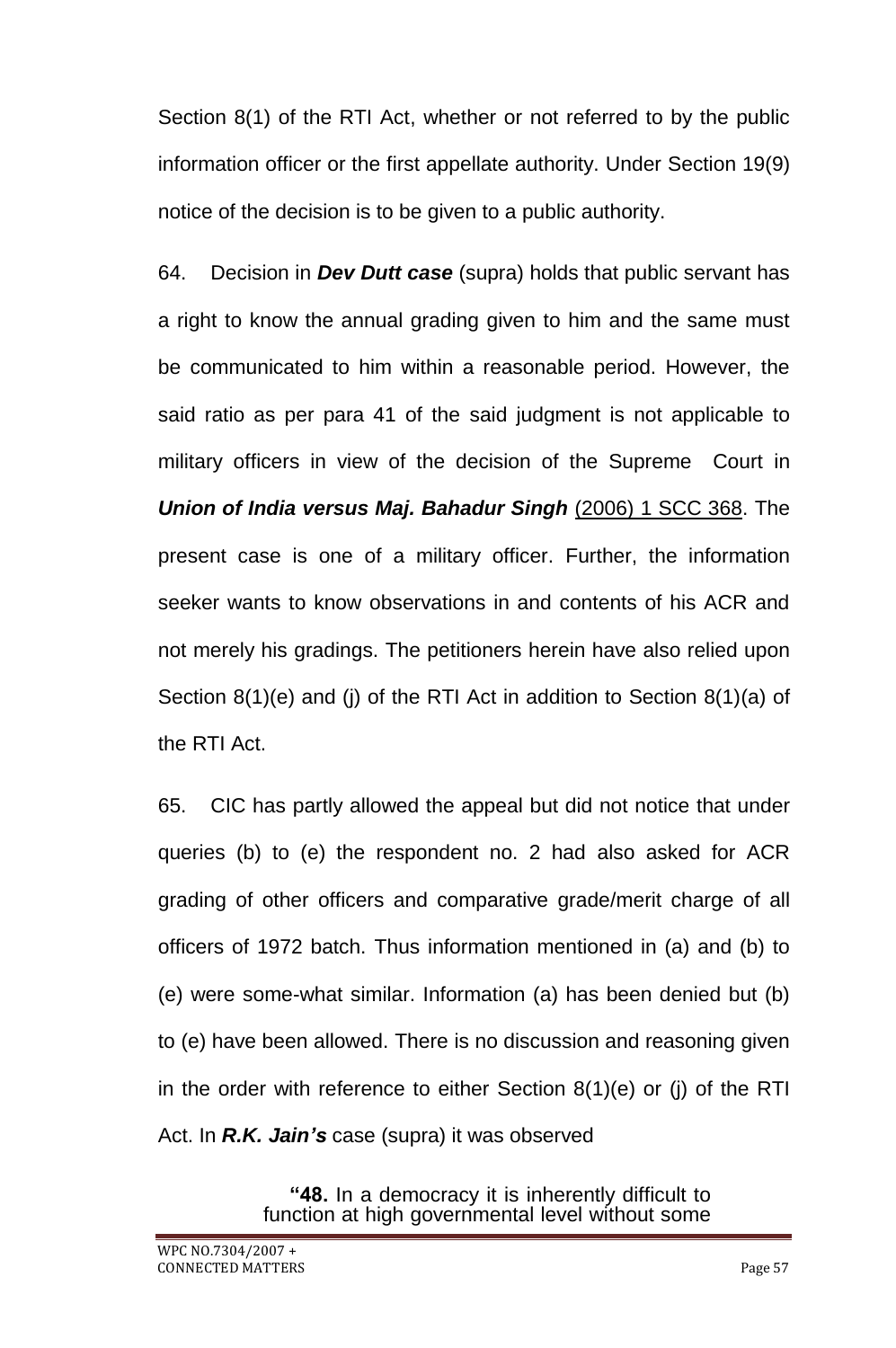degree of secrecy. No Minister, nor a Senior Officer would effectively discharge his official responsibilities if every document prepared to formulate sensitive policy decisions or to make assessment of character rolls of co-ordinate officers at that level if they were to be made public. Generally assessment of honesty and integrity is a high responsibility. At high coordinate level it would be a delicate one which would further get compounded when it is not backed up with material. Seldom material will be available in sensitive areas. Reputation gathered by an officer around him would form the base. If the reports are made known, or if the disclosure is routine, public interest grievously would suffer. On the other hand, confidentiality would augment honest assessment to improve efficiency and integrity in the officers.

**49.** The business of the Government when transacted by bureaucrats, even in personal level, it would be difficult to have equanimity if the inner working of the Government machinery is needlessly exposed to the public. On such sensitive issues it would hamper the expression of frank and forthright views or opinions. Therefore, it may be that at that level the deliberations and in exceptional cases that class or category of documents get protection, in particular, on policy matters. Therefore, the court would be willing to respond to the executive public interest immunity to disclose certain documents where national security or high policy, high sensitivity is involved."

66. It cannot be said that comments in ACRs in all cases have to be furnished as a matter of right and in no case Section 8(1)(e) or (j) of the RTI Act will apply. Each case has to individually examined keeping in mind the factual matrix. While applying Section 8(1)(j) the two interests have to be balanced. As the matter is remanded back on the question of applicability of Section 8(1)(a) of the RTI Act, the petitioners herein will be entitled to raise objection under Sub-section (e) and (j) of the RTI Act before the Central Information Commission.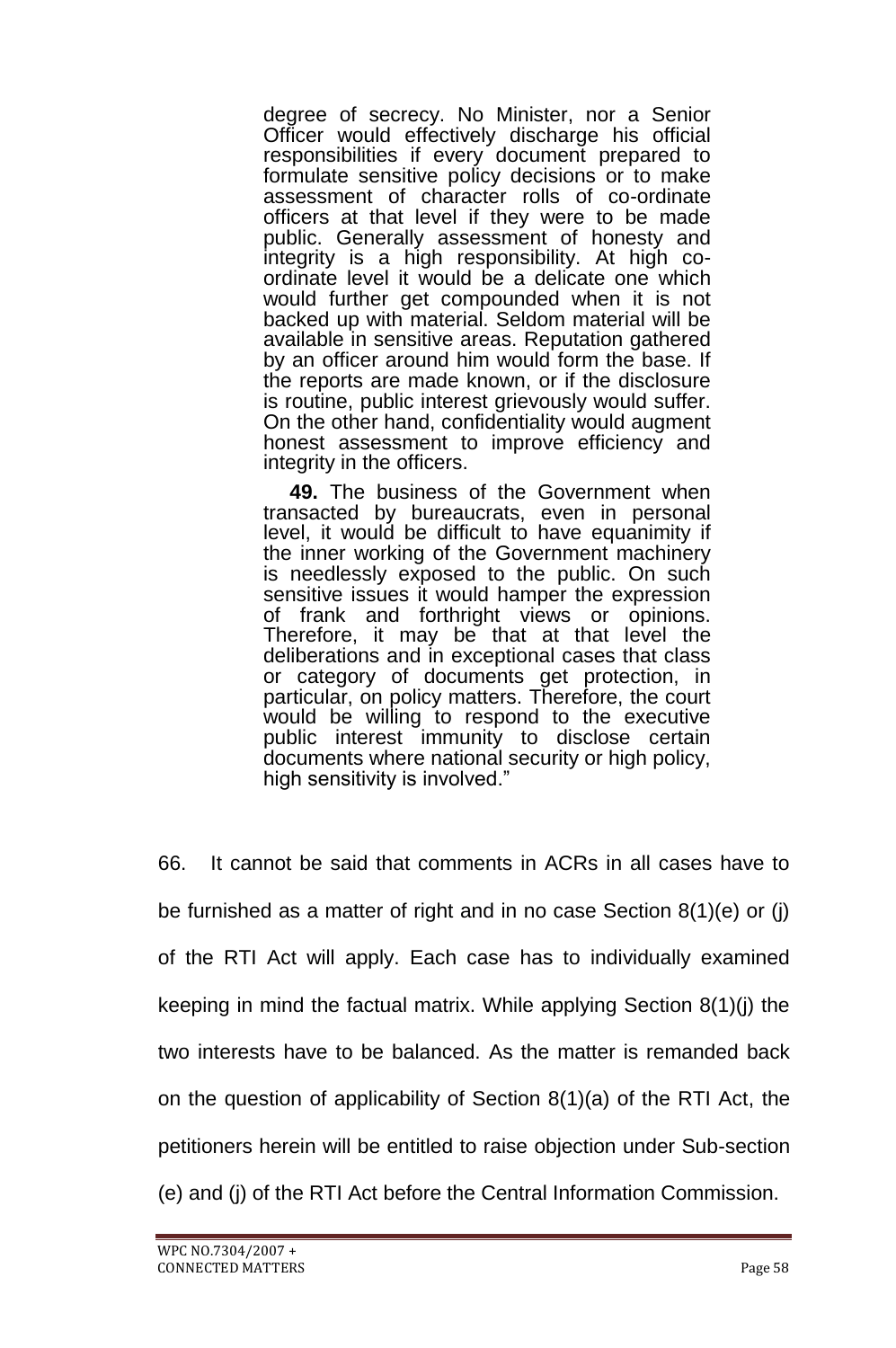67. However, as noticed above, in view of Section 22 of the RTI Act reference to the provisions of the Army Act and the subordinate legislation made thereunder is irrelevant. Whether or not information should be furnished has to be examined in the light of Section 8(1) of the RTI Act.

# **(4) WRIT PETITION (CIVIL) NO. 9914 OF 2009**

68. Respondent no.2-Maj. Rajpal (retd) was invalidated from army service on medical grounds on 26<sup>th</sup> August, 1992. On 14<sup>th</sup> May, 2007 he asked for the following information:-

> ― (i) List of senior service officers who formed the "selection panel".

> (ii) List of affected service officers placed before the "selection board".

> (iii) My medical category listed and placed before the "selection board".

> (iv) Board proceedings and its subsequent disposal duly enclosing the relevant AO/AI's on the subject.

> (v) A copy of Military Seecretary-14 (MS-14) Branch letter No. 55821/Gen/MS-14/B dated 21 August, 1992 addressed to 664 Coy ASC Tk tptr type ‗C', C/O 56 APO, Subject : Photograph Officers, The said letter has been signed by Sh B.R. Sharma, ACSO, Offg AMS-14 for MS."

69. Information was partly denied by the Public Information Officer

and the first appellate authority. On second appeal by the impugned

Order dated 12<sup>th</sup> February, 2009 the Central Information Commission

has directed furnishing of following information :-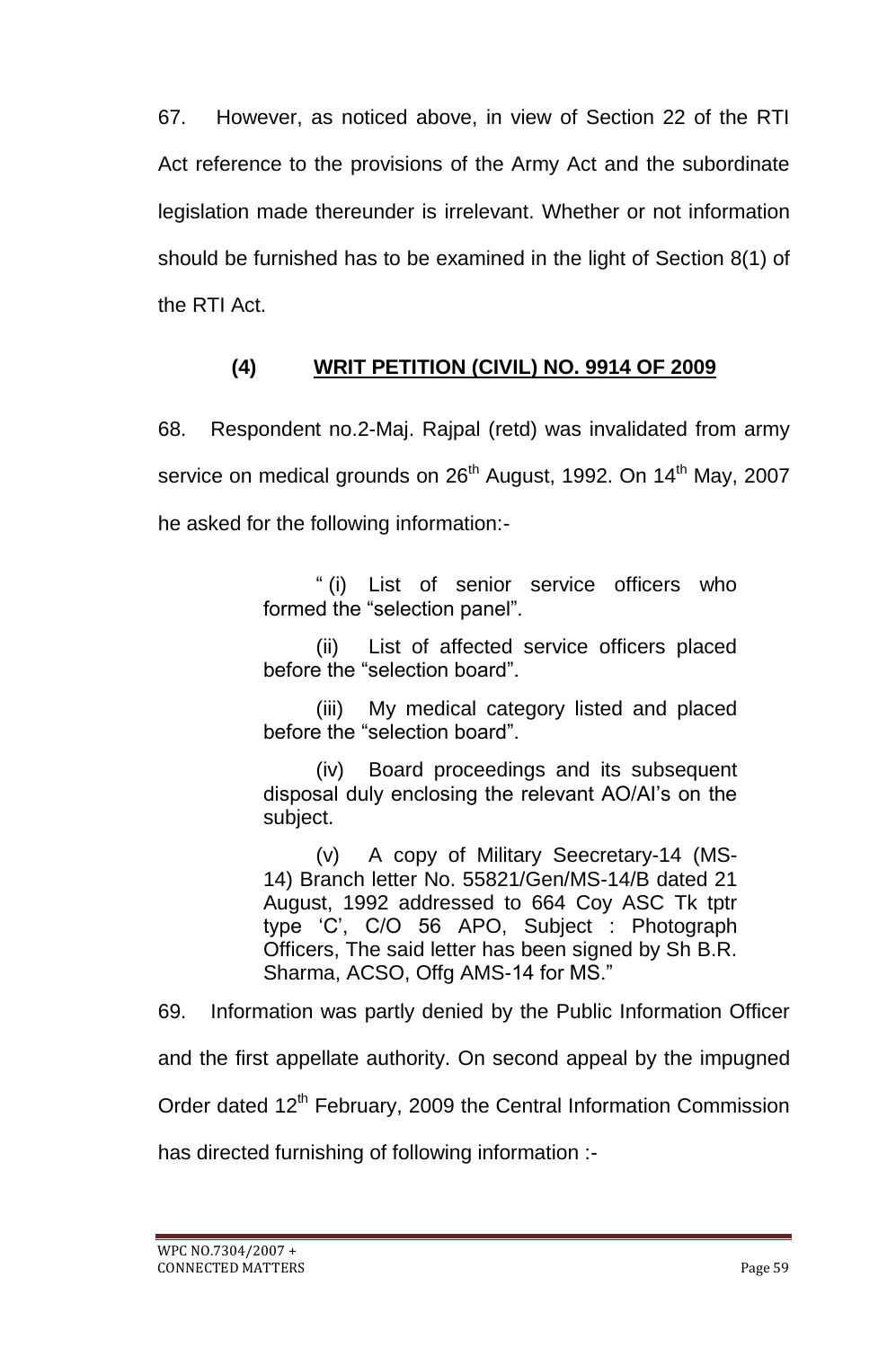―(i) A list of senior officers who constituted the Selection Board.

(ii) A copy of the Board proceedings of the Selection Board including the copy of the record in the recommendation of the Board was subsequently dealt with."

70. Union of India objects and has filed the present Writ Petition.

71. It is mentioned in the writ petition that the respondent no.2 was considered for promotion to the rank of Lt. Colonel (Time Scale) in June 1990 but because of low medical category he was not granted the said grade.

72. The period in question admittedly relates to the year 1990. The respondent no.2 has been adversely affected and was denied promotion as a result of the said board proceedings. As held above the test of larger public interest cannot be put in any strait jacket but is flexible and depends upon factual matrix of each case. It is difficult to comprehend and accept that any public interest would be served by denying information to the respondent no.2 with regard to selection board proceedings and record of how the recommendations of the selection board was subsequently dealt in an old matter relating to the year 1990. The matter is already stale and of no interest and concern to others, except respondent no.2. Reference can be made to para 54 of the decision of the Supreme Court in *R.K. Jain* (supra) that the extent to which the interests referred to have become attenuated by passage of time or occurrence of intervening events is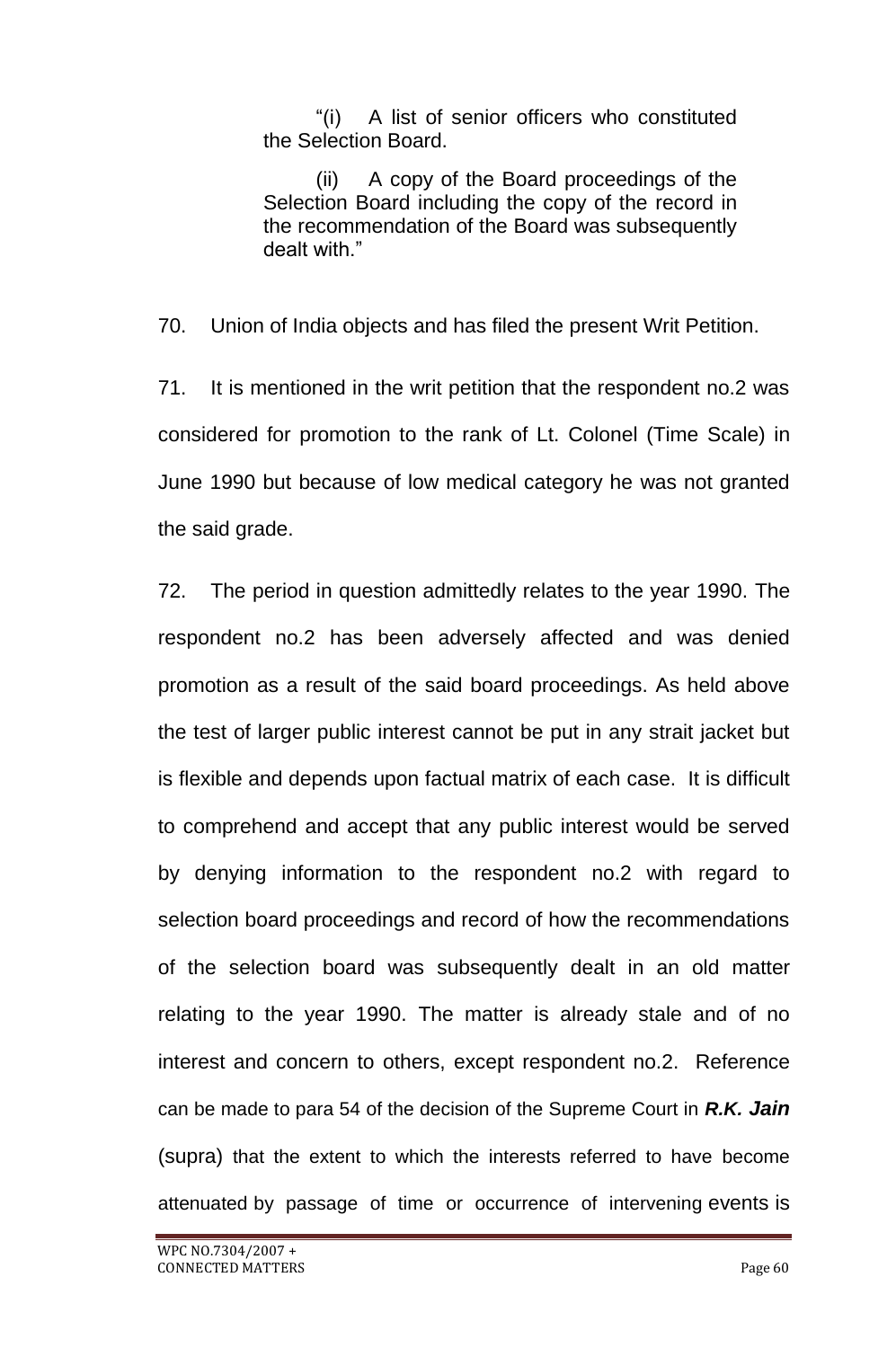a relevant circumstance. Passage of time since the creation of information may have an important bearing on the balancing of interest under section 8(1)(j) of the RTI Act. The general rule is that maintaining exemption under the said clause diminishes with passage of time. The test of larger public interest merits disclosure and not denial of the said information. However, direction to disclose names of the officers who constituted the said panel could not have been issued without complying with provisions of Section 11 and Section 19(4) of the RTI Act. The said procedure has not been followed by the CIC. I am however not inclined to remand the matter back on the said question as disclosure of the said names would result in unwanted invasion of privacy of the said persons and there is no ground to believe that larger public interest would justify disclosure of said names. The impugned order passed by the CIC dated  $12<sup>th</sup>$ February, 2009 is non-speaking and no-reasoned and does not take the said aspects into consideration. Even the written submissions of the respondent no.2 do not disclose any larger public interest which would justify disclosure of the name of the officers. This will also take care of objection under section 8(1)(e) of the RTI Act.

73. The Writ Petition is accordingly partly allowed and the petitioner need not disclose the name of the officers who constituted the selection panel and applying the doctrine of severability, copy of the board minutes and subsequent record of recommendation should be supplied without disclosing the names of the officers.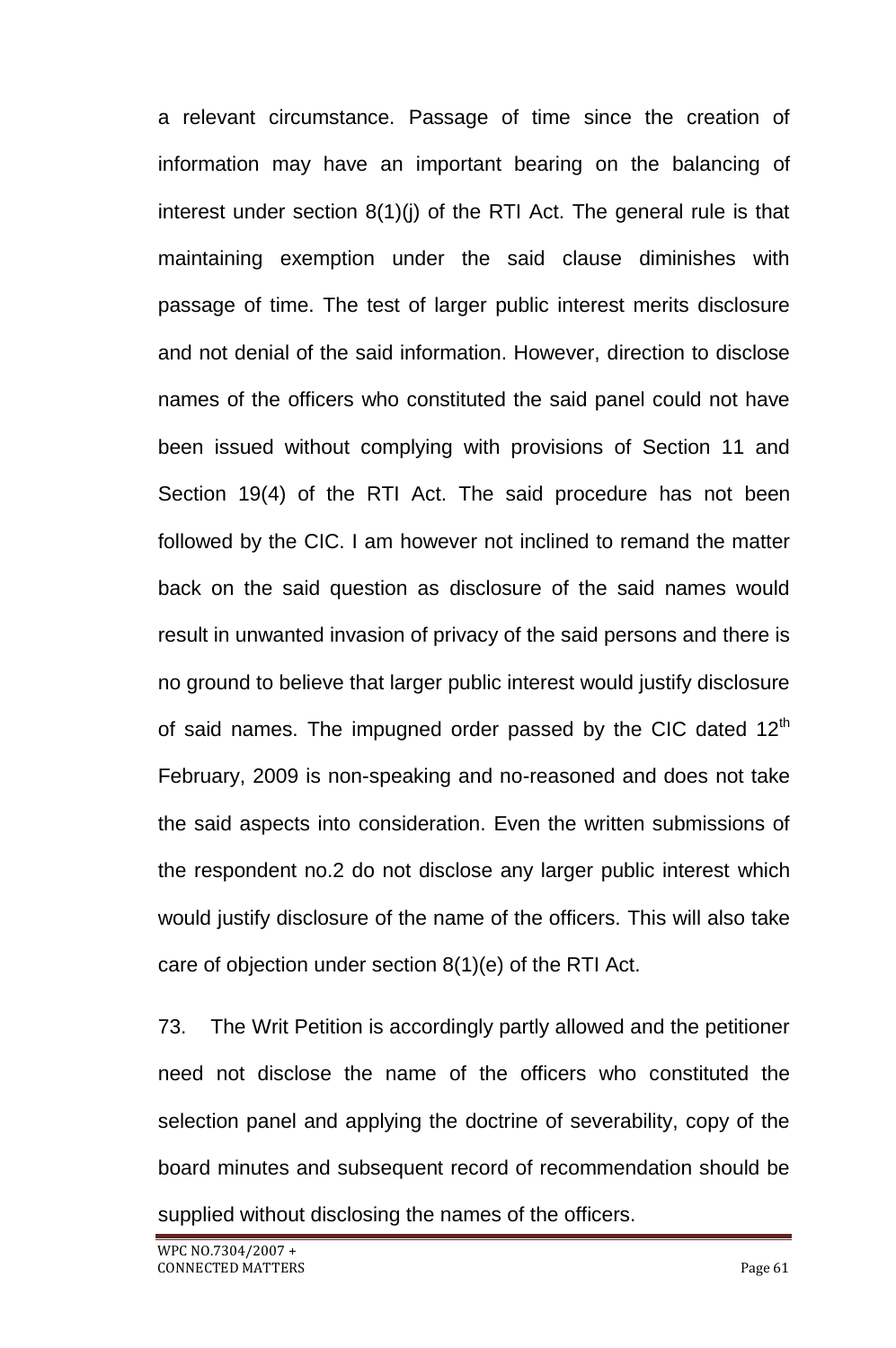### **(5) WRIT PETITION (CIVIL) NO. 6085 OF 2008**

74. Col. H.C. Goswami (retd.)-respondent no.2 is a retired Army officer of 1963 batch officer. He was charge sheeted on the ground of misconduct and general court martial was convened and he was sentenced to be cashiered and directed to serve rigorous imprisonment of two years. The court martial proceedings and subsequent orders were quashed in Crl. Writ Petition No.675/1989. The respondent no.2 was held entitled to all benefits as if he was not tried and punished and the said judgment was upheld by the Supreme Court. Consequent upon the judgment, the respondent no.2's case was put up for consideration for promotion to the rank of Brigadier on 7<sup>th</sup> September, 1999 before selection board-II. By letter dated 25<sup>th</sup> October, 1999 respondent no.2 was informed that he was not found fit for promotion. This order was successfully challenged in W.P.(C) 7391/2000 decided on  $7<sup>th</sup>$  August, 2008. The Division Bench held that the selection board-II could not have directly or indirectly relied upon or discussed respondent no.2's trial and punishment in the court martial proceedings while evaluating his performance and considering his case for promotion. Reference was made to Master Data sheets and CR dossiers in which the details of CRs earned since commissioned and court certificates, awards, citations in respect of honours, details of disciplinary cases are mentioned. It was noticed that evaluation of merits of the officers was not based upon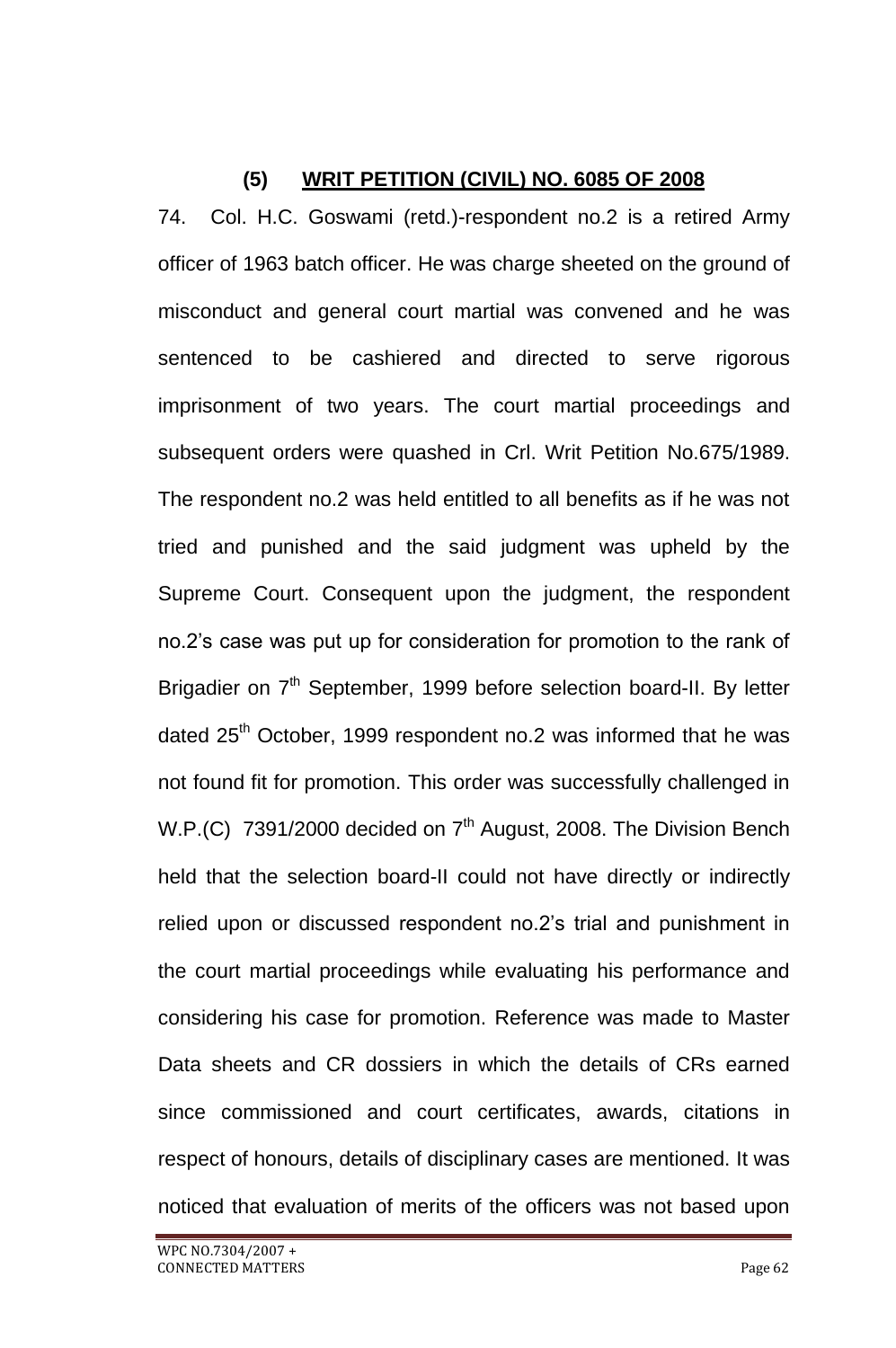any quantification of marks or aggregation of marks. There was no cut off discernible from the record to justify or deny promotion to any one falling below the cut off. Accordingly, the recommendations made by the selection board II denying promotion was set aside with a direction to reconvene a selection board to consider the case of the respondent no.2 afresh. It was in these circumstances that the respondent no.2 had filed an application under the RTI Act seeking the following information :-

― Regarding the proceedings of No.2 Selection Board held in August/September 1999 and the proceedings of no.2 selection Board held in Aug/Sep 1990 of 1963 batch for promotion to the rank of Brigadier:

1. The extracts of all my ACRs which were considered for his promotion to the rank of Brigadier

2. The OAP (Overall Performance) Grading/Pointing of his promotion to the rank of Brigadier of the batch 1999 with whom my name was considered.

3. The OAP of the last officer who was approved and promoted to the rank of Brigadier of the batch 1999 with whom my name was considered.

4. The OAP Grading/Points of the last officer of 1963 batch who was approved by the No.2 Selection Board held in Aug/Sep 1990 for promotion to the rank of Brigadier."

75. Before the CIC it was submitted that there was no appraisal

known as OAP (Overall Performance) with the Ministry of Defence

and there was no figurative assessment of officers. However, it was

admitted that an overall profile was considered by the senior officers

to determine whether the officer was entitled to promotion. A sample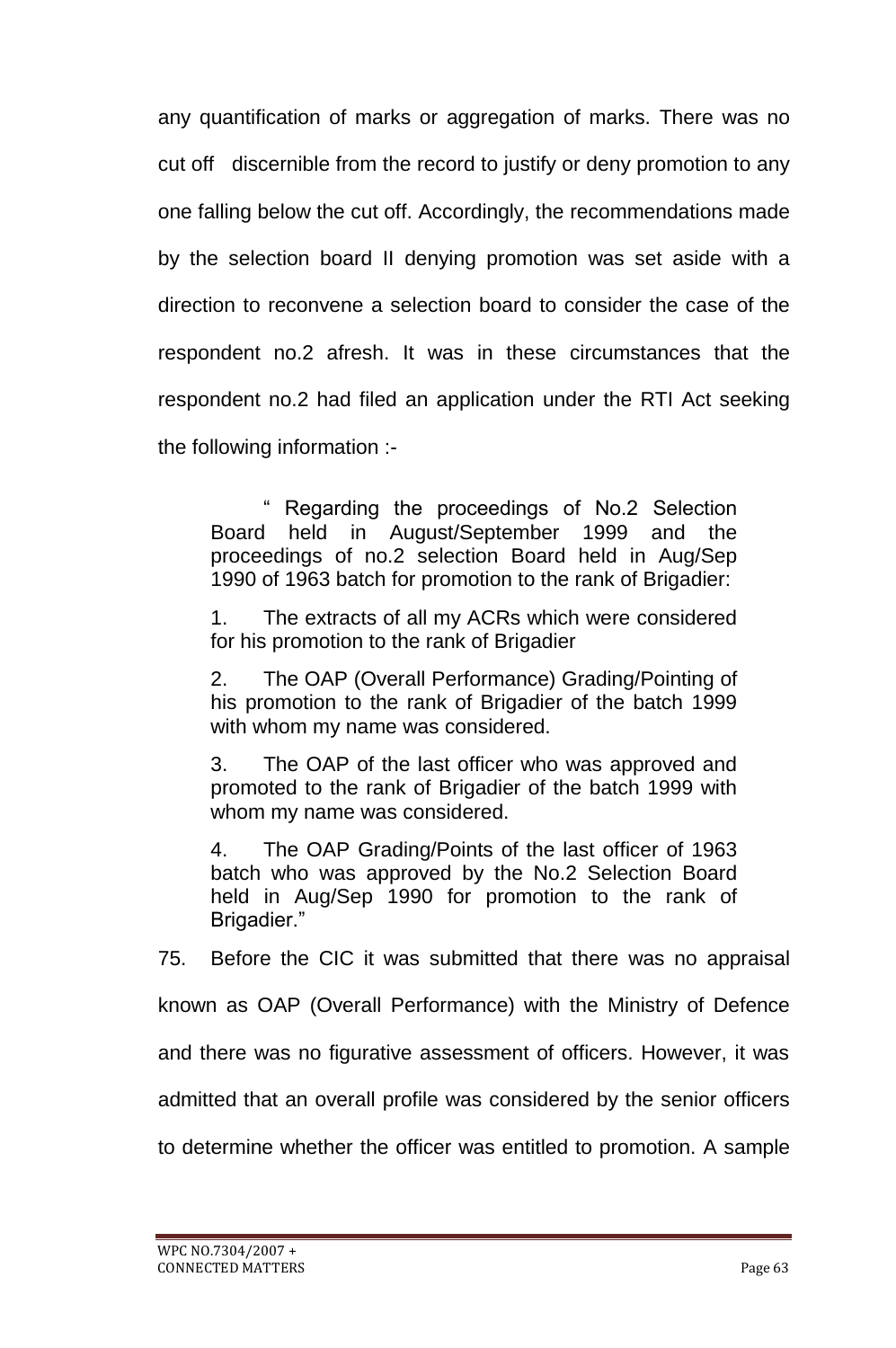of the said profile was placed on record before the CIC and consists of the following heads :

"Agenda No: Arm/Service: Member Data Sheet: Date PFH: Page Year birth: Med cat: Hons/Awd: Civil Qual: DOC: DOS: Disc. BPR: Prev Bd Res-"

76. It was stated before the CIC that the grading in the overall profile proforma was done on the basis of the information in the ACRs and thereafter the selection board decided whether or not the officer was fit for promotion in his turn to the next rank or should not be empanelled, etc.

77. Learned CIC in the impugned order has quoted several paragraphs from the judgment in the case of *Dev Dutt* (supra) but has held that the said judgment is not intended to be applicable to the military officers. However, the appeal filed by the respondent no.2 has been allowed on the ground that the said respondent No.2 has now retired and the effect of disclosure at best would lead to readjustment of pension benefits without seriously compromising any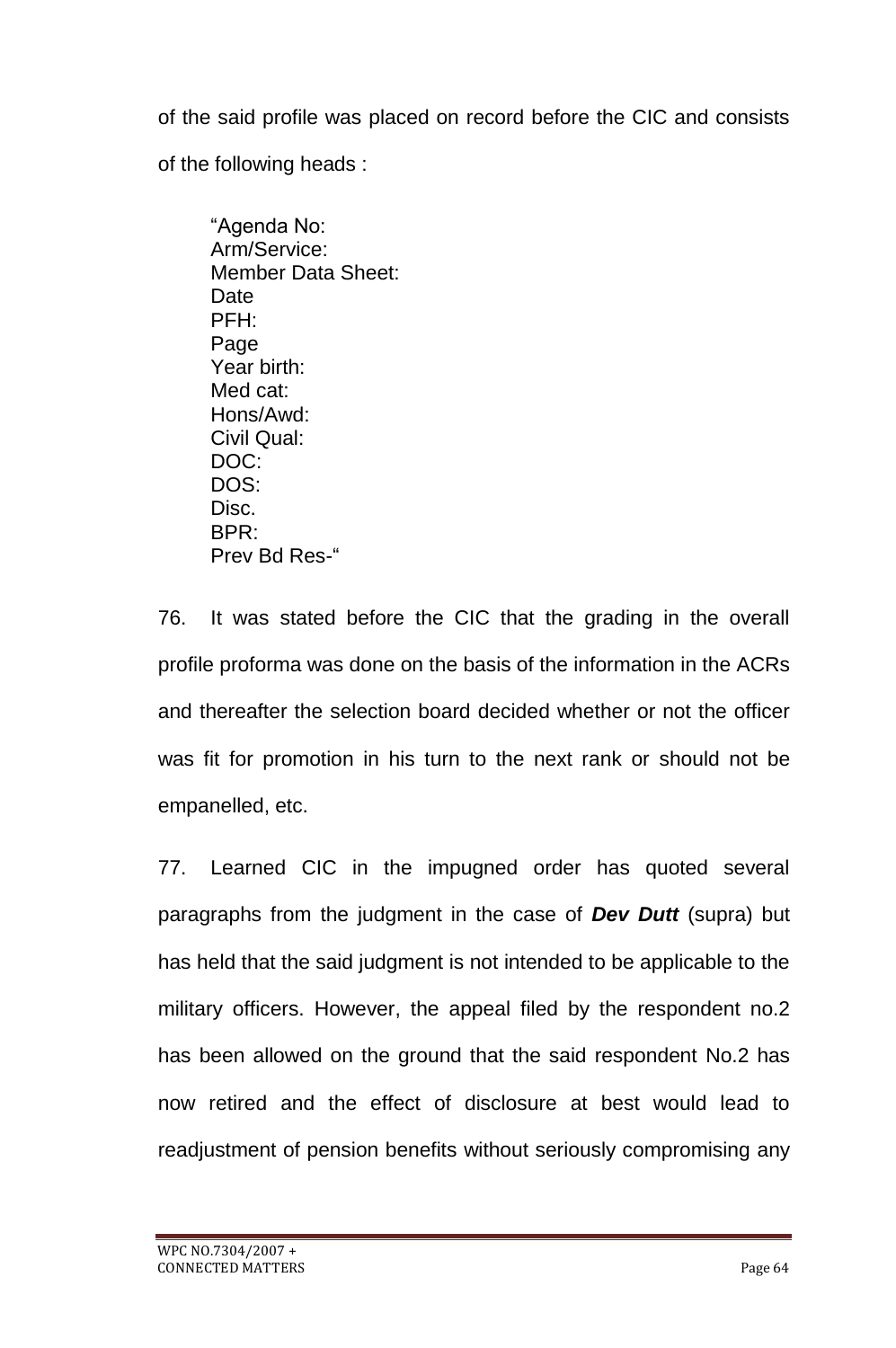public interest. In these circumstances, the overall profile of respondent no.2 has been directed to be disclosed.

78. The disclosure directed by CIC does not require interference except that names of the officers who were members of the selection committee II need not be revealed. Information asked for is personal to the respondent No.2 and if names of members of selection Committee II are not revealed, there will be no unwarranted invasion of privacy. Even otherwise the facts disclosed above, repeated judgments in favour of the respondent no.2 and his frustration is not difficult to understand. Blanket denial of information would be contrary to public interest and disclosure of information without names would serve public cause and justice.

Writ Petition is accordingly disposed of.

## **(6) WRIT PETITION (CIVIL) NO. 7304 OF 2007**

79. Central Information Commission has allowed the appeal of Respondent no.1-Bhabaranjan Ray vide the impugned Order dated 26<sup>th</sup> April, 2007 and has directed that he should be shown his ACRs together with those of third parties who had been promoted to Senior Administrative Grade (SAG). The impugned Order is extremely brief and cryptic and directs that openness and transparency requires that every public authority should provide reasons to the affected persons by showing him all papers/documents. The reasoning given is as under: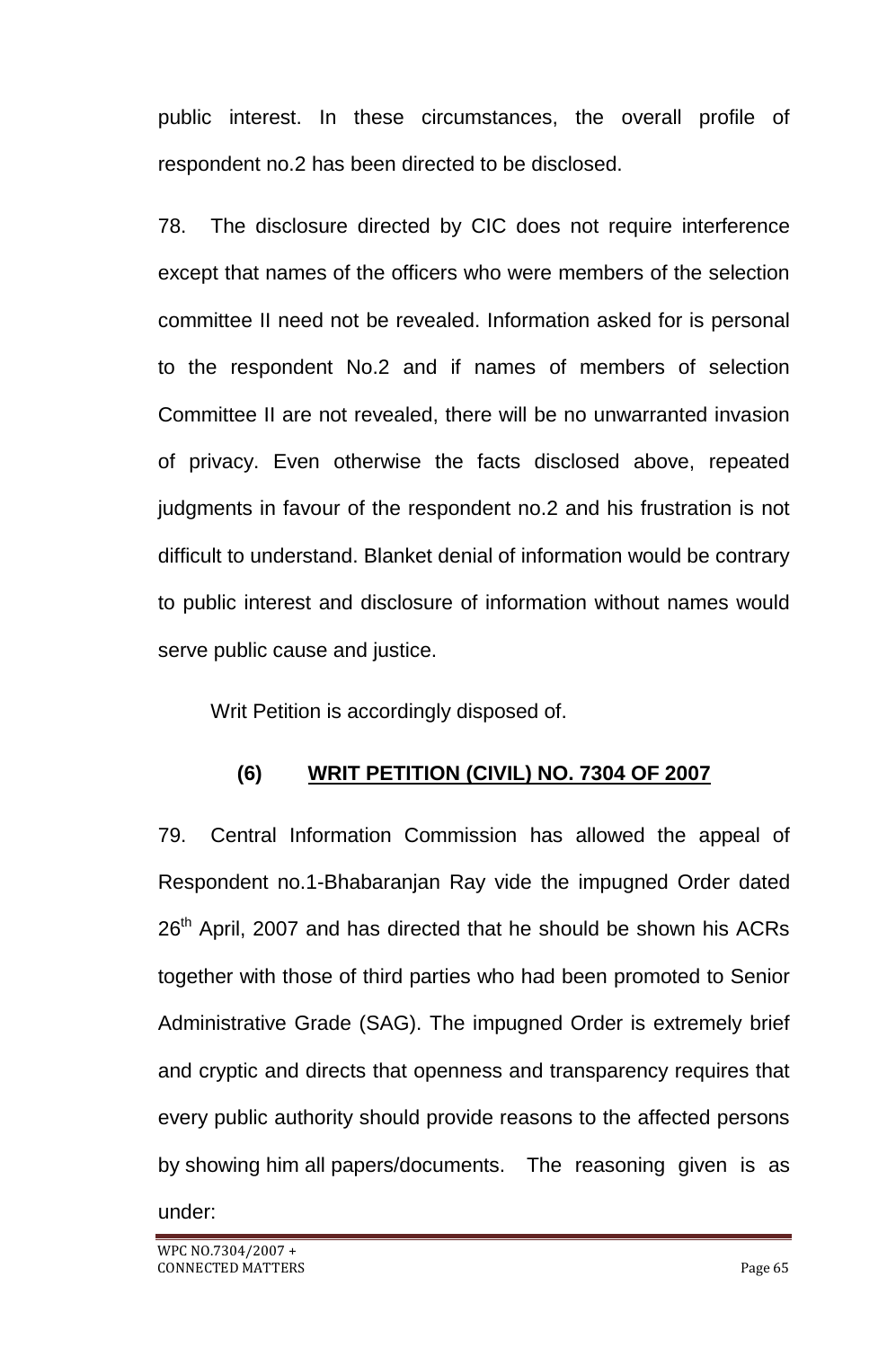―12. As for the contents of the application, the Appellant desires to see the files/records/documents which led to his being denied promotion to SAG grade from Selection Grade. The Commission feels that in the interest of transparency, the Appellant must be allowed access to all such records. The Commission also pointed out that this particular case attracted Section 4(1)(d) of the RTI Act which reads : "every public authority shall provide reasons for its administrative and quasi judicial decisions to the affected persons." Since in the present case, the Appellant, without doubt, is an affected party, it is incumbent upon the Respondents to show him all the papers and documents relating to this issue. In his application, the Appellant has also desired to see the copies of ACRs of his own together with those who had been promoted to the SAG in the DPC held on 23 July 1998. The Commission sees no reason as to why these ACRs should not be shown to him. Granted that ACRs by their nature are confidential but on the other hand they are also in the public domain and through an ACR no public authority should unjustifiably either favour or deny justice to a concerned employee. The Commission directs the Respondents, therefore, to show call the relevant documents to the Appellant by 10 May 2007.‖

80. There is no examination or consideration of the relevant provisions of Section 8(1) of the Act and it may be noticed that disclosure of information relating to third parties requires compliance of procedure under Sections 11 and 19(4) of the RTI Act. Grades in ACRs must be disclosed in the light of the judgment of the Supreme Court in *Dev Dutt* (supra) but the question of disclosure of internal comments on the officers has to be decided in each case depending on the factual background. No universal applicable rule as such can be laid down. In some cases it is possible that the records may be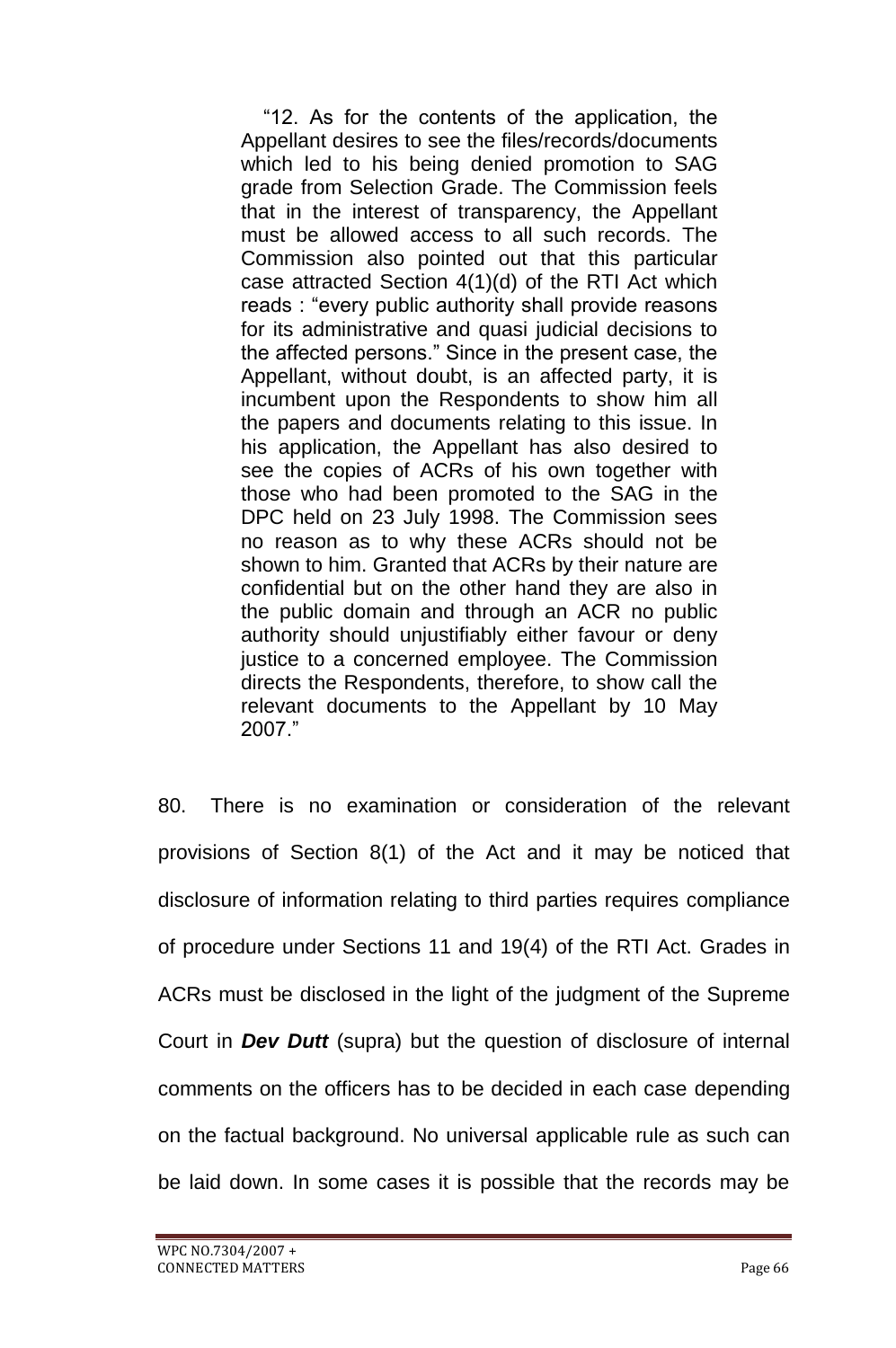denied or may be made available after erasing the name of the officer who have given the comments. Reference can also be made to passages from the decision in the case of R.K.Jain(supra) quoted above.

81. Respondent no.1 in his counter affidavit has pointed out several facts on the basis of which it was submitted that larger public interest demands disclosure of the said information. He has referred to the Order dated  $25<sup>th</sup>$  Feb., 2005 passed by the Central Administrative Tribunal, Calcutta directing the petitioner herein to hold a review DPC without taking into consideration the un-communicated adverse entries below the bench mark. He has also referred to the order passed by the Calcutta High Court dated  $7<sup>th</sup>$  October, 2005 upholding the said decision and has submitted that the petitioners inspite of the said orders have even in the review DPC rejected his case for promotion to Sr. Administrative Grade without recording any reasons. It is stated that this had compelled the respondent no.1 to file another petition before the Central Administrative Tribunal.

82. Accordingly, the matter is remanded back to the Central Information Commission for fresh adjudication keeping in view the above discussion.

## **(7) WRIT PETITION (CIVIL) NO. 7930 OF 2009**

83. By the impugned order dated 9.3.2009 CIC has directed furnishing of copy of the FIR registered by the officers of the Special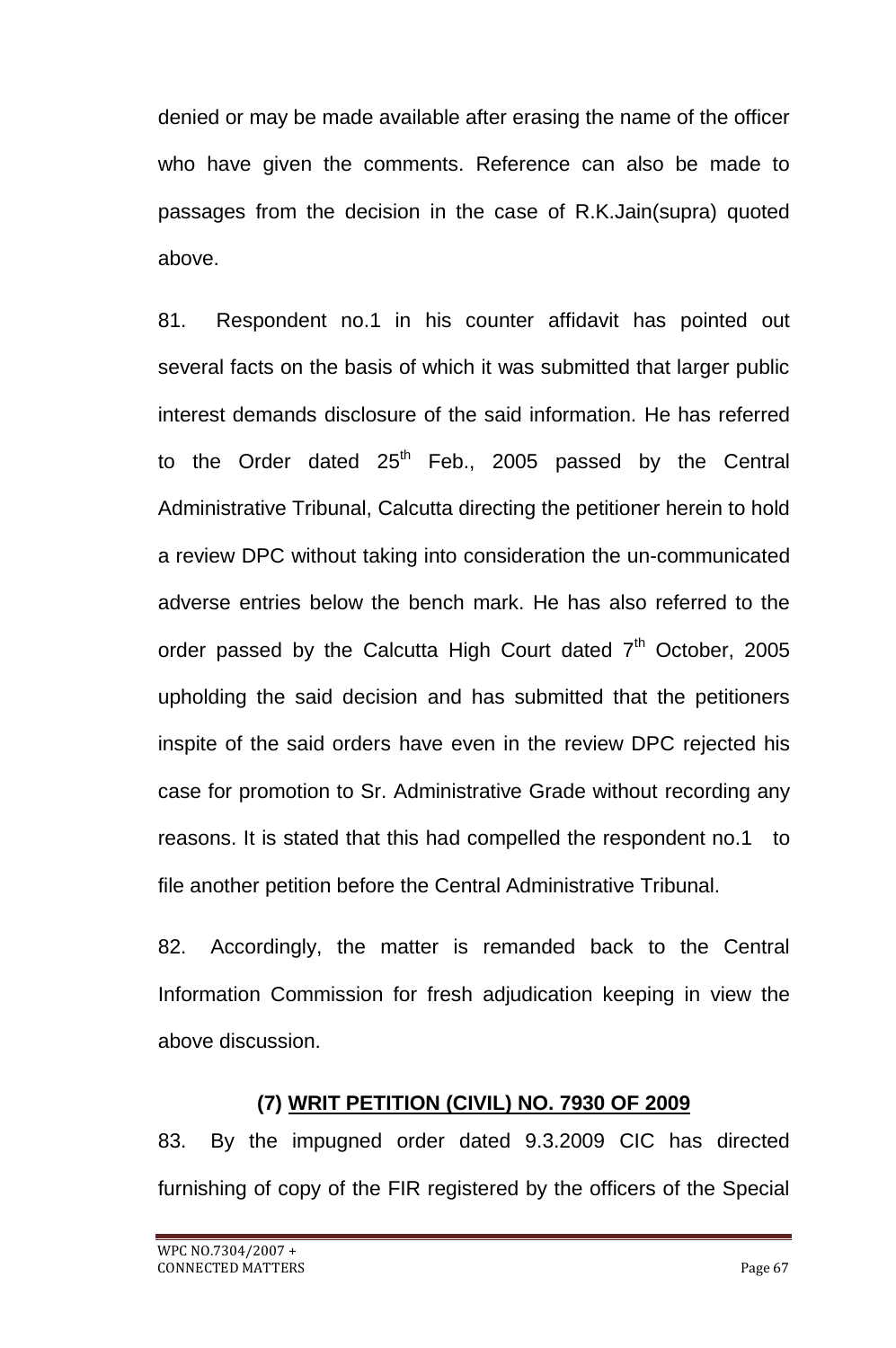Cell with Jamia Nagar P.S. regarding encounter at Batla House on 19<sup>th</sup> September, 2008 and furnishing of post mortem reports of inspector Mr. Mohan Chand Sharma, Mr. Atif Ameen and Mr. Sajid after erasing the name of the person who had filed the FIR and details of doctors who have conducted the post mortem by applying principle of severability under Section 10 of the RTI Act. It was held that disclosing names of the said persons would impede process of investigation under Section 8(1)(h) and the non-disclosure of the said names was justified under Section 8(1)(g) of the RTI Act as it could endanger life and physical safety of the said persons.

84. Addl. Commissioner of Police has filed the present writ petition aggrieved by the direction given by the CIC in the impugned order dated 9.3.2009 directing furnishing of the FIR without the name of the complainant and copy of the post mortem report without disclosing of the doctors. Reliance is placed by the petitioner on Section 8(1)(h) of the RTI Act.

85. Mere pendency of investigation, or apprehension or prosecution of offenders is not a good ground to deny information. Information, however, can be denied when furnishing of the same would impede process of investigation, apprehension or prosecution of offenders. The word "impede" indicates that furnishing of information can be denied when disclosure would jeopardize or would hamper investigation, apprehension or prosecution of offenders. In Law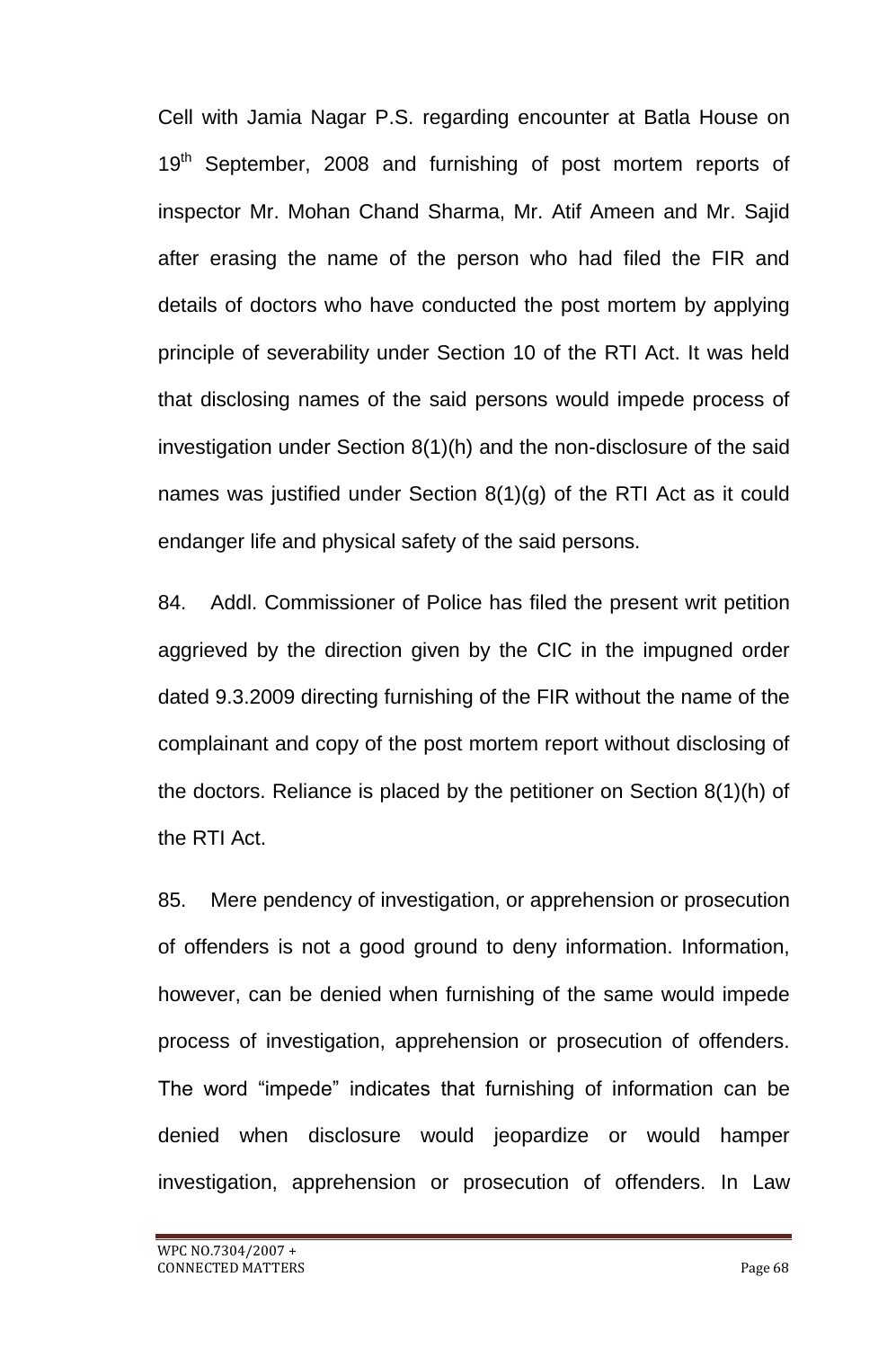Lexicon, Ramanatha Aiyar  $2^{nd}$  Edition 1997 it is observed that "the word "impede" is not synonymous with 'obstruct'. An obstacle which renders access to an inclosure inconvenient, impedes the entrance thereto, but does not obstruct it, if sufficient room be left to pass in and out. 'Obstruct' means to prevent, to close up."

86. The word "impede" therefore does not mean total obstruction and compared to the word 'obstruction' or 'prevention', the word ‗impede' requires hindrance of a lesser degree. It is less injurious than prevention or an absolute obstacle. Contextually in Section 8(1)(h) it will mean anything which would hamper and interfere with procedure followed in the investigation and have the effect to hold back the progress of investigation, apprehension of offenders or prosecution of offenders. However, the impediment, if alleged, must be actual and not make belief and a camouflage to deny information. To claim exemption under the said Sub-section it has to be ascertained in each case whether the claim by the public authority has any reasonable basis. Onus under Section 19(5) of the RTI Act is on the public authority. The Section does not provide for a blanket exemption covering all information relating to investigation process and even partial information wherever justified can be granted. Exemption under Section 8(1)(h) necessarily is for a limited period and has a end point i.e. when process of investigation is complete or offender has been apprehended and prosecution ends. Protection from disclosure will also come to an end when disclosure of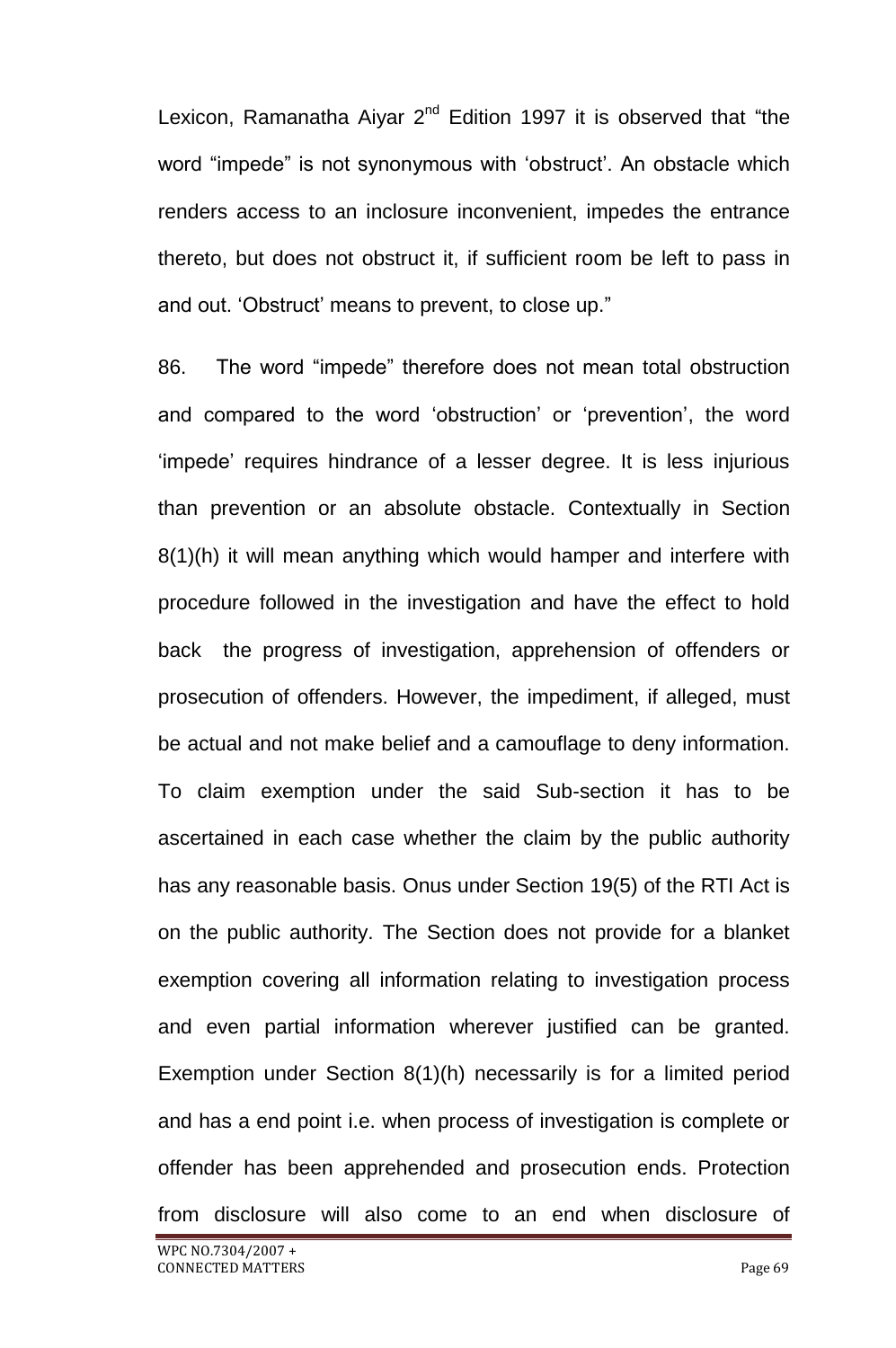information no longer causes impediment to prosecution of offenders, apprehension of offenders or further investigation.

87. FIR and post mortem reports are information as defined under Section 2(f) of the RTI Act as they are material in form of record, documents or reports which are held by the public authority.

88. First Information Report as per Section 154 of the Code of Criminal Procedure, 1973 (hereinafter referred to as Code, for short) is the first information recorded in writing by an officer in-charge of a police station and read over to the informant. The substance of the said information is entered in a book/register required to be maintained as per the form prescribed by the State Government. Copy of the First Information has to be furnished forthwith and free of cost to the informant and under section 157 of the Code the same has to be sent forthwith to the Magistrate empowered to take cognizance of the said offence. There are judicial decisions in which FIR has been held to be a public document under the Evidence Act, 1872. Under Sections 74 and 76 of the Evidence Act, 1872 a person who has right to inspect a public document also has a right to demand copy of the same. Right to inspect a public document is not an absolute right but subject to Section 123 of the Evidence Act,1872. Inspection can be refused for reasons of the State or on account of injury to public interest. Under Section 363(5) of the Code any person affected by a judgment or an order passed by a criminal court, on an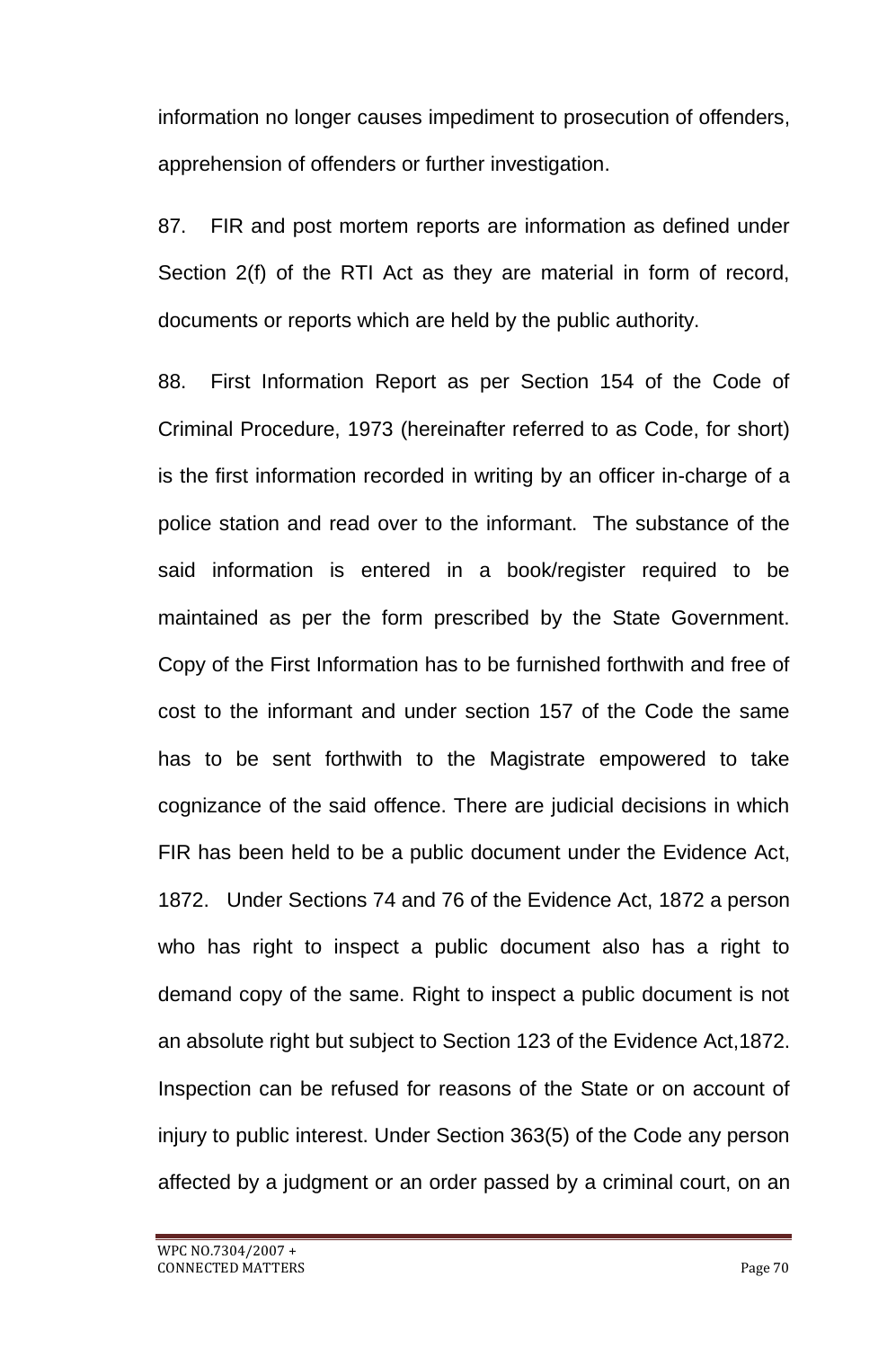application and payment of prescribed charges is entitled to copy of such judgment, order, deposition or part of record. Under Sub-section (6) any third person who is not affected by a judgment or order can also on payment of a fee and subject to such conditions prescribed by the High Court can apply for copies of any judgment or order of the criminal court.

89. In the present writ petition the Asst. Commissioner of Police has not been able to point out and give any specific reason how and why disclosure of the first information report even when the name of the informant is erased would impede process of investigation, apprehension of offenders or prosecution of offenders. In fact both the Public Information Officer as well as the first Appellate Authority have stated that the first information report has to be furnished to the accused and the informant. It is also not denied that a copy of the first information report has been sent to the concerned Magistrate and forms part of the record of the criminal court. It is not pleaded or stated that the first information report has been kept under sealed cover. It may be also noticed that the respondent no.2 in the counter affidavit has stated that one of the persons who has been detained is the son of the caretaker of the flat at Batla House. In these circumstances I do not see any reason to interfere with and modify the order passed by CIC directing furnishing copy of FIR minus the name of the informant. The contention of the petitioner that copy of the FIR cannot be furnished to the respondent no.2 under the Code is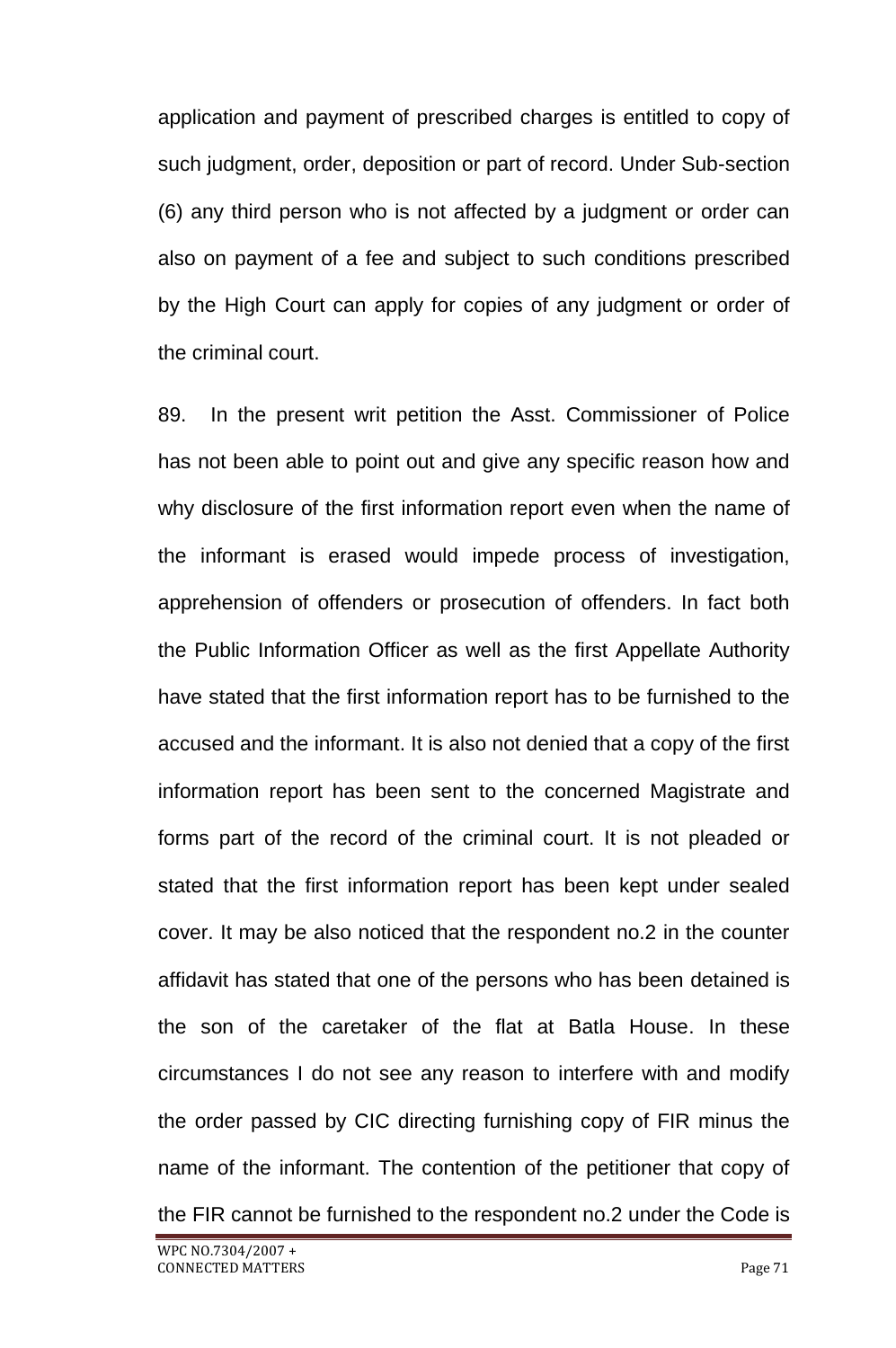without merit as the said information has been asked for under the RTI Act and whether or not the information can be furnished has to be examined by applying the provisions of the RTI Act. As per Section 22 of the RTI Act, the said Act overrides any contrary provision in any other earlier enactment including the Code.

90. However, disclosure of post mortem reports at this stage when investigation is in progress even without names of the doctors falls in a different category. It has been explained that post mortem reports contains various details with regard to nature and type of injuries/wounds, time of death, nature of weapons used, etc. Furnishing of these details when investigation is still in progress is likely to impede investigation and also prosecution of offenders. It is the case of the petitioners that enquiries/investigation are in progress and further arrests can be made. Furnishing of post mortem report at this stage would jeopardize and create hurdles in apprehension and prosecution of offenders who may once information is made available take steps which may make it difficult and prevent the State from effective and proper investigation and prosecution.

Writ petition is accordingly disposed off.

## **(8) WRIT PETITION (CIVIL) NO. 3607 OF 2007**

91. Respondent no.2 herein-Mr. Y.N. Thakkar had made a complaint alleging professional misconduct against a member of the Institute of Chartered Accountants of India. The complaint was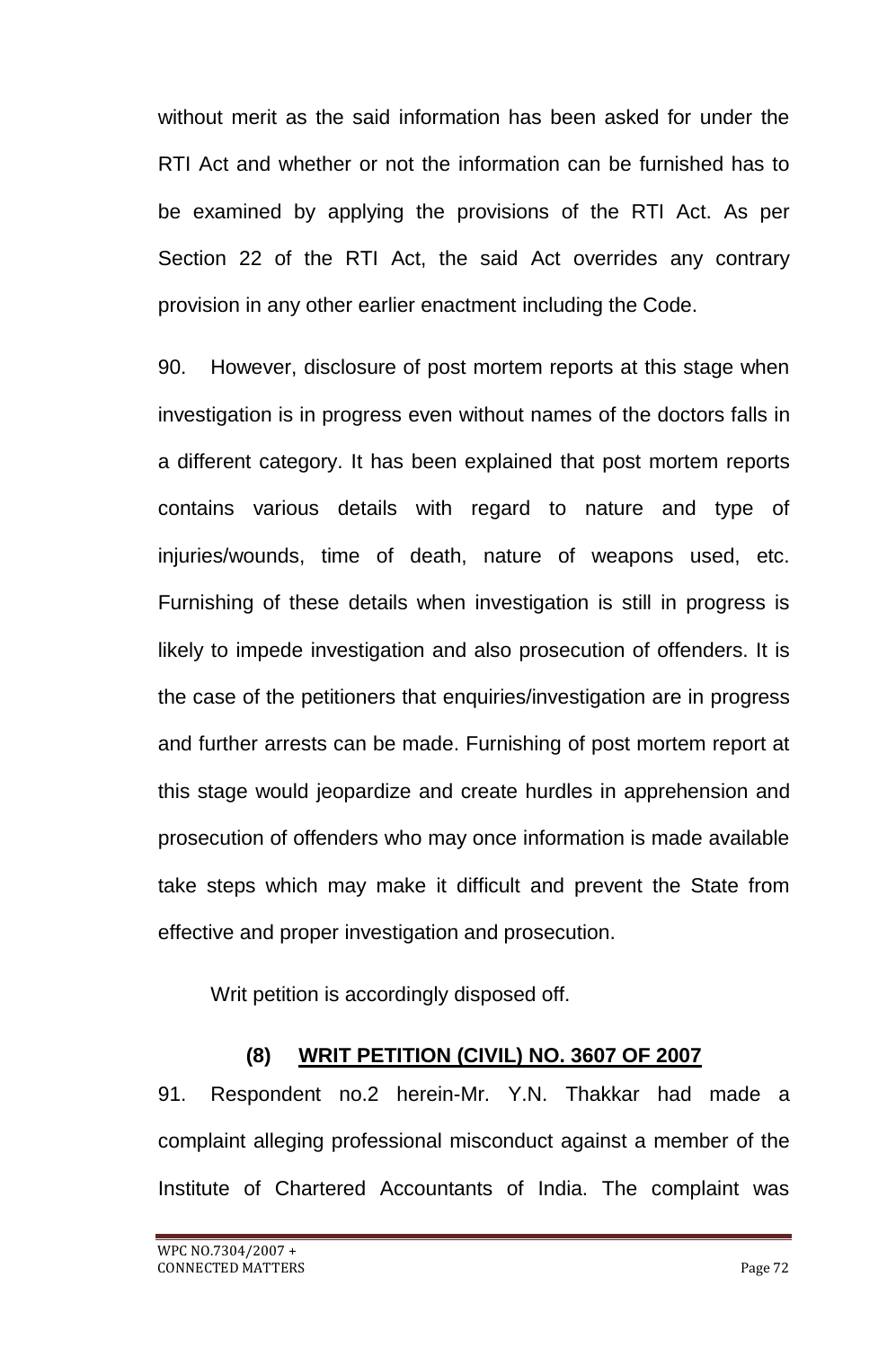examined by the Central Council in its  $244<sup>th</sup>$  meeting held in July 2004 and was directed to be filed as the council was prima facie of the opinion that the member concerned was not guilty of any professional or other misconduct. The council did not inform or give any reasons for reaching the prima facie conclusion. In fact it is stated in the writ petition filed by the Institute of Chartered Accountant that the council was not required to pass a speaking order while forming a prima facie opinion.

92. On  $7<sup>th</sup>$  January, 2006 respondent no.2 filed an application seeking details of reasons recorded by the council while disposing of the complaint. The information was not furnished and was denied by the PIO and the first Appellate Authority on the ground that the opinion expressed by the members of the council was confidential.

93. By the impugned order dated  $31<sup>st</sup>$  January, 2007 CIC has directed furnishing of information without disclosing the identity of the individual members.

94. In the writ petition filed, the Institute of Chartered Accountant has projected that respondent no.2 wants, and as per the impugned order, the CIC has directed furnishing of deliberations and comments made by members of the council while considering the complaint, reply and the rejoinder. Respondent no.2 has not asked for copy of deliberations or the discussion and comments of the members of the council. He has asked for reasons recorded by the council while disposing of his complaint. During the course of discussion, members of the council can express different views. Confidentiality has to be